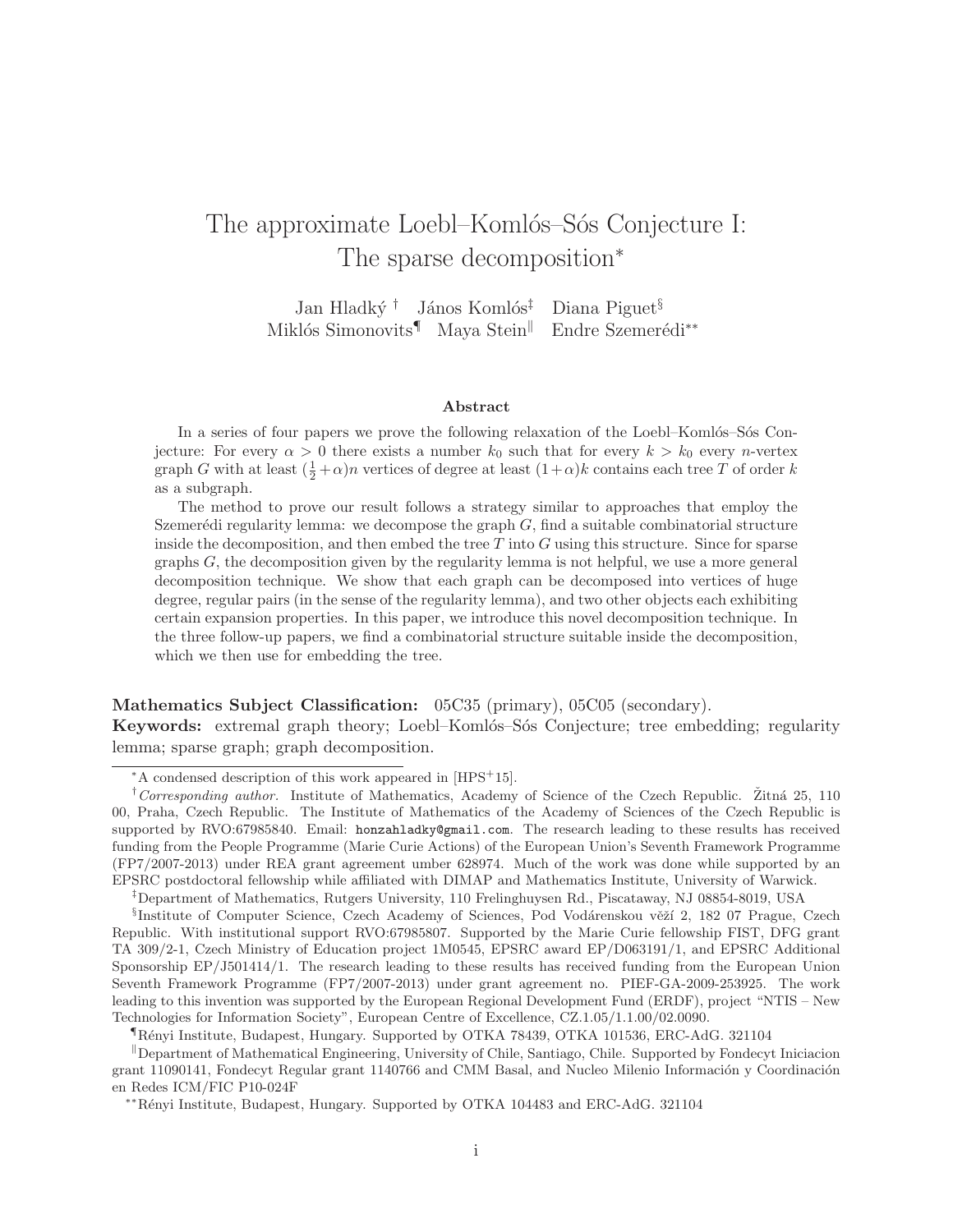# Contents

| $\mathbf{1}$              | Introduction<br>1               |                                                                                                         |                |  |  |  |  |
|---------------------------|---------------------------------|---------------------------------------------------------------------------------------------------------|----------------|--|--|--|--|
|                           | 1.1                             |                                                                                                         | $\mathbf{1}$   |  |  |  |  |
|                           | 1.2                             | The regularity lemma and the sparse decomposition $\dots \dots \dots \dots \dots \dots \dots$           | $\mathbf{1}$   |  |  |  |  |
|                           | 1.3                             | Loebl-Komlós-Sós Conjecture and Erdős-Sós Conjecture                                                    | $\sqrt{2}$     |  |  |  |  |
|                           | 1.4                             |                                                                                                         | $\overline{4}$ |  |  |  |  |
|                           | 1.5                             |                                                                                                         | 6              |  |  |  |  |
| $\bf{2}$                  |                                 | $\overline{7}$<br>Notation and preliminaries                                                            |                |  |  |  |  |
|                           | 2.1                             |                                                                                                         | $\overline{7}$ |  |  |  |  |
|                           | 2.2                             |                                                                                                         | 9              |  |  |  |  |
|                           | 2.3                             |                                                                                                         | 10             |  |  |  |  |
|                           | 2.4                             |                                                                                                         | 16             |  |  |  |  |
| 3                         | 17<br>Decomposing sparse graphs |                                                                                                         |                |  |  |  |  |
|                           | 3.1                             | Creating a gap in the degree sequence $\dots \dots \dots \dots \dots \dots \dots \dots \dots \dots$     | 17             |  |  |  |  |
|                           | 3.2                             | Decomposition of graphs with moderate maximum degree $\dots \dots \dots \dots \dots$                    | 19             |  |  |  |  |
|                           | 3.3                             |                                                                                                         | 23             |  |  |  |  |
|                           | 3.4                             | Decomposition of general graphs $\ldots \ldots \ldots \ldots \ldots \ldots \ldots \ldots \ldots \ldots$ | 24             |  |  |  |  |
|                           | 3.5                             |                                                                                                         | 24             |  |  |  |  |
|                           | 3.6                             |                                                                                                         | 26             |  |  |  |  |
|                           | 3.7                             |                                                                                                         | 28             |  |  |  |  |
|                           | 3.8                             | Sparse decomposition of dense graphs $\ldots \ldots \ldots \ldots \ldots \ldots \ldots \ldots \ldots$   | 31             |  |  |  |  |
|                           | 3.9                             |                                                                                                         | 31             |  |  |  |  |
| 4                         |                                 | Acknowledgements                                                                                        | 32             |  |  |  |  |
|                           | Symbol index<br>34              |                                                                                                         |                |  |  |  |  |
|                           | General index<br>35             |                                                                                                         |                |  |  |  |  |
|                           |                                 |                                                                                                         |                |  |  |  |  |
| <b>Bibliography</b><br>36 |                                 |                                                                                                         |                |  |  |  |  |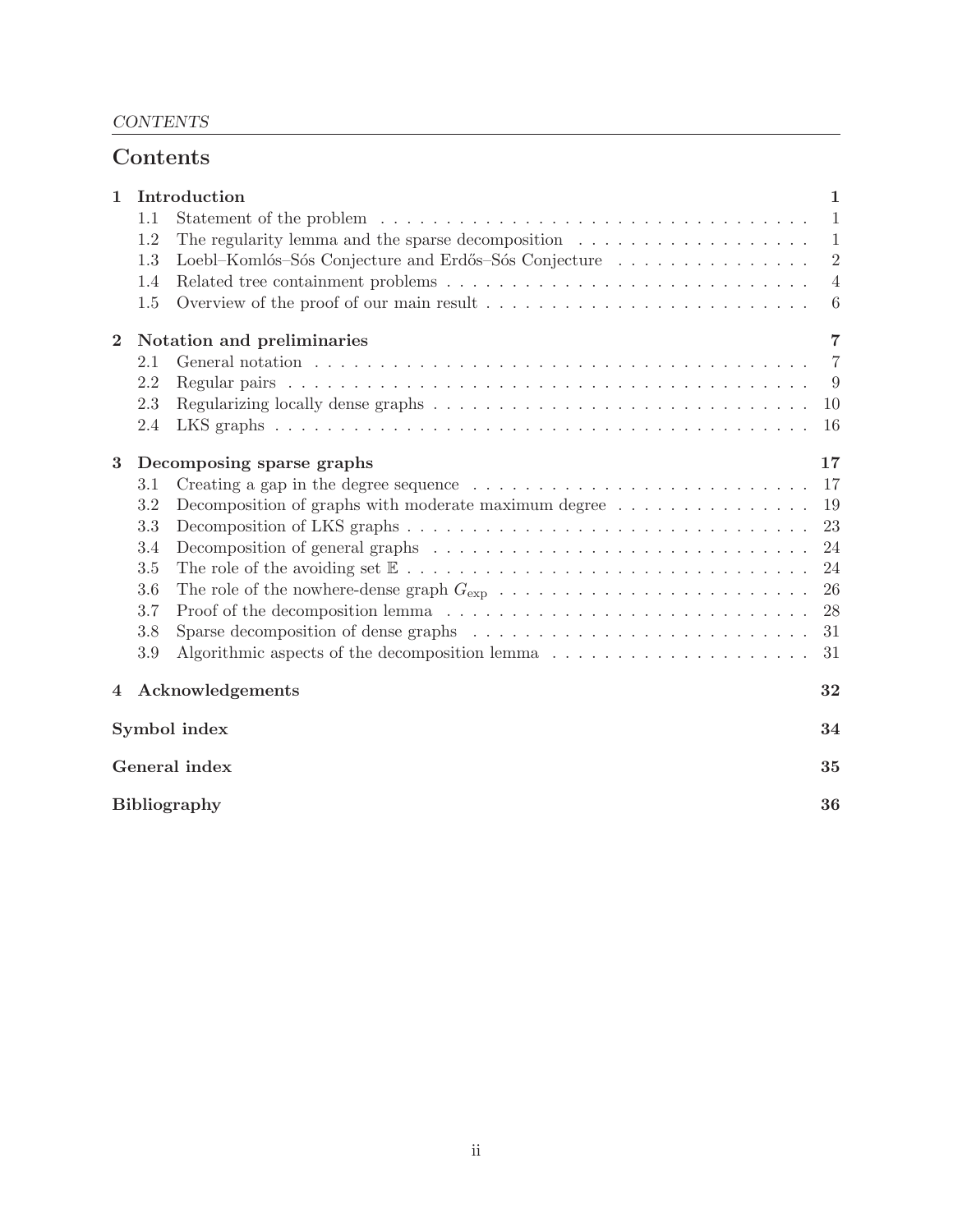# 1 Introduction

# 1.1 Statement of the problem

This is the first of a series of four papers  $[HKP^+a, HKP^+b, HKP^+c, HKP^+d]$  in which we provide an approximate solution of the Loebl–Komlós–Sós Conjecture, a problem in extremal graph theory which fits the classical form *Does a certain density condition imposed on a graph guarantee a certain subgraph?* Classical results of this type include Dirac's Theorem which determines the minimum degree threshold for containment of a Hamilton cycle, or Mantel's Theorem which determines the average degree threshold for containment of a triangle. Indeed, most of these extremal problems are formulated in terms of the minimum or average degree of the host graph.

We investigate a density condition which guarantees the containment of *each* tree of order k. The greedy tree-embedding strategy shows that requiring a minimum degree of more than  $k-2$ is sufficient. Further, this bound is best possible as any  $(k-2)$ -regular graph avoids the k-vertex star. Erdős and Sós conjectured that one can replace the minimum degree with the average degree, with the same conclusion.

Conjecture 1.1 (Erd˝os–S´os Conjecture 1963). *Let* G *be a graph of average degree greater than* k − 2*. Then* G *contains each tree of order* k *as a subgraph.*

A solution of the Erdős–S $\acute{\text{o}}$ s Conjecture for all k greater than some absolute constant was announced by Ajtai, Komlós, Simonovits, and Szemerédi in the early 1990's. In a similar spirit, Loebl, Komlós, and Sós conjectured that a *median degree* of k − 1 or more is sufficient for containment of any tree of order k. By median degree we mean the degree of a vertex in the middle of the ordered degree sequence.

Conjecture 1.2 (Loebl–Komlós–Sós Conjecture 1995 [EFLS95]). *Suppose that* G *is an n-vertex graph with at least* n/2 *vertices of degree more than* k − 2*. Then* G *contains each tree of order* k*.*

We discuss Conjectures 1.1 and 1.2 in detail in Section 1.3. Here, we just state the main result we achieve in our series of four papers, an approximate solution of the Loebl–Komlós–Sós Conjecture.

**Theorem 1.3** (Main result [HKP<sup>+</sup>d]). *For every*  $\alpha > 0$  *there exists*  $k_0$  *such that for any*  $k > k_0$  *we have the following. Each n*-vertex graph G with at least  $(\frac{1}{2} + \alpha)n$  vertices of degree at least  $(1 + \alpha)k$ *contains each tree* T *of order* k*.*

The proof of this theorem is in  $[HKP^+d]$ . The first step towards this result is Lemma 3.14, which constitutes the main result of the present paper. It gives a decomposition of the host graph G into several parts which will be later useful for the embedding. See Section 1.5 for a description of the result and its role in the proof of Theorem 1.3. Also see  $[HPS+15]$  for a more detailed overview of the proof.

## 1.2 The regularity lemma and the sparse decomposition

The Szemere<sup>d</sup>i regularity lemma has been a major tool in extremal graph theory for more than three decades. It provides an approximation of an arbitrary graph by a collection of generalized quasi-random graphs. This allows to represent the graph by a so-called *cluster graph*. Then, instead of solving the original problem, one can solve a modified simpler problem in the cluster graph.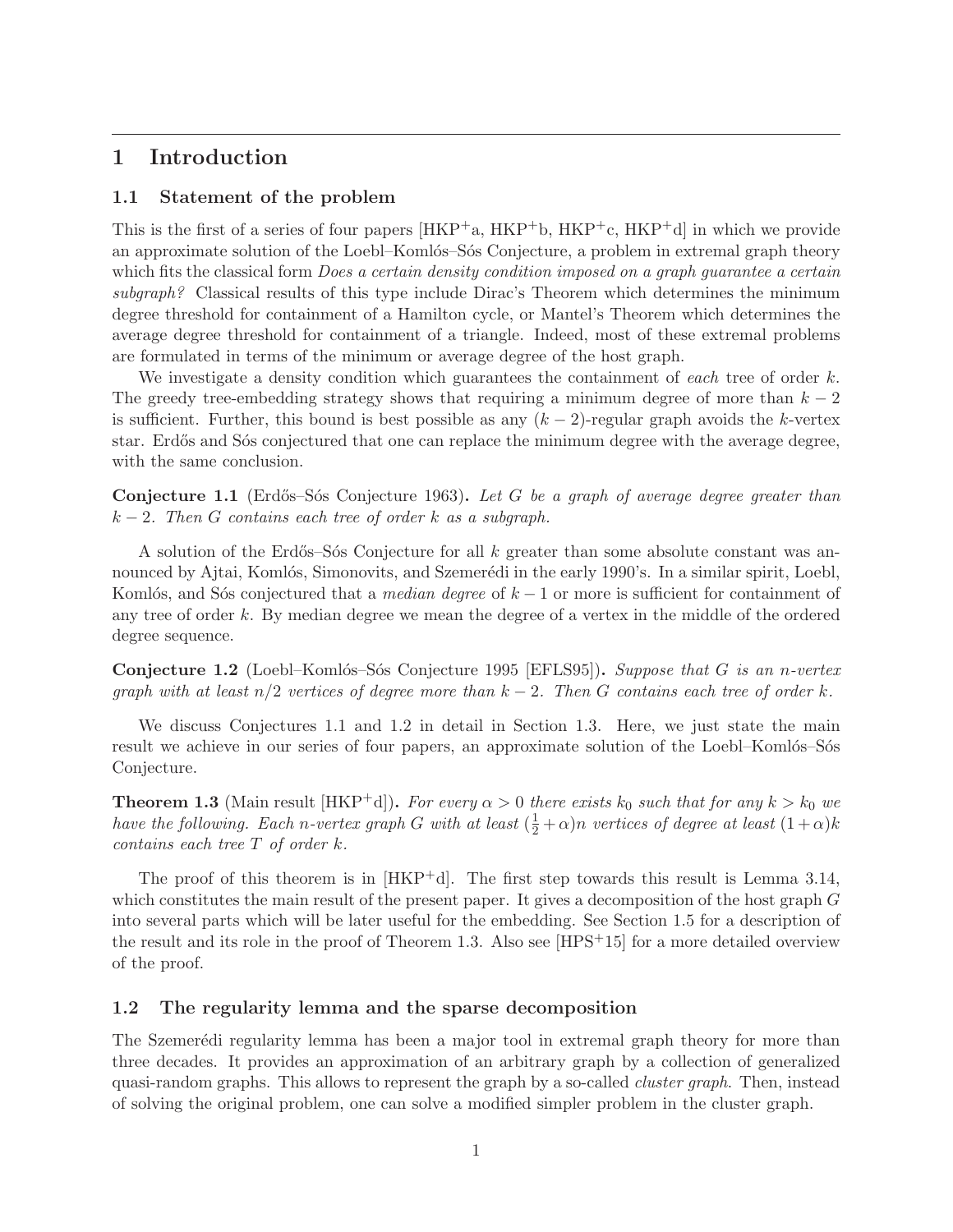The applicability of the original Szemerédi regularity lemma is, however, limited to *dense graphs*, i.e., graphs that contain a substantial proportion of all possible edges. There is a version of the regularity lemma for sparser graphs by Kohayakawa and R¨odl [Koh97] later strengthened by Scott [Sco11], as well as other statements that draw on something from its philosophy (e.g. [EL]). However, these statements provide a picture much less informative than Szemerédi's original result. A regularity type representation of general (possibly sparse) graphs is one of the most important goals of contemporary discrete mathematics. By such a representation we mean an approximation of the input graph by a structure of bounded complexity carrying enough of the important information about the graph.

A central tool in the proof of Theorem 1.3 is a structural decomposition of the graph G. This decomposition — which we call *sparse decomposition* — applies to any graph whose average degree is greater than a constant. The sparse decomposition provides a partition of any graph into vertices of huge degrees and into a bounded degree part. The bounded degree part is further decomposed into dense regular pairs, an edge set with certain expander-like properties, and a vertex set which is expanding in a different way (we shall give a more precise description in Section 1.5). This kind of decomposition was first used by Ajtai, Komlós, Simonovits, and Szemerédi in their yet unpublished work on the Erdős–Sós Conjecture. The main goal of this paper is to present the sparse decomposition, and to show that each graph has such a sparse decomposition: This will be done in Lemma 3.13. Lemma 3.14 provides a sparse decomposition with additional tailor-made features for graphs that fulfil the conditions of Theorem 1.3.

In the case of dense graphs the sparse decomposition produces a Szemerédi regularity partition (as explained in Section 3.8), and thus the decomposition lemma (Lemma 3.13) extends the Szemerédi regularity lemma. But the interesting setting for the decomposition lemma is the field of sparse graphs.

### 1.3 Loebl–Komlós–Sós Conjecture and Erdős–Sós Conjecture

Let us first introduce some notation. We say that H *embeds* in a graph G and write  $H \subseteq G$  if H is a (not necessarily induced) subgraph of G. The associated map  $\phi: V(H) \to V(G)$  is called an *embedding of* H *in* G. More generally, for a graph class H we write  $H \subseteq G$  if  $H \subseteq G$  for every  $H \in \mathcal{H}$ . Let **trees**(k) be the class of all trees of order k.

Conjecture 1.2 is dominated by two parameters: one quantifies the number of vertices of 'large' degree, and the other tells us how large this degree should actually be. Strengthening either of these bounds sufficiently, the conjecture becomes trivial. Indeed, if we replace  $n/2$  with n, then any tree of order k can be embedded greedily. Also, if we replace  $k - 2$  with  $4k - 4$ , then G, being a graph of average degree at least  $2k - 2$ , has a subgraph G' of minimum degree at least  $k - 1$ . Again we can greedily embed any tree of order k.

On the other hand, one may ask whether smaller lower bounds would suffice. For the bound  $k-2$ , this is not the case, since stars of order k require a vertex of degree at least  $k-1$  in the host graph. Another example can be obtained by considering a disjoint union of cliques of order  $k - 1$ . No tree of order k is contained in such a graph.

For the bound  $n/2$ , the following example shows that this number cannot be decreased much. First, assume that n is even, and that  $n = k$ . Let  $G^*$  be obtained from the complete graph on n vertices by deleting all edges inside a set of  $\frac{n}{2} + 1$  vertices. It is easy to check that  $G^*$  does not contain the k-vertex path. In general,  $G^*$  does not contain any tree of order k with independence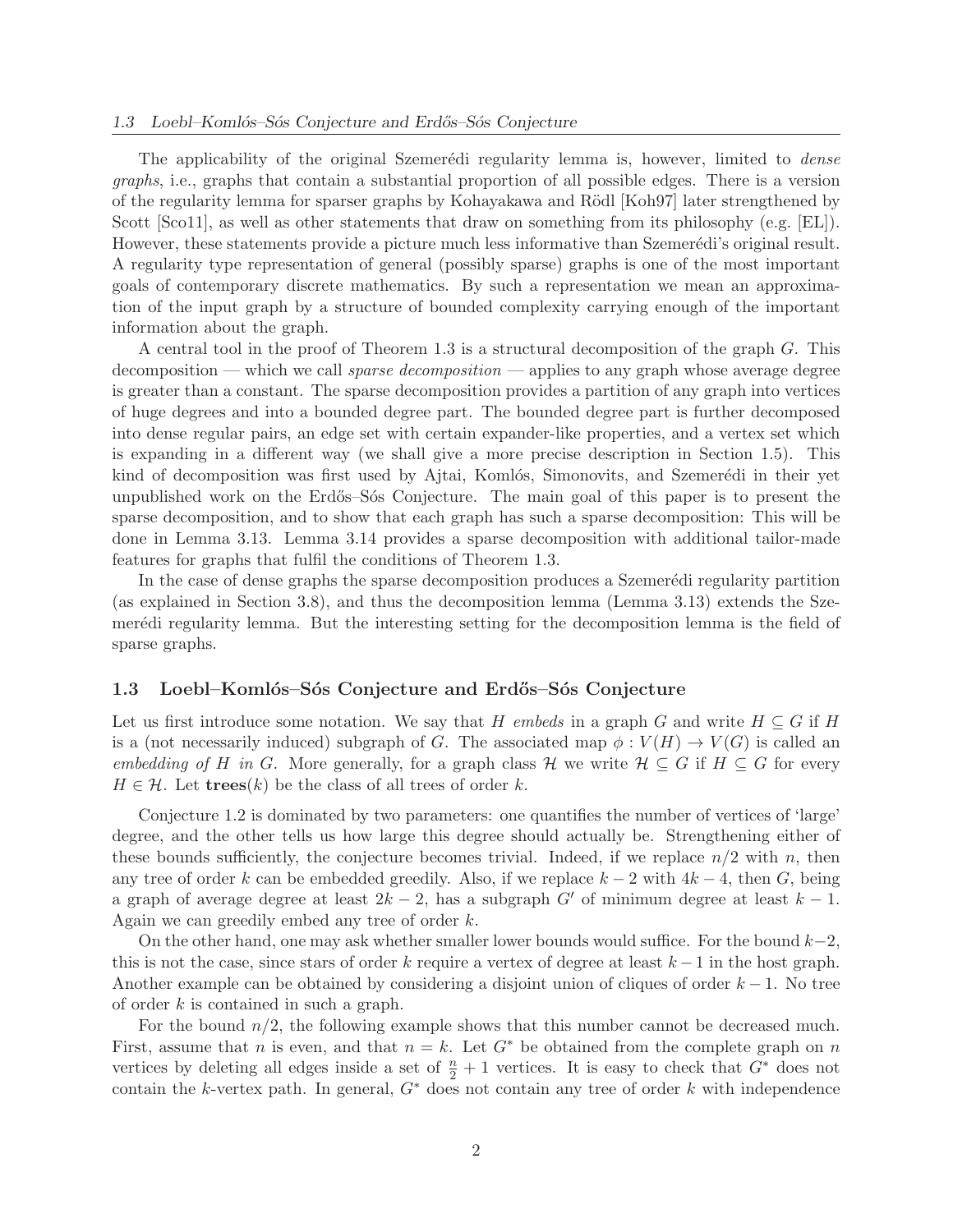

Figure 1.1: An extremal graph for the Loebl–Komlós–Sós Conjecture.

number less than  $\frac{k}{2} + 1$ . Now, taking the union of several disjoint copies of  $G^*$  we obtain examples for other values of n. (And adding a small complete component we can get to *any* value of n.) See Figure 1.1 for an illustration.

However, we do not know of any example attaining the exact bound  $n/2$ . Thus it might be possible to lower the bound  $n/2$  from Conjecture 1.2 to the one attained in our example above:

**Conjecture 1.4.** Let  $k \in \mathbb{N}$  and let G be a graph on n vertices, with more than  $\frac{n}{2} - \lfloor \frac{n}{k} \rfloor - (n)$ mod k) *vertices of degree at least*  $k - 1$ *. Then*  $\mathbf{trees}(k) \subseteq G$ *.* 

It might even be that if  $n/k$  is far from integrality, a slightly weaker lower bound on the number of vertices of large degree still works (see [Hla, HP16]).

Several partial results concerning Conjecture 1.2 have been obtained; let us briefly summarize the major ones. Two main directions can be distinguished among those results that prove the conjecture for special classes of graphs: either one places restrictions on the host graph, or on the class of trees to be embedded. Of the latter type is the result by Bazgan, Li, and Wozniak [BLW00], who proved the conjecture for paths. Also, Piguet and Stein [PS08] proved that Conjecture 1.2 is true for trees of diameter at most 5, which improved earlier results of Barr and Johansson [BJ] and Sun [Sun07]. Restrictions on the host graph have led to the following results. Soffer [Sof00] showed that Conjecture 1.2 is true if the host graph has girth at least 7. Dobson [Dob02] proved the conjecture for host graphs whose complement does not contain a  $K_{2,3}$ . This has been extended by Matsumoto and Sakamoto  $[MS]$  who replace the  $K_{2,3}$  with a slightly larger graph.

A different approach is to solve the conjecture for special values of k. One such case, known as the Loebl conjecture, or also as the  $(n/2-n/2-n/2)$ -Conjecture, is the case  $k = n/2$ . Ajtai, Komlós, and Szemerédi [AKS95] solved an approximate version of this conjecture, and later Zhao [Zha11] used a refinement of this approach to prove the sharp version of the conjecture for large graphs.

An approximate version of Conjecture 1.2 for dense graphs, that is, for k linear in n, was proved by Piguet and Stein [PS12].

**Theorem 1.5** (Piguet–Stein [PS12]). For any  $q > 0$  and  $\alpha > 0$  there exists a number  $n_0$  such that *for any*  $n > n_0$  *and*  $k > q$ *n the following holds. For each n-vertex graph* G *with at least*  $n/2$  *vertices of degree at least*  $(1 + \alpha)k$  *we have*  $\mathbf{trees}(k+1) \subseteq G$ *.* 

This result was proved using the regularity method. Adding stability arguments, Hladky and Piguet [HP16], and independently Cooley [Coo09] proved Conjecture 1.2 for large dense graphs.

**Theorem 1.6** (Hladký–Piguet [HP16], Cooley [Coo09]). For any  $q > 0$  there exists a number  $n_0 = n_0(q)$  such that for any  $n > n_0$  and  $k > q$ n the following holds. For each n-vertex graph G *with at least*  $n/2$  *vertices of degree at least* k *we have*  $\mathbf{trees}(k+1) \subseteq G$ *.*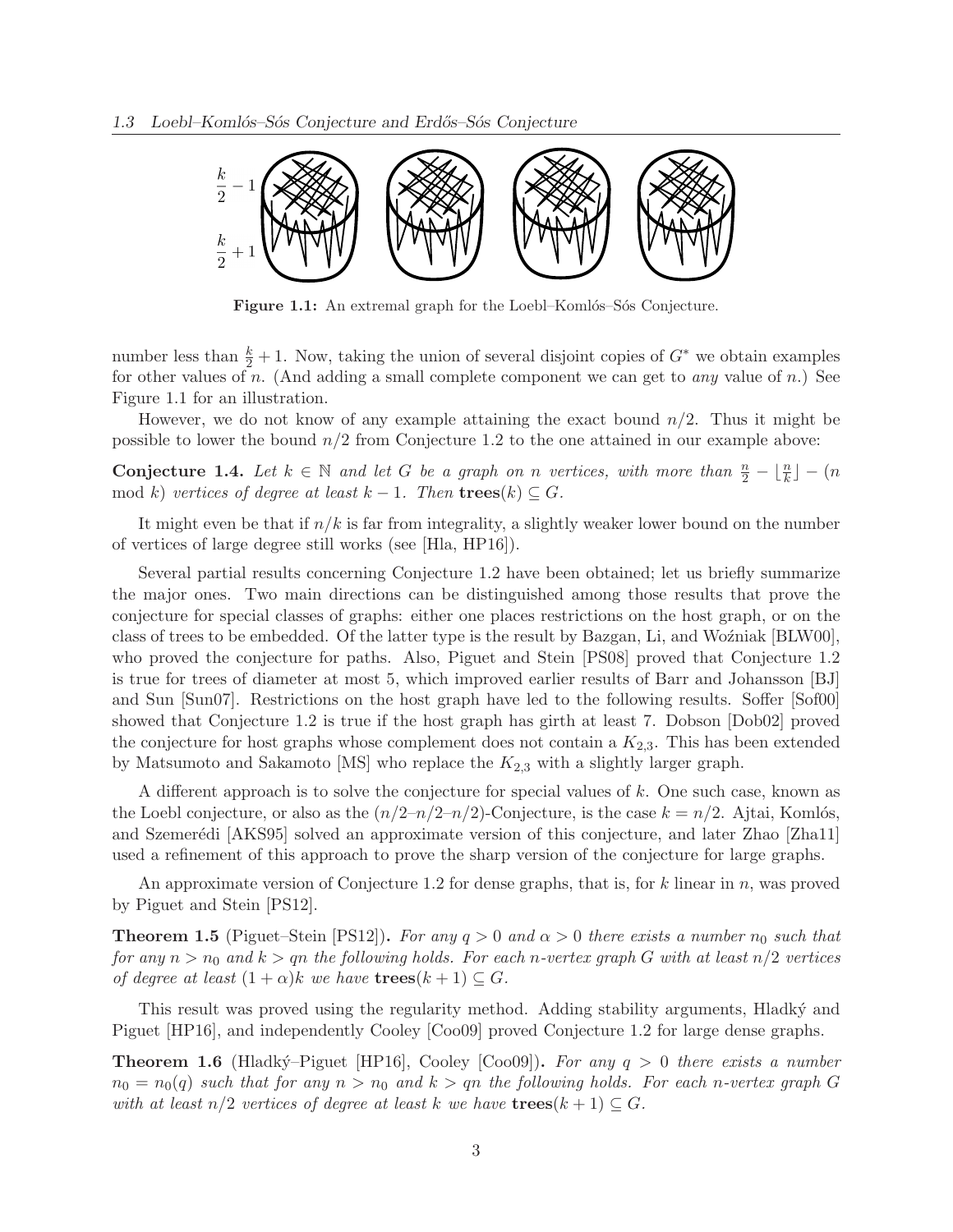

Figure 1.2: An almost extremal graph for the Erdős–Sós Conjecture.

Let us now turn our attention to the Erdős–Sós Conjecture. The Erdős–Sós Conjecture 1.1 is best possible whenever  $n(k-2)$  is even. Indeed, in that case it suffices to consider a  $(k-2)$ -regular graph. This is a graph with average degree exactly  $k-2$  which does not contain the star of order k. Even when the star (which in a sense is a pathological tree) is excluded from the considerations, we can — at least when  $k-1$  divides  $n$  — consider a disjoint union of  $\frac{n}{k-1}$  cliques  $K_{k-1}$ . This graph contains *no* tree from  $\mathbf{trees}(k)$ . There is another important graph with many edges which does not contain for example the path  $P_k$ , depicted in Figure 1.2. This graph consists of a set of vertices of size  $\lfloor (k-2)/2 \rfloor$  that are connected to all vertices in the graph. This graph has  $\frac{1}{2}$  $\frac{1}{2}(k-2)n-O(k^2)$  edges when k is even and  $\frac{1}{2}(k-3)n - O(k^2)$  edges otherwise, and therefore gets close to the conjectured bound when  $k \ll n$ . Apart from the already mentioned announced breakthrough by Ajtai, Komlós, Simonovits, and Szemerédi, work on this conjecture includes [BD96, Hax01, MS, SW97, Woz96].

Both Conjectures 1.2 and Conjecture 1.1 have an important application in Ramsey theory. Each of them implies that the Ramsey number of two trees  $T_{k+1} \in \mathbf{trees}(k+1)$ ,  $T_{\ell+1} \in \mathbf{trees}(\ell+1)$  is bounded by  $R(T_{k+1}, T_{\ell+1}) \leq k+\ell+1$ . Actually more is implied: Any 2-edge-colouring of  $K_{k+\ell+1}$ contains either *all* trees in **trees** $(k + 1)$  in red, or *all* trees in **trees** $(\ell + 1)$  in blue.

The bound  $R(T_{k+1}, T_{\ell+1}) \leq k + \ell + 1$  is almost tight only for certain types of trees. For example, Gerencsér and Gyárfás [GG67] showed  $R(P_k, P_\ell) = \max\{k, \ell\} + \left\lfloor \frac{\min\{k, \ell\}}{2} \right\rfloor$  $\frac{\{k,\ell\}}{2}$  - 1 for paths  $P_k \in \mathbf{trees}(k), P_\ell \in \mathbf{trees}(\ell).$  Harary [Har72] showed  $R(S_k, S_\ell) = k + \ell - 2 - \varepsilon$  for stars  $S_k \in$ trees(k),  $S_{\ell} \in \text{trees}(\ell)$ , where  $\varepsilon \in \{0,1\}$  depends on the parity of k and  $\ell$ . Haxell, Luczak, and Tingley confirmed asymptotically [HLT02] that the discrepancy of the Ramsey bounds for trees depends on their balancedness, at least when the maximum degrees of the trees considered are moderately bounded.

## 1.4 Related tree containment problems

Minimum degree conditions for spanning trees. Recall that the tight min-degree condition for containment of a general spanning tree T in an n-vertex graph G is the trivial one, mindeg( $G \geq$  $n-1$ . However, the only tree which requires this bound is the star. This indicates that this threshold can be lowered substantially if we have a control of maxdeg $(T)$ . Szemerédi and his collaborators [KSS01, CLNGS10] showed that this is indeed the case, and obtained tight min-degree bounds for certain ranges of maxdeg(T). For example, if  $\maxdeg(T) \leqslant n^{o(1)}$ , then  $\mindeg(G) \geqslant$  $(\frac{1}{2} + o(1))n$  is a sufficient condition. (Note that G may become disconnected close to this bound.)

Trees in random graphs. To complete the picture of research involving tree containment problems we mention two rich and vivid (and also closely connected) areas: trees in random graphs,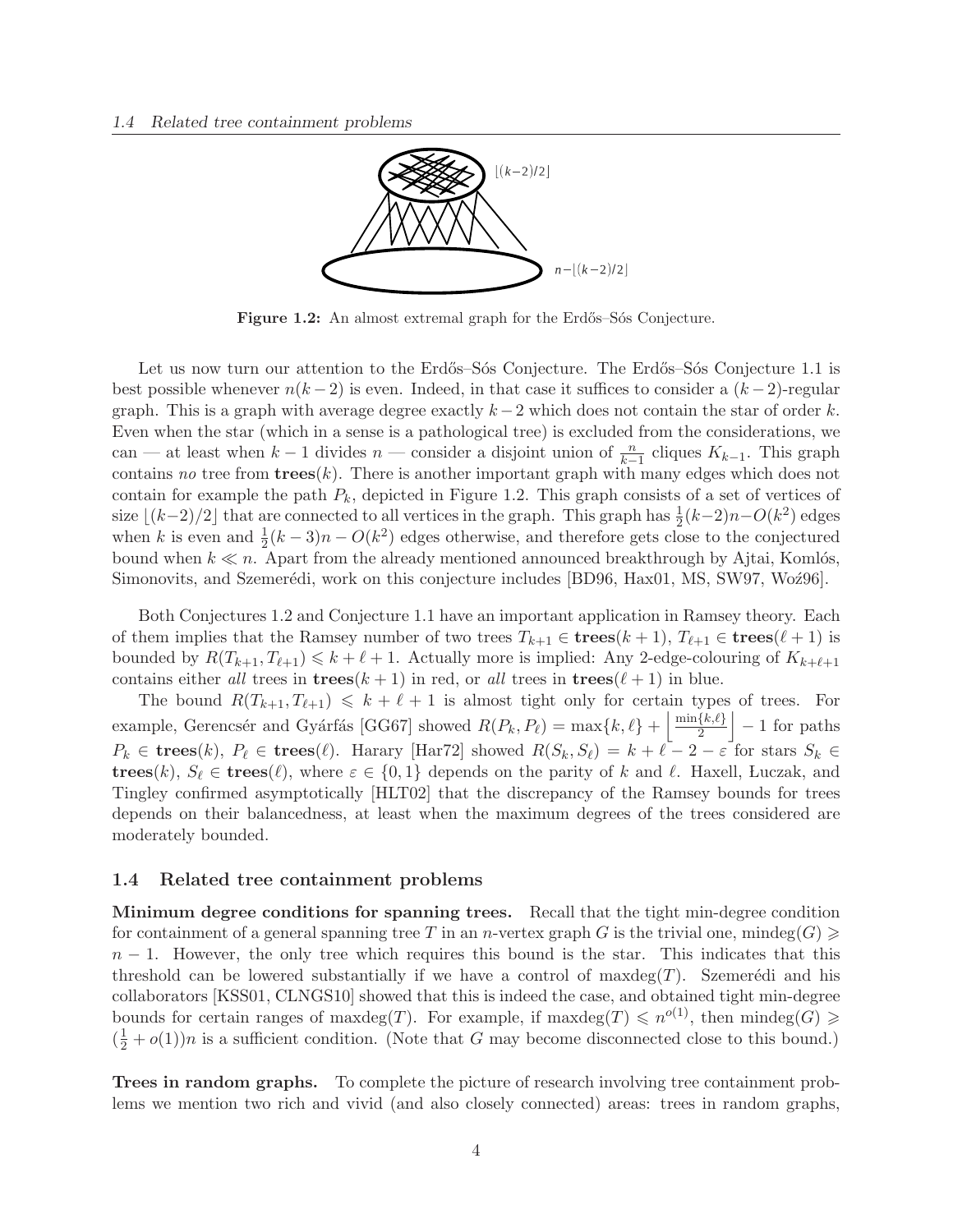and trees in expanding graphs. The former area is centered around the following question: *What is the probability threshold*  $p = p(n)$  *for the Erdős–Rényi random graph*  $G_{n,p}$  *to contain asymptotically almost surely (a.a.s.) each tree/all trees from a given class*  $\mathcal{F}_n$  *of trees?* Note that there is a difference between containing "each tree" and "all trees" (i.e., all trees simultaneously; this is often referred to as *universality*) as the error probabilities for missing individual trees might sum up.

Most research focused on containment of spanning trees, or almost spanning trees. The only well-understood case is when  $\mathcal{F}_n = \{P_{k_n}\}\$ is a path. The threshold  $p = \frac{(1+\tilde{o}(1))\ln n}{n}$  $\frac{1}{n}$  for appearance of a spanning path (i.e.,  $k_n = n$ ) was determined by Komlós and Szemerédi [KS83], and independently by Bollobás [Bol84]. Note that this threshold is the same as the threshold for connectedness. We should also mention a previous result of Pósa [Pós76] which determined the order of magnitude of the threshold,  $p = \Theta(\frac{\ln n}{n})$ . The heart of Pósa's proof, the celebrated rotation-extension technique, is an argument about expanding graphs, and indeed many other results about trees in random graphs exploit the expansion properties of  $G_{n,p}$  in the first place.

The threshold for the appearance of almost spanning paths in  $G_{n,p}$  was determined by Fernandez de la Vega [FdlV79] and independently by Ajtai, Komlós, and Szemerédi [AKS81]. Their results say that a path of length  $(1 - \varepsilon)n$  appears a.a.s. in  $G_{n, \frac{C}{n}}$  for  $C = C(\varepsilon)$  sufficiently large. This behavior extends to bounded degree trees. Indeed, Alon, Krivelevich, and Sudakov [AKS07] proved that  $G_{n,\frac{C}{n}}$  (for a suitable  $C = C(\varepsilon,\Delta)$ ) a.a.s. contains all trees of order  $(1-\varepsilon)n$  with maximum degree at most  $\Delta$  (the constant C was later improved in [BCPS10]).

Let us now turn to spanning trees in random graphs. It is known [AKS07] that a.a.s.  $G_{n,\underline{C \ln n}}$ contains a single spanning tree T with bounded maximum degree and linearly many leaves. This result can be reduced to the main result of [AKS07] regarding almost spanning trees quite easily. The constant C can be taken  $C = 1 + o(1)$ , as was shown recently by Hefetz, Krivelevich, and Szabó [HKS12]; obviously this is best possible. The same result also applies to trees that contain a path of linear length whose vertices all have degree two. A breakthrough in the area was achieved by Krivelevich [Kri10] who gave an upper bound on the threshold  $p = p(n, \Delta)$  for embedding a single spanning tree of a given maximum degree  $\Delta$ . This bound is essentially tight for  $\Delta = n^c, c \in (0, 1)$ . Even though the argument in [Kri10] is not difficult, it relies on a deep result of Johansson, Kahn and Vu [JKV08] about factors in random graphs. Montgomery [Mona] complemented Krivelevich's result obtaining an almost tight upper bound on  $p(n, \Delta)$  in the case when  $\Delta$  is small. Further, Montgomery [Monb] achieved an essentially optimal bound for containment of some comb-like graphs.

Regarding universality of random graphs with respect to spanning trees, most of the research focused on the subclass of bounded-degree trees. Let us mention papers [JKS12] and [FNP] which improve the upper-bounds for the probability of containing all trees of maximum degree ∆ (the results are meaningful for  $\Delta < n^c$  for some small value of c).

Trees in expanders. By an expander graph we mean a graph with a large Cheeger constant, i.e., a graph which satisfies a certain isoperimetric property. As indicated above, random graphs are very good expanders, and this is the main motivation for studying tree containment problems in expanders. Another motivation comes from studying the universality phenomenon. Here the goal is to construct sparse graphs which contain all trees from a given class, and expanders are natural candidates for this. The study of sparse tree-universal graphs is a remarkable area by itself which brings challenges both in probabilistic and explicit constructions. For example, Bhatt, Chung, Leighton, and Rosenberg [BCLR89] give an explicit construction of a graph with only  $O_{\Delta}(n)$  edges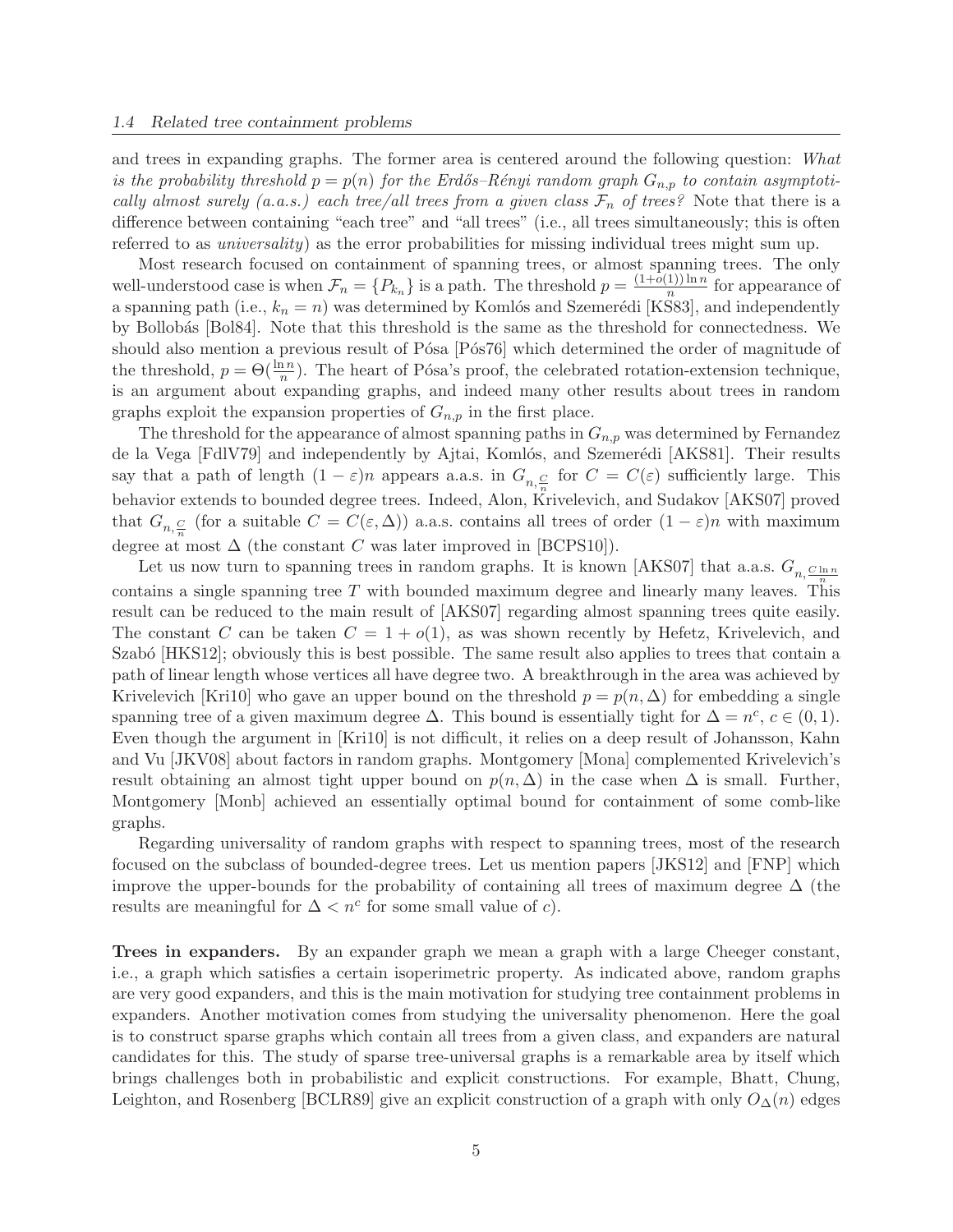which contains all n-vertex trees with maximum degree at most  $\Delta$ . The above mentioned paper by Johannsen, Krivelevich, and Samotij [JKS12] shows a number of universality results for expanders, too. For example, they show universality for the class of graphs with a large Cheeger constant that satisfy a certain connectivity condition.

Friedman and Pippenger [FP87] extended Pósa's rotation-extension technique from paths to trees and found many applications (e.g. [HK95, Hax01, BCPS10]). Sudakov and Vondrák [SV10] use tree-indexed random walks to embed trees in  $K_{s,t}$ -free graphs (this property implies expansion); a similar approach is employed by Benjamini and Schramm [BS97] in the setting of infinite graphs. Tree-indexed random walks are also used (in conjunction with the Regularity Lemma) in the work of Kühn, Mycroft, and Osthus on Sumner's universal tournament conjecture, [KMO11a, KMO11b].

In our proof of Theorem 1.3, embedding trees in expanders play a crucial role, too. However, our notion of expansion is very different from those studied previously. (Actually, we introduce two, very different, notions in Definitions 3.3 and 3.6.)

### 1.5 Overview of the proof of our main result

This is a very brief overview of the proof. A more thorough overview is given in [HPS<sup>+</sup>15].

The structure of the proof of our main result (Theorem 1.3) resembles the proof of the dense case, Theorem 1.5. We obtain an approximate representation — called the *sparse decomposition*  $-$  of the host graph G from Theorem 1.3. Then we find a suitable combinatorial structure inside the sparse decomposition. Finally, we embed a given tree  $T$  into  $G$  using this structure.

Here we explain the key ingredients of the proof in more detail. The input graph G has  $\Theta(kn)$  edges. Indeed, an easy counting argument gives that  $e(G) \geq kn/4$ . On the other hand, we can assume that  $e(G) < kn$ , as otherwise G contains a subgraph of minimum degree at least  $k$ , and the assertion of Theorem 1.3 follows. Recall that the Szemerédi regularity lemma gives an approximation of dense graphs in which  $o(n^2)$  edges are neglected. The sparse decomposition introduced here captures all but at most  $o(kn)$  edges. The vertex set of G is partitioned into a set of vertices of degree much larger than k and a set of vertices of degree  $O(k)$ . Further, the induced graph on the second set is split into regular pairs (in the sense of the Szemerédi regularity lemma) with clusters of sizes  $\Theta(k)$  leading to a cluster graph  $\mathbf{G}_{\text{reg}}$ , and into two additional parts which each have certain (different) expansion properties. The first of these two expanding parts — called  $G_{\text{exp}}$  $-$  is a subgraph of G that contains no bipartite subgraphs of a density above a certain threshold density (we call such bipartite subgraphs *dense spots*). The second expanding part — called the *avoiding set* E— consists of vertices that lie in many of these dense spots. The vertices of huge degrees, the regular pairs, and the two expanding parts form the sparse decomposition of G. The key ideas behind obtaining this sparse decomposition are given in [HPS+15, Section 3], and full details can be found in Section 3. It is well-known that regular pairs are suitable for embedding small trees. In  $[HKP^+d]$  we work out techniques for embedding small trees in each of the three remaining parts of the sparse decomposition. A nontechnical description of these techniques is given in Section 3.5 (for  $\mathbb{E}$ ) and Section 3.6 (for  $G_{\text{exp}}$ ). It is a bit difficult to describe precisely the way the huge degree vertices are utilized. At this moment it suffices to say that it is easy to extend a partial embedding of a k-vertex tree from a vertex  $u$  mapped to a huge-degree vertex  $x$  to the children of u. Of course, for such an extension alone,  $\deg(x) \geq k-1$  would have been sufficient. So, the fact that the degree of x is much larger than  $k$  is used (together with other properties) to accommodate these children so that it is possible to continue even with subsequent extensions.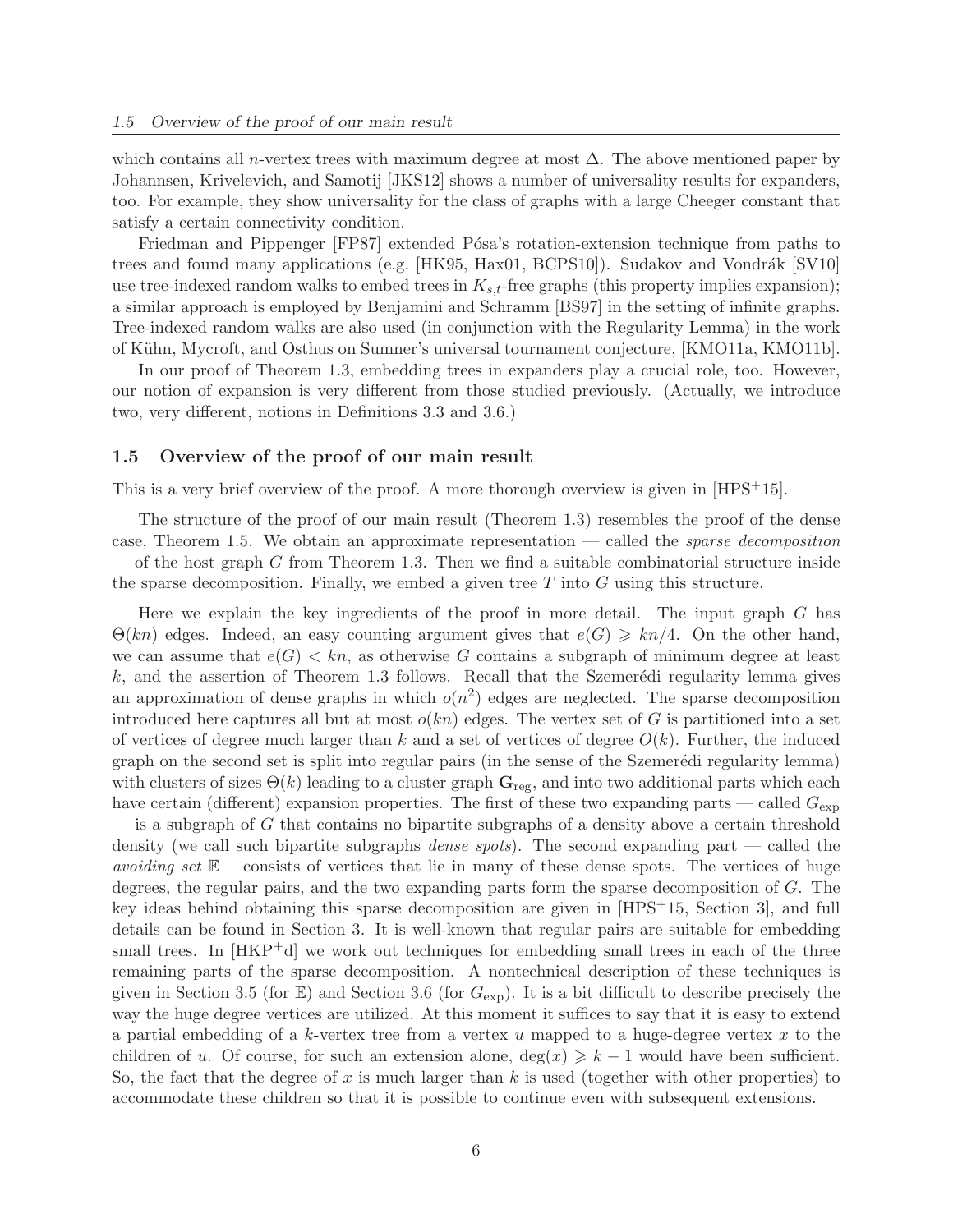Tree-embedding results in the dense setting (e.g. Theorem 1.5) rely on finding a (connected) matching structure in the cluster graph. Indeed, this allows for distributing different parts of the tree in the matching edges. In analogy, in the second paper of this series [HKP+b] we find a structure based on the sparse decomposition. This *rough structure* utilizes all the concepts suitable for embedding trees described above: huge degree vertices, the avoiding set  $\mathbb{E}$ , the graph  $G_{\text{exp}}$ , and dense regular pairs. Somewhat surprisingly, the dense regular pairs do not come only from  $G_{reg}$ . Let us make this more precise. An initial matching structure is found in  $\mathbf{G}_{reg}$  and this structure is enhanced using other parts of  $G$  to yield further regular pairs, referred to in this context as the *regularized matching*. One may ask what the role of  $\mathbf{G}_{reg}$  is. The answer is that either we can take directly a sufficiently large matching in  $G_{reg}$ , or the lack of any such matching in  $G_{reg}$  gives us information about a compensating enhancement in a form of a regularized matching based on other parts of the decomposition. A simplified version of this rough structure is given as Lemma 7 in  $[HPS^+15]$ .

However, the rough structure is not immediately suitable for embedding  $T$ , and we shall further refine it in the third paper of this series  $[HKP^+c]$ . We will show that in the setting of Theorem 1.3, we can always find one of ten *configurations*, denoted by  $(\diamond 1)$ – $(\diamond 10)$ , in the host graph G. Obtaining these configurations from the rough structure is based on pigeonhole-type arguments such as: if there are many edges between two sets, and few "kinds" of edges, then many of the edges are of the same kind. The different kinds of edges come from the sparse decomposition (and allow for different kinds of embedding techniques). Just "homogenizing" the situation by restricting to one particular kind is not enough, we also need to employ certain "cleaning lemmas". A simplest such lemma would be that a graph with many edges contains a subgraph with a large minimum degree; the latter property evidently being more directly applicable for a sequential embedding of a tree. The actual cleaning lemmas we use are complex extensions of this simple idea.

Finally, in  $[HKP^+d]$ , we show how to embed the tree T. This is done by first establishing some elementary embedding lemmas for small subtrees, and then combine these for each of the cases  $(\diamond 1)$ – $(\diamond 10)$  to yield an embedding of the entire tree T.

A scheme of the proof of Theorem 1.3 is given in Figure 1.3.

# 2 Notation and preliminaries

# 2.1 General notation

All graphs considered in this paper are finite, undirected, without multiple edges, and without selfloops. We write  $V(G)$  and  $E(G)$  for the vertex set and edge set of a graph G, respectively. Further,  $v(G) = |V(G)|$  is the order of G, and  $e(G) = |E(G)|$  is its number of edges. If  $X, Y \subseteq V(G)$  are two, not necessarily disjoint, sets of vertices we write  $e(X)$  for the number of edges induced by X, and  $e(X, Y)$  for the number of ordered pairs  $(x, y) \in X \times Y$  such that  $xy \in E(G)$ . In particular, note that  $2e(X) = e(X, X)$ .

For a graph G, a vertex  $v \in V(G)$  and a set  $U \subseteq V(G)$ , we write  $\deg(v)$  and  $\deg(v, U)$  for the degree of v, and for the number of neighbours of v in U, respectively. We write  $\text{mindeg}(G)$  for the minimum degree of G, mindeg(U) := min{deg(u) :  $u \in U$ }, and mindeg( $V_1, V_2$ ) = min{deg(u,  $V_2$ ) :  $u \in V_1$  for two sets  $V_1, V_2 \subseteq V(G)$ . Note that for us, the minimum degree of a graph on zero vertices is  $\infty$ . Similar notation is used for the maximum degree, denoted by maxdeg(G). The neighbourhood of a vertex v is denoted by N(v). We set  $N(U) := \bigcup_{u \in U} N(u)$ . The symbol – is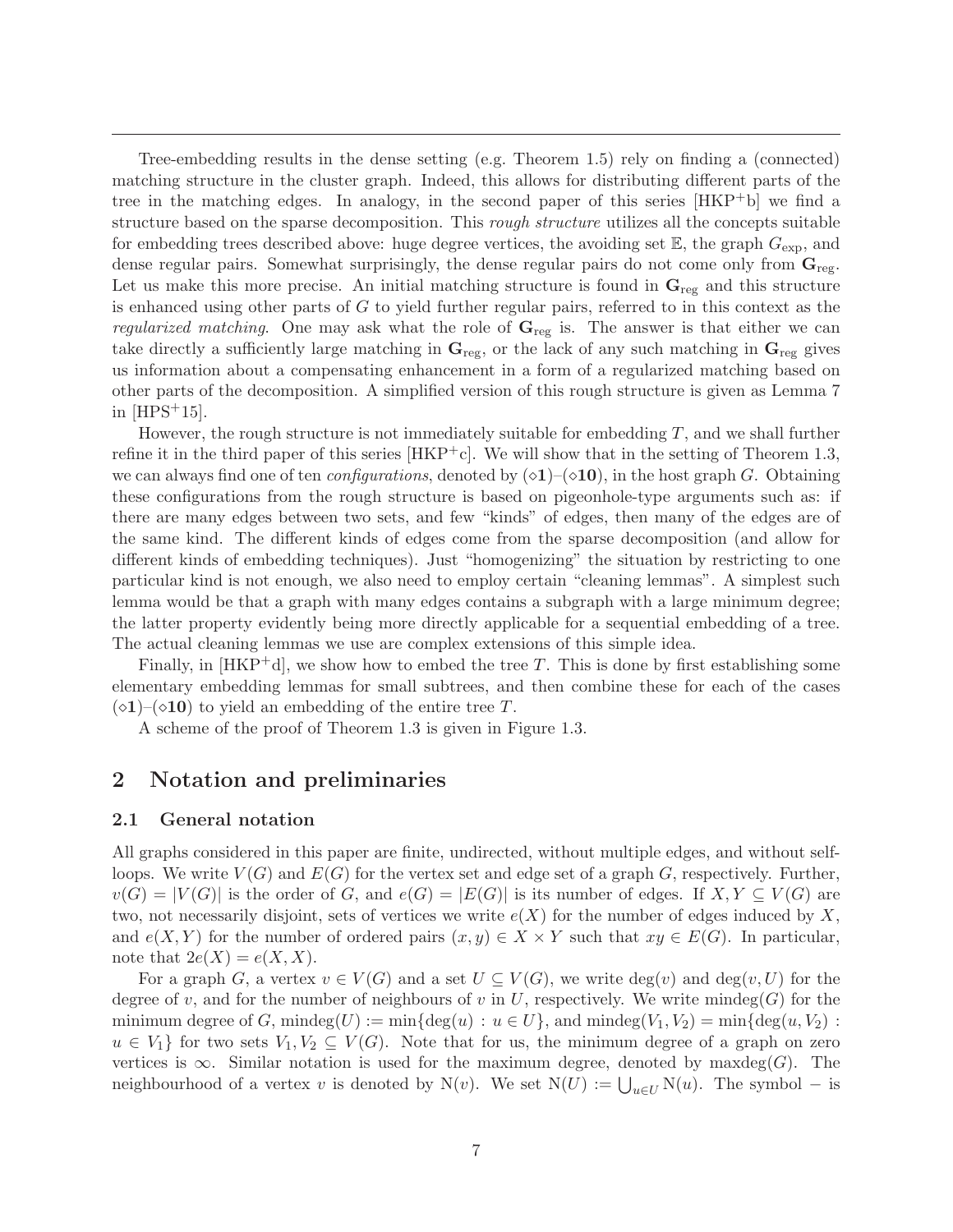

Figure 1.3: Structure of the proof of Theorem 1.3, including parts from  $[HKP<sup>+</sup>b, HKP<sup>+</sup>c,$  $HKP^+d$ .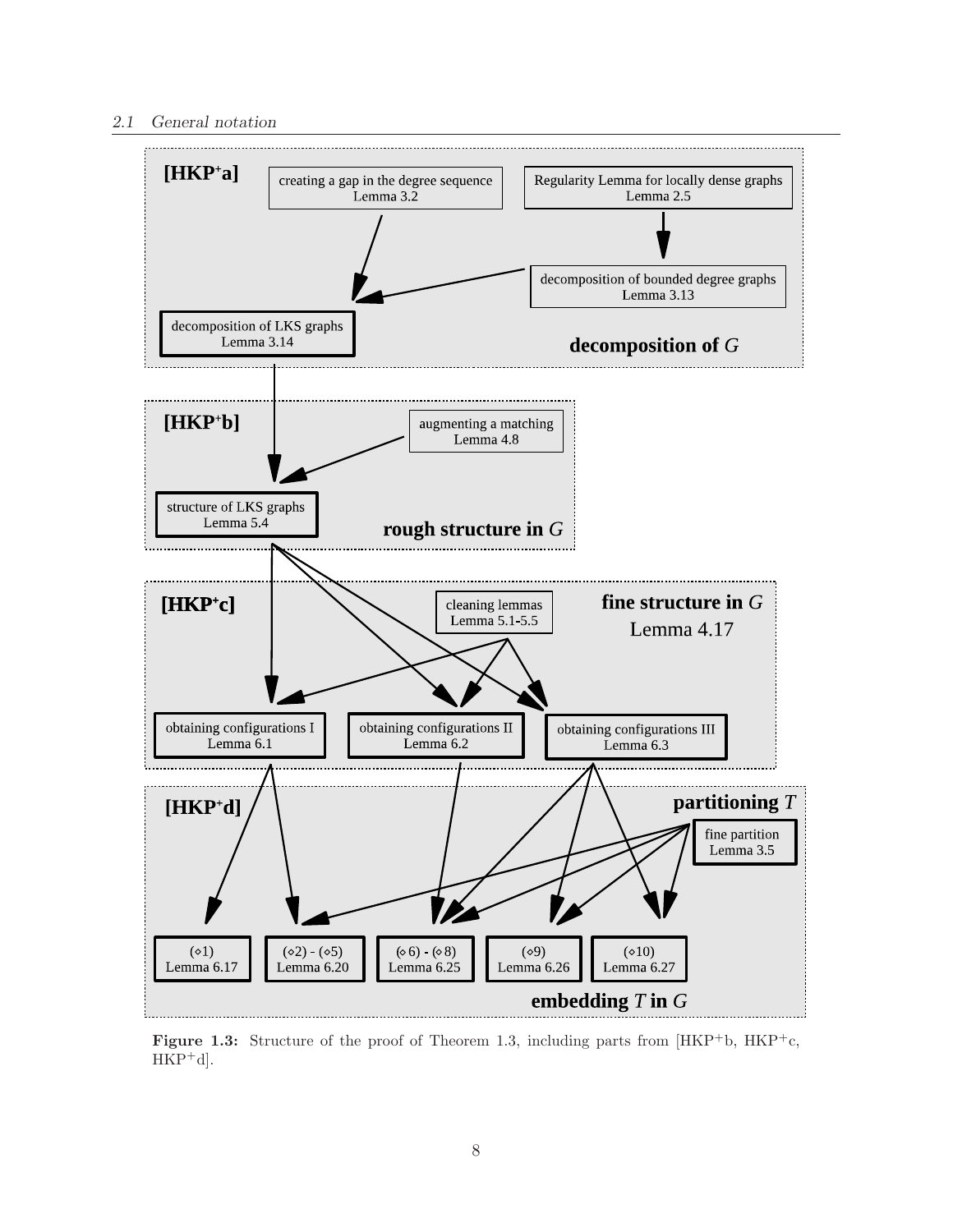used for two graph operations: if  $U \subseteq V(G)$  is a vertex set then  $G-U$  is the subgraph of G induced by the set  $V(G) \setminus U$ . If  $H \subseteq G$  is a subgraph of G then the graph  $G - H$  is defined on the vertex set  $V(G)$  and corresponds to deletion of edges of H from G. Any graph with zero edges is called *empty*.

A family A of pairwise disjoint subsets of  $V(G)$  is an  $\ell$ -ensemble in G if  $|A| \geqslant \ell$  for each  $A \in \mathcal{A}$ . The set  $\{1, 2, \ldots, n\}$  of the first *n* positive integers is denoted by [*n*].

Suppose that we have a nonempty set A, and X and Y each partition A. Then  $\mathcal{X} \boxplus \mathcal{Y}$  denotes the coarsest common refinement of  $\mathcal{X}$  and  $\mathcal{Y}$ , i.e.,

$$
\mathcal{X} \boxplus \mathcal{Y} := \{ X \cap Y : X \in \mathcal{X}, Y \in \mathcal{Y} \} \setminus \{ \emptyset \}.
$$

We frequently employ indexing by many indices. We write superscript indices in parentheses (such as  $a^{(3)}$ ), as opposed to notation of powers (such as  $a^3$ ). We use sometimes subscript to refer to parameters appearing in a fact/lemma/theorem. For example,  $\alpha_{T1,3}$  refers to the parameter  $\alpha$ from Theorem 1.3. We omit rounding symbols when this does not affect the correctness of the arguments. In overviews we use the symbol  $\ll$  equivalently to the  $o(\cdot)$  symbol.

In Table 2.1 we indicate our notation system (with an outlook to  $[HKP^+b]-[HKP^+d]$ ).

| lower case Greek letters                                                                    | small positive constants ( $\ll 1$ )                        |
|---------------------------------------------------------------------------------------------|-------------------------------------------------------------|
|                                                                                             | $\phi$ reserved for embedding; $\phi: V(T) \to V(G)$        |
| upper case Greek letters                                                                    | large positive constants $(\gg 1)$                          |
| one-letter bold                                                                             | sets of clusters                                            |
| bold (e.g., $\mathbf{trees}(k)$ , $\mathbf{LKS}(n, k, \eta)$ )                              | classes of graphs                                           |
| blackboard bold (e.g., $\mathbb{H}, \mathbb{E}, \mathbb{S}_{n,k}(G), \mathbb{X}\mathbb{A})$ | distinguished vertex sets, except for                       |
|                                                                                             | N which denotes the set $\{1, 2, \}$                        |
| script (e.g., $\mathcal{A}, \mathcal{D}, \mathcal{N}$ )                                     | families (of vertex sets, "dense spots", and regular pairs) |
| ("nabla")                                                                                   | reserved for "sparse decomposition"                         |
|                                                                                             |                                                             |

Table 2.1: Specific notation used in the series.

**Lemma 2.1.** For all  $\ell, n \in \mathbb{N}$ , every n-vertex graph G contains a (possibly empty) subgraph G' *such that*  $\text{mindeg}(G') \geq \ell$  *and*  $e(G') \geq e(G) - (\ell - 1)n$ *.* 

*Proof.* We construct the graph G' by sequentially removing vertices of degree less than  $\ell$  from the graph G. In each step we remove at most  $\ell - 1$  edges. Thus the statement follows.  $\Box$ 

### 2.2 Regular pairs

In this section we introduce the notion of regular pairs which is central for Szemerédi's regularity lemma and its extension, discussed in Section 2.3. We also list some simple properties of regular pairs.

Given a graph H and a pair  $(U, W)$  of disjoint sets  $U, W \subseteq V(H)$  the *density of the pair*  $(U, W)$ is defined as

$$
d(U, W) := \frac{e(U, W)}{|U||W|}.
$$

For a given  $\varepsilon > 0$ , a pair  $(U, W)$  of disjoint sets  $U, W \subseteq V(H)$  is called an  $\varepsilon$ -regular pair if  $|d(U, W) - d(U', W')| < \varepsilon$  for every  $U' \subseteq U, W' \subseteq W$  with  $|U'| \geq \varepsilon |U|, |W'| \geq \varepsilon |W|$ . If the pair  $(U, W)$  is not  $\varepsilon$ -regular, then we call it  $\varepsilon$ -irregular.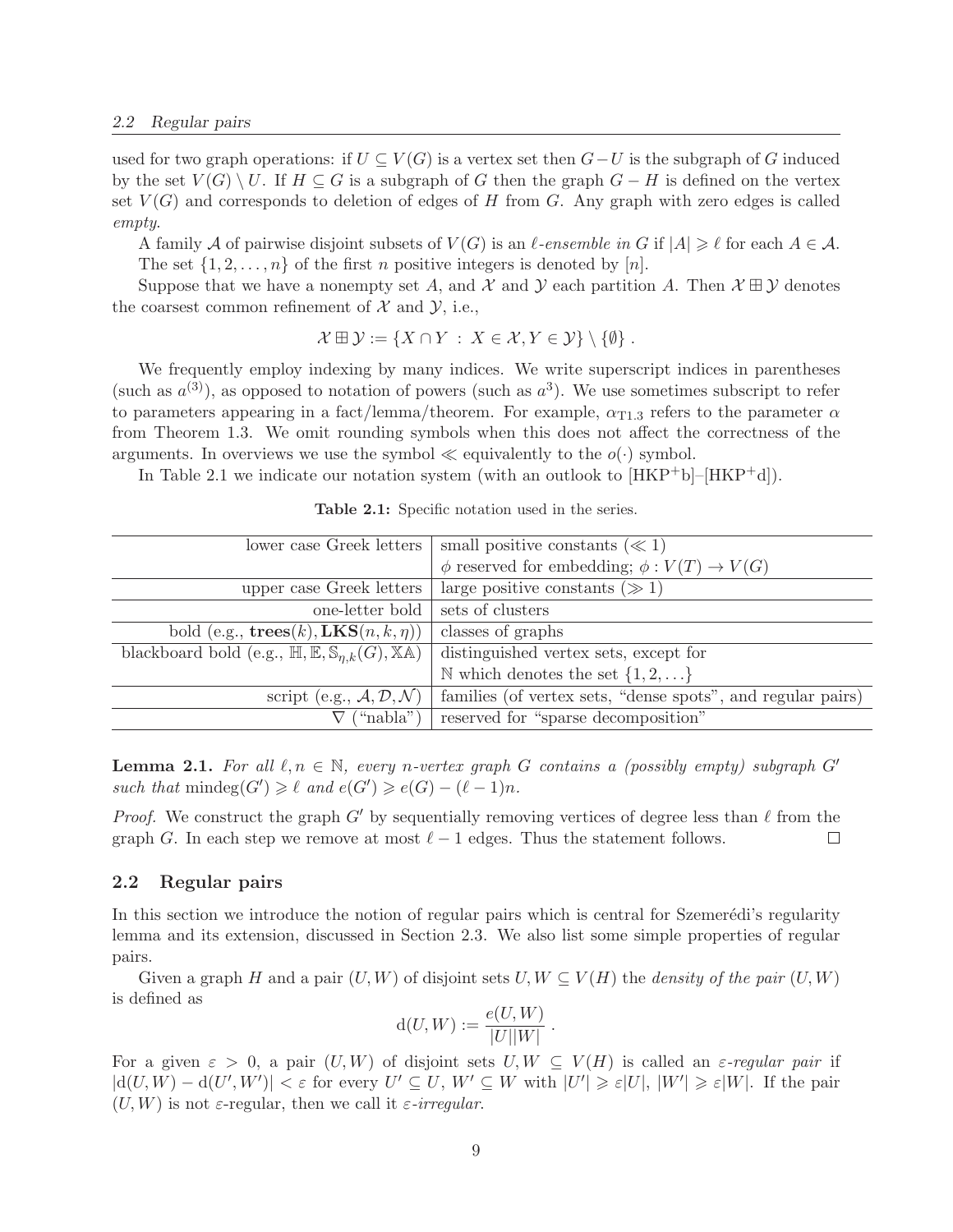We give a useful and well-known property of regular pairs.

**Fact 2.2.** Suppose that  $(U, W)$  is an  $\varepsilon$ -regular pair of density d. Let  $U' \subseteq W, W' \subseteq W$  be sets of *vertices with*  $|U'| \ge \alpha |U|$ ,  $|W'| \ge \alpha |W|$ , where  $\alpha > \varepsilon$ . Then the pair  $(U', W')$  *is a*  $2\varepsilon/\alpha$ -regular pair *of density at least*  $d - \varepsilon$ *.* 

The following fact states a simple relation between the density of a (not necessarily regular) pair and the densities of its subpairs.

**Fact 2.3.** Let  $H = (U, W; E)$  be a bipartite graph of  $d(U, W) \ge \alpha$ . Suppose that the sets U and W *are partitioned into sets*  $\{U_i\}_{i\in I}$  *and*  $\{W_j\}_{j\in J}$ *, respectively. Then at most*  $\beta e(H)/\alpha$  *edges of* H *belong to a pair*  $(U_i, W_j)$  *with*  $d(U_i, W_j) \leq \beta$ .

*Proof.* Trivially, we have

$$
\sum_{i \in I, j \in J} \frac{|U_i||W_j|}{|U||W|} = 1.
$$
\n(2.1)

Consider a pair  $(U_i, W_j)$  of  $d(U_i, W_j) \leq \beta$ . Then

$$
e(U_i, W_j) \leq \beta |U_i||W_j| = \frac{\beta}{\alpha} \frac{|U_i||W_j|}{|U||W|} \alpha |U||W| \leq \frac{\beta}{\alpha} \frac{|U_i||W_j|}{|U||W|} e(U, W) .
$$

Summing over all such pairs  $(U_i, W_j)$  and using  $(2.1)$  yields the statement.

## 2.3 Regularizing locally dense graphs

The regularity lemma [Sze78] has proved to be a powerful tool for attacking graph embedding problems; see [KO09] for a survey. We first state the lemma in its original form.

**Lemma 2.4** (Regularity lemma). For all  $\varepsilon > 0$  and  $\ell \in \mathbb{N}$  there exist  $n_0, M \in \mathbb{N}$  such that for *every*  $n \geq n_0$  *the following holds. Let* G *be an n-vertex graph whose vertex set is pre-partitioned into sets*  $V_1, \ldots, V_{\ell'}$ ,  $\ell' \leq \ell$ . Then there exists a partition  $\{U_0, U_1, \ldots, U_p\}$  of  $V(G)$ ,  $\ell < p < M$ , *with the following properties.*

- *(1) For every*  $i, j \in [p]$  *we have*  $|U_i| = |U_j|$ *, and*  $|U_0| < \varepsilon n$ *.*
- (2) For every  $i \in [p]$  and every  $j \in [\ell']$  either  $U_i \cap V_j = \emptyset$  or  $U_i \subseteq V_j$ .
- *(3) All but at most*  $\varepsilon p^2$  *pairs*  $(U_i, U_j)$ *,*  $i, j \in [p]$ *,*  $i \neq j$ *, are*  $\varepsilon$ *-regular.*

Property (3) of Lemma 2.4 is often called  $\varepsilon$ -regularity of the partition  $\{U_0, U_1, \ldots, U_p\}$ . For us, it is more convenient to introduce this notion in the bipartite context (in Definition 2.6).

We shall use Lemma 2.4 for auxiliary purposes only as it is helpful only in the setting of dense graphs (i.e., graphs which have n vertices and  $\Omega(n^2)$  edges). This is not necessarily the case in Theorem 1.3. For this reason, we give a version of the regularity lemma  $-$  Lemma 2.5 below  $$ which allows us to regularize even sparse graphs.

More precisely, suppose that we have an *n*-vertex graph  $H$  whose edges lie in bipartite graphs  $H[W_i, W_j]$ , where  $\{W_1, \ldots, W_\ell\}$  is an ensemble of sets of individual sizes  $\Theta(k)$ . Although  $\ell$  may be unbounded, for a fixed  $i \in [\ell]$  there are only a bounded number (independent of k), say m, of indices  $j \in [\ell]$  such that  $H[W_i, W_j]$  is non-empty. See Figure 2.1 for an example. Lemma 2.5 then

 $\Box$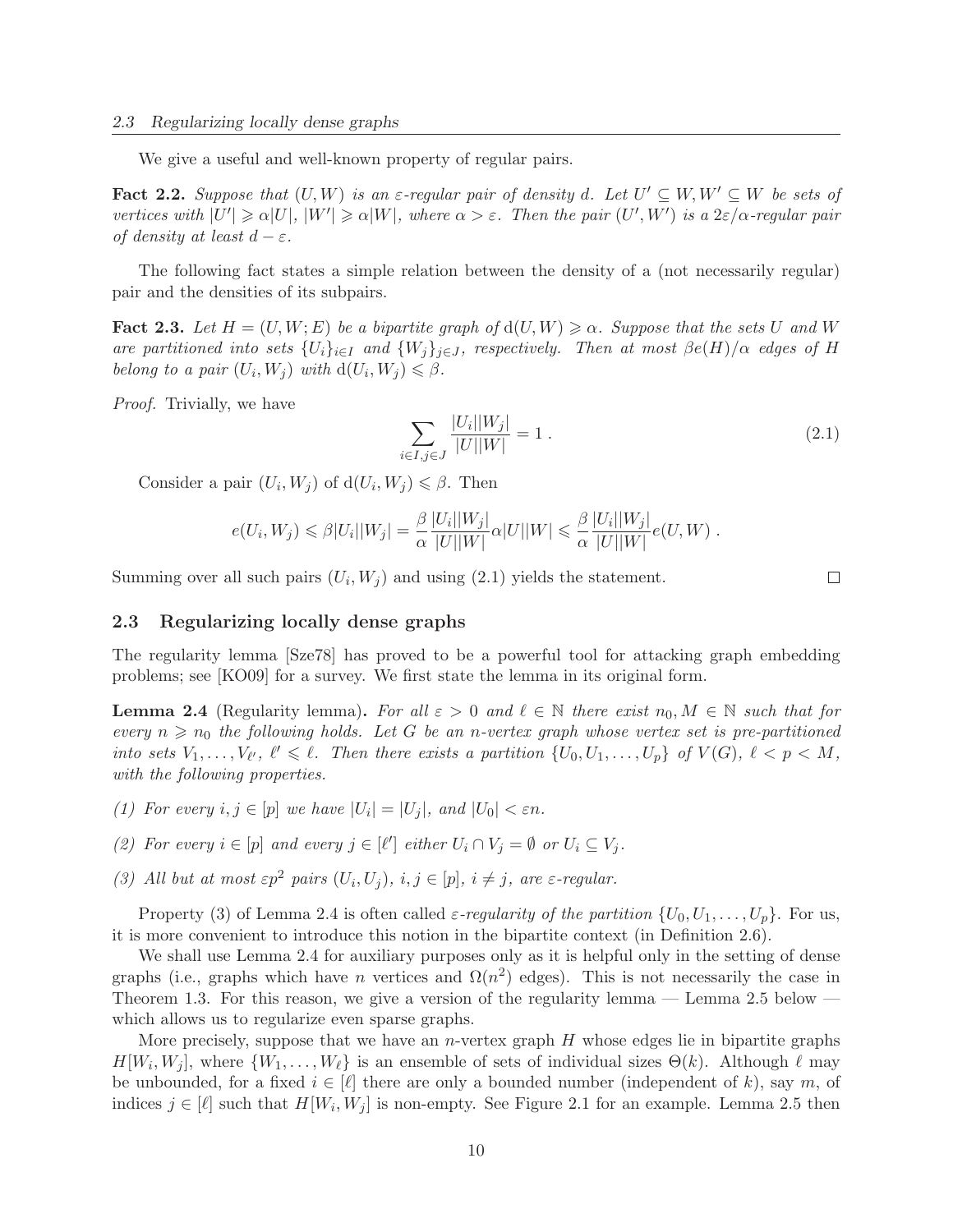

Figure 2.1: A locally dense graph as in Lemma 2.5. The sets  $W_1, \ldots, W_\ell$  are depicted with grey circles. Even though there is a large number of them, each  $W_i$  is linked to only boundedly many other  $W_i$ 's (at most four, in this example). Lemma 2.5 allows us to regularize all the bipartite graphs using the same system of partitions of the sets  $W_i$ .

allows us to regularize (in the sense of the regularity lemma, Lemma 2.4) all the bipartite graphs  $G[W_i, W_j]$  using the same partition  $\{W_i^{(0)} \cup W_i^{(1)} \cup \ldots \cup W_i^{(p_i)} = W_i\}_{i=1}^{\ell}$ . Note that as  $|W_i| = \Theta(k)$ for all  $i \in [\ell]$  then H has at most

$$
\Theta(k^2) \cdot m \cdot \ell \leq \Theta(k^2) \cdot m \cdot \frac{n}{\Theta(k)} = \Theta(kn)
$$

edges. Thus, when  $k \ll n$ , this is a regularization of a sparse graph. This "sparse regularity lemma" is very different to that of Kohayakawa and Rödl (see e.g. [Koh97]). Indeed, the Kohayakawa–Rödl regularity lemma only deals with graphs which have no local condensation of edges, e.g., subgraphs of random graphs.<sup>1</sup> Consequently, the resulting regular pairs are of density  $o(1)$ . In contrast, Lemma 2.5 provides us with regular pairs of density  $\Theta(1)$ , but, on the other hand, is useful only for graphs which are locally dense.

**Lemma 2.5** (Regularity lemma for locally dense graphs). For all  $m, z \in \mathbb{N}$  and  $\varepsilon > 0$  there exists  $q_{\text{MAXCL}} \in \mathbb{N}$  such that the following is true. Suppose H and F are two graphs,  $V(F) = \lceil \ell \rceil$  for *some*  $\ell \in \mathbb{N}$ , and maxdeg(F)  $\leq m$ . Suppose that  $\mathcal{Z} = \{Z_1, \ldots, Z_z\}$  *is a partition of*  $V(H)$ *. Let*  $\{W_1, \ldots, W_\ell\}$  *be a q*<sub>MAXCL</sub>-ensemble in H, such that for all  $i, j \in [\ell]$  we have

$$
2|W_i| \geqslant |W_j| \tag{2.2}
$$

*Then for each*  $i \in [\ell]$  *there exists a partition*  $W_i^{(0)}$  $W_i^{(0)}, W_i^{(1)}, \ldots, W_i^{(p_i)}$  of the set  $W_i$  such that for all  $i, j \in [\ell]$  *we have* 

- $(a)$   $1/\varepsilon \leqslant p_i \leqslant q_{\text{MAXCL}}$
- (b)  $|W_i^{(i)}\>$  $|u_i^{(i')}| = |W_j^{(j')}|$  $j^{(j')}$  for each  $i' \in [p_i], j' \in [p_j],$
- (c) for each  $i' \in [p_i]$  there exists  $x \in [z]$  such that  $W_i^{(i')} \subseteq Z_x$ ,

<sup>&</sup>lt;sup>1</sup>There is a recent refinement of the Kohayakawa–Rödl regularity lemma, due to Scott [Sco11]. Scott's regularity lemma gets around the no-condensation condition, which proves helpful in some situations, e.g. [AKSV14]; still, the main features remain.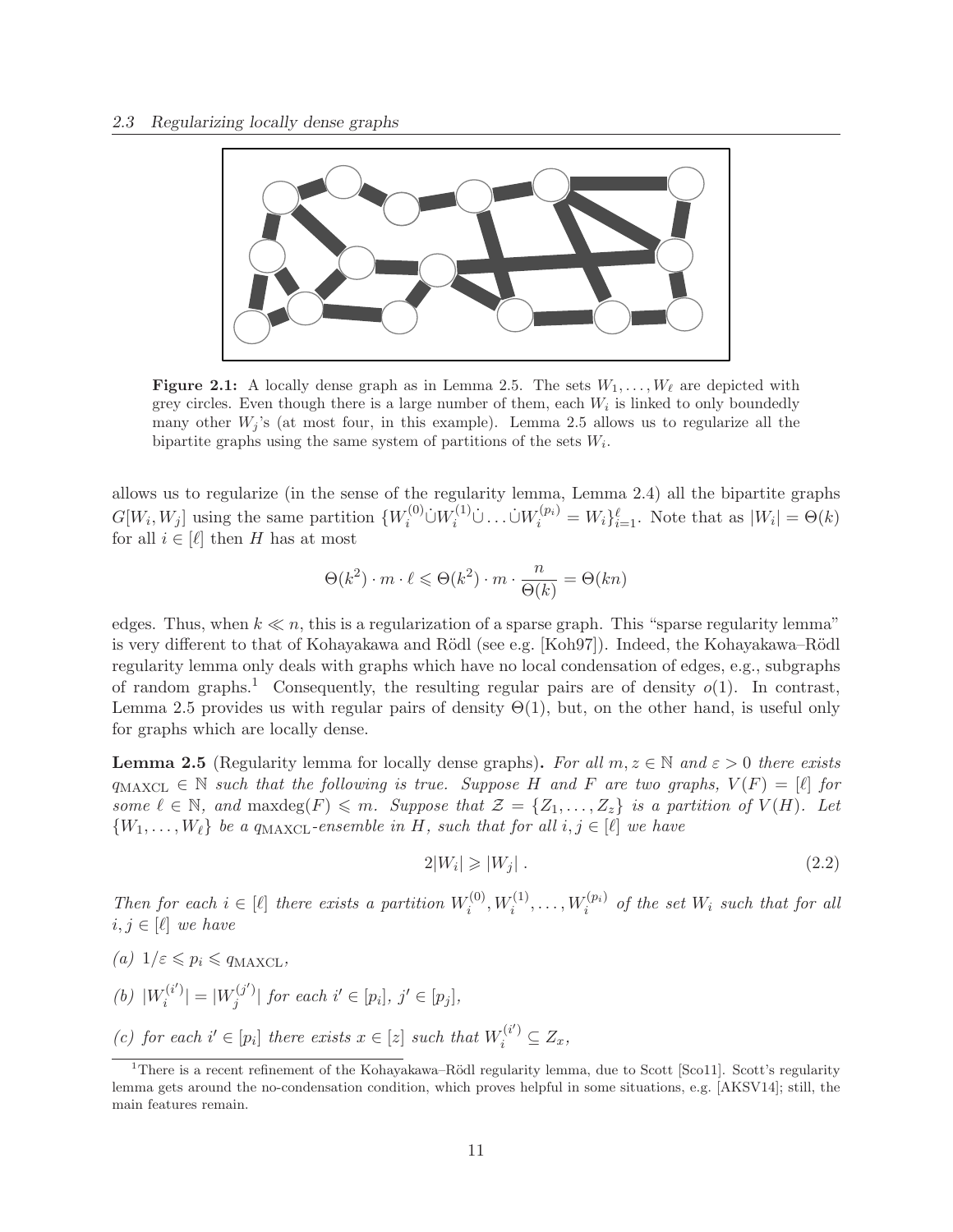*(d)*  $\sum_i |W_i^{(0)}|$  $\left| \sum_{i}^{\left(0\right)} \right| < \varepsilon \sum_{i} |W_i|,$  and *(e)* at most  $\epsilon$  |*y*| *pairs*  $\left(W_i^{(i')}\right)$  $\widetilde{u}^{(i')},W_j^{(j')}$  $\left( \begin{matrix} \sigma^{(j')} \\ j \end{matrix} \right) \in \mathcal{Y}$  form an  $\varepsilon$ -irregular pair in H, where  $\mathcal{Y}:=\Big\{\Big(W_i^{(i^\prime)}$  $\widetilde{u}^{(i')}, W_j^{(j')}$  $j^{(j')}$  :  $ij \in E(F), i' \in [p_i], j' \in [p_j]$ .

We use Lemma 2.5 in the proof of Lemma 3.13. Lemma 3.13 is in turn the main tool in the proof of our main structural decomposition of the graph  $G_{T1,3}$ , Lemma 3.14. In the proof of Lemma 3.14 we decompose the input graph into several parts with very different properties, and one of these parts is a locally dense graph which can be then regularized by Lemma 3.13. A similar regularity lemma is used in [AKSS].

The proof of Lemma 2.5 is similar to the proof of the standard regularity lemma (Lemma 2.4), as given for example in [Sze78]. The key notion is that of the index (a.k.a. the mean square density) which we recall now. For us, it is convenient to work in the category of bipartite graphs.

**Definition 2.6.** Suppose that  $\mathcal{X} = \{X_0, X_1, \ldots, X_\ell\}$  and  $\mathcal{Y} = \{Y_0, Y_1, \ldots, Y_p\}$  are partitions of *a set* X, and of Y with distinctive sets  $X_0$  and  $Y_0$  which we call garbage clusters. We use the *symbol* ◦ *to indicate a new partition in which the garbage cluster is broken into singletons, e.g.,*  $\mathcal{X}^{\circ} = \{X_1, \ldots, X_{\ell}\} \cup \{\{x\} : x \in X_0\}.$  We say that X refines Y up to the garbage cluster if  $\mathcal{X}^{\circ}$ *refines*  $\mathcal{Y}^{\circ}$ *.* 

*Suppose that*  $G = (A, B; E)$  *is a bipartite graph.* Let  $\mathcal{A} = \{A_0, A_1, \ldots, A_s\}$  and  $\mathcal{B} = \{B_0, B_1, \ldots, B_t\}$ *be partitions of* A *and* B, with garbage clusters  $A_0$  *and*  $B_0$ . We say that the pair  $(A, \mathcal{B})$  *is an*  $\varepsilon$ regular partition *of* G *if at most*  $\epsilon$ *st pairs*  $(A_i, B_j)$ ,  $i \in [s], j \in [t]$  *are irregular. Otherwise*,  $(A, B)$ *is* ε-irregular*.*

*We then define the* index *of* (A, B) *by*

$$
\text{ind}(\mathcal{A}, \mathcal{B}) = \frac{1}{(|A|+|B|)^2} \cdot \sum_{X \in \mathcal{A}^\circ, Y \in \mathcal{B}^\circ} \frac{e(X, Y)^2}{|X||Y|}.
$$

Clearly,  $ind(A, \mathcal{B}) \in [0, 1]$ . Here is another fundamental property of the index.

**Fact 2.7** (Bipartite version of Lemma 7.4.2 in [Die05]). *Suppose that*  $G = (A, B; E)$  *is a bipartite graph. Let* <sup>A</sup> *and* <sup>A</sup>′ *be partitions of* A *with given garbage clusters. Let* B *and* B ′ *be partitions of* <sup>B</sup> *with given garbage clusters. Suppose that* <sup>A</sup>′ *refines* A *and* B ′ *refines* B *up to garbage clusters. Then*  $\text{ind}(\mathcal{A}', \mathcal{B}') \geq \text{ind}(\mathcal{A}, \mathcal{B})$ *.* 

**Lemma 2.8** (Index Pumping Lemma; bipartite version of Lemma 7.4.4. in [Die05]). Let  $\varepsilon \in (0, \frac{1}{4})$  $\frac{1}{4})$ *and*  $p, q \in \mathbb{N}$ *. Let* G *be a bipartite graph*  $G = (A, B; E)$ *, with*  $\frac{|A|}{2} \leq |B| \leq 2|A|$ *. Suppose that* A *and* B *are partitions of vertex sets* A *and* B *with distinctive garbage clusters* A<sup>0</sup> *and* B0*. Suppose further that*

- *(a)*  $p \leq |\mathcal{A}|, |\mathcal{B}| \leq q$ ,
- *(b)*  $|A_0| < \varepsilon |A|$ ,  $|B_0| < \varepsilon |B|$ , and
- *(c)* all the sets in  $\mathcal{A} \cup \mathcal{B} \setminus \{A_0, B_0\}$  have the same size.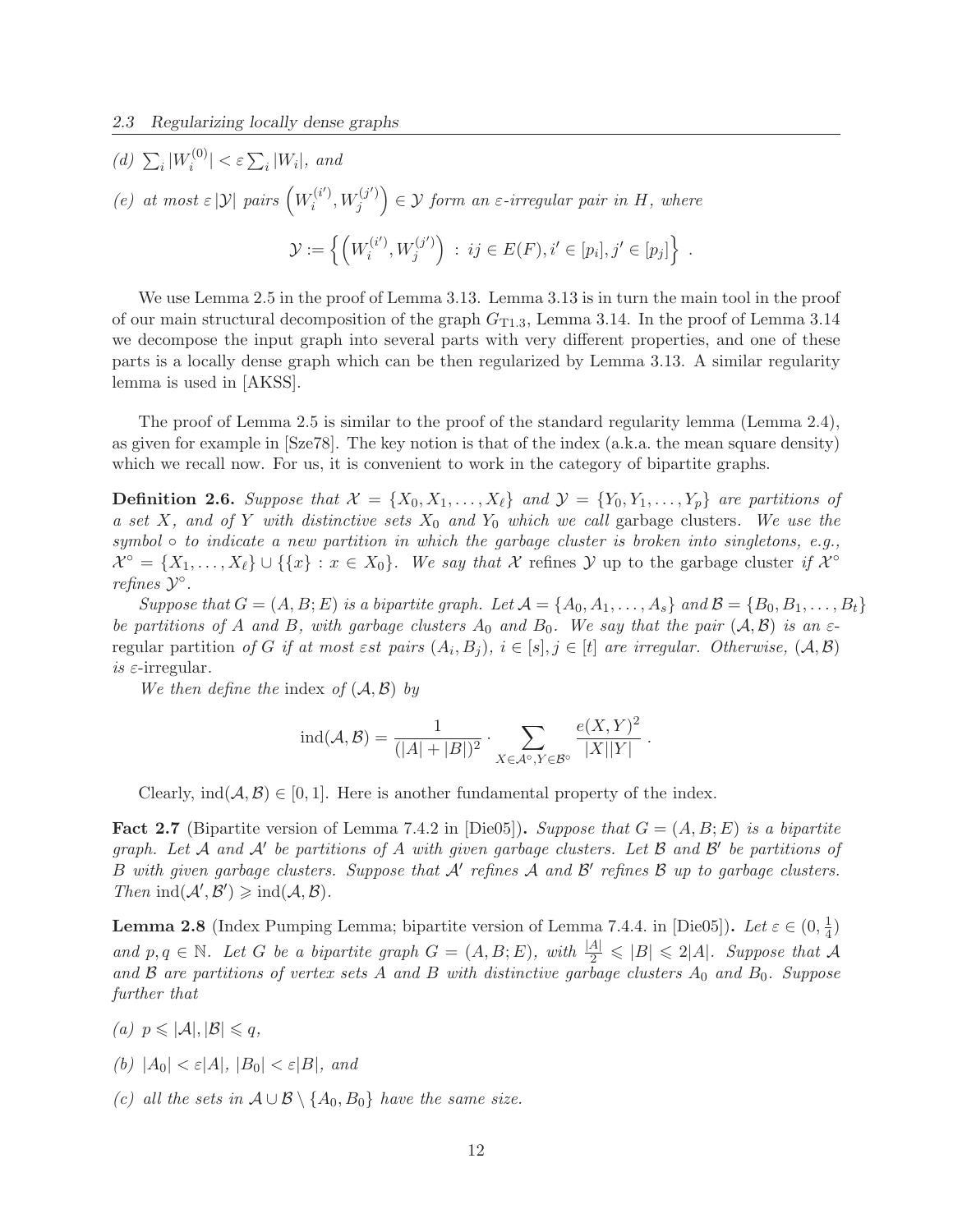*If*  $(A, B)$  *is not an*  $\varepsilon$ -regular partition of G then there exist partitions  $A'$  *and*  $B'$  *of*  $A$  *and*  $B$  *with*  $garbage$  *clusters*  $A'_0$  *and*  $B'_0$  *such that* 

- (*i*)  $p + 1 \leq |\mathcal{A}'|, |\mathcal{B}'| \leq 2q16^q$ , and
- $(iii)$   $|A'_0| \leq |A_0| + \frac{|A|}{2^p}$  $\frac{|A|}{2^p}, |B'_0| \leqslant |B_0| + \frac{|B|}{2^p}$  $\frac{D|}{2^p}$ ,
- *(iii) all the sets in*  $\mathcal{A}' \cup \mathcal{B}' \setminus \{A'_0, B'_0\}$  *have the same size,*
- *(iv)* the partitions  $A'$  and  $B'$  refine  $A$  and  $B$  up to garbage clusters, and
- $(v) \text{ ind}(\mathcal{A}', \mathcal{B}') \geq \text{ ind}(\mathcal{A}, \mathcal{B}) + \frac{\varepsilon^5}{3691}.$

We note that by stating a version for bipartite graphs we had to adjust numerical values compared to [Die05]. Recall that the proof of Lemma 2.8 has two independent steps: first the partitions  $A$  and  $B$  are suitably refined (so that the index increases) and then these new partitions are further refined (up to garbage clusters) so that the non-garbage sets have the same size. The latter step does not decrease the index by Fact 2.7 but may possibly increase the sizes of the garbage clusters. Thus, we can state a version of Lemma 2.8 in which refinements are performed simultaneously on a number of bipartite graphs (referred to as  $(G_i)_i$  in the corollary below), and in addition refines further partitions (referred to as  $(C_j)_j$  below) on which no regularization is imposed.

**Corollary 2.9.** *Let*  $\varepsilon \in (0, \frac{1}{4})$  $\frac{1}{4}$  and  $p, q \in \mathbb{N}$ . Let  $G_i$   $i \in I$  be bipartite graphs  $G_i = (A_i, B_i; E_i)$ . Let  $C_j$ ,  $j \in J$  *be sets of vertices. Suppose that all the sets*  $A_i$ ,  $B_i$ , and  $C_j$  are mutually disjoint. Suppose *further that for each*  $i \in I$  *and*  $j \in J$ ,  $\max\{\frac{|A_i|}{2}\}$  $\frac{4_i}{2}, \frac{|B_i|}{2}$  $\left| \sum_{i=1}^{i} \right| \leq C_j \leq \min\{2|A_i|, 2|B_i|\}.$  Suppose that  $A_i$ and  $\mathcal{B}_i$  are partitions of  $A_i$  and  $B_i$  with garbage clusters  $A_{0i}$  and  $B_{0i}$ , and that  $C_j$  are partitions of  $C_j$  with garbage clusters  $C_{0j}$ *. Suppose further that for each*  $i \in I$ *, and*  $j \in J$ *,* 

- $(a)$   $p \leq |\mathcal{A}_i|, |\mathcal{B}_i|, |\mathcal{C}_j| \leq q,$
- $(b)$   $|A_{0i}| < \varepsilon |A_i|$ ,  $|B_{0i}| < \varepsilon |B_i|$ ,  $|C_{0j}| < \varepsilon |C_j|$ , and
- (c) all the sets in  $\bigcup_{m\in I}(\mathcal{A}_m\cup\mathcal{B}_m\setminus\{A_{0m},B_{0m}\})\cup\bigcup_{n\in J}(\mathcal{C}_n\setminus\{C_{0n}\})$  have the same size.

*If all partitions*  $(A_i, B_i)$ ,  $i \in I$  *are*  $\varepsilon$ *-irregular then there exist partitions*  $A'_i$  *and*  $B'_i$  *of*  $A$  *and*  $B$  *with*  $g$ arbage clusters  $A'_{0i}$  and  $B'_{0i}$ , and partitions  $C'_j$  of  $C_j$  with garbage clusters  $C'_{0j}$  such that for each  $i \in I$  *and*  $j \in J$ *,* 

- $(i)$   $p + 1 \leqslant |\mathcal{A}'_i|, |\mathcal{B}'_i|, |\mathcal{C}'_j| \leqslant 2q \cdot 16^q$ , and
- $(iii)$   $|A'_{0i}| \leq |A_{0i}| + \frac{|A_i|}{2^p}$  $\frac{A_i}{2^p}, |B'_{0i}| \leqslant |B_{0i}| + \frac{|B_i|}{2^p}$  $\frac{|B_i|}{2^p}$ , and  $|C'_{0j}| \leqslant |C_{0j}| + \frac{|C_j|}{2^p}$  $\frac{C_j|}{2^p},$
- (*iii*) all the sets in  $\bigcup_{m\in I} A'_m \cup B'_m \setminus \{A'_{0m}, B'_{0m}\} \cup \bigcup_{n\in J} C'_n \setminus \{C'_{0n}\}\$  have the same size,
- (*iv*) the partitions  $A'_i$ ,  $B'_i$  and  $C'_j$  refine  $A_i$ ,  $B_i$  and  $C_j$  up to garbage clusters, and
- $(v) \text{ind}(\mathcal{A}'_i, \mathcal{B}'_i) \geq \text{ind}(\mathcal{A}_i, \mathcal{B}_i) + \frac{\varepsilon^5}{3691}.$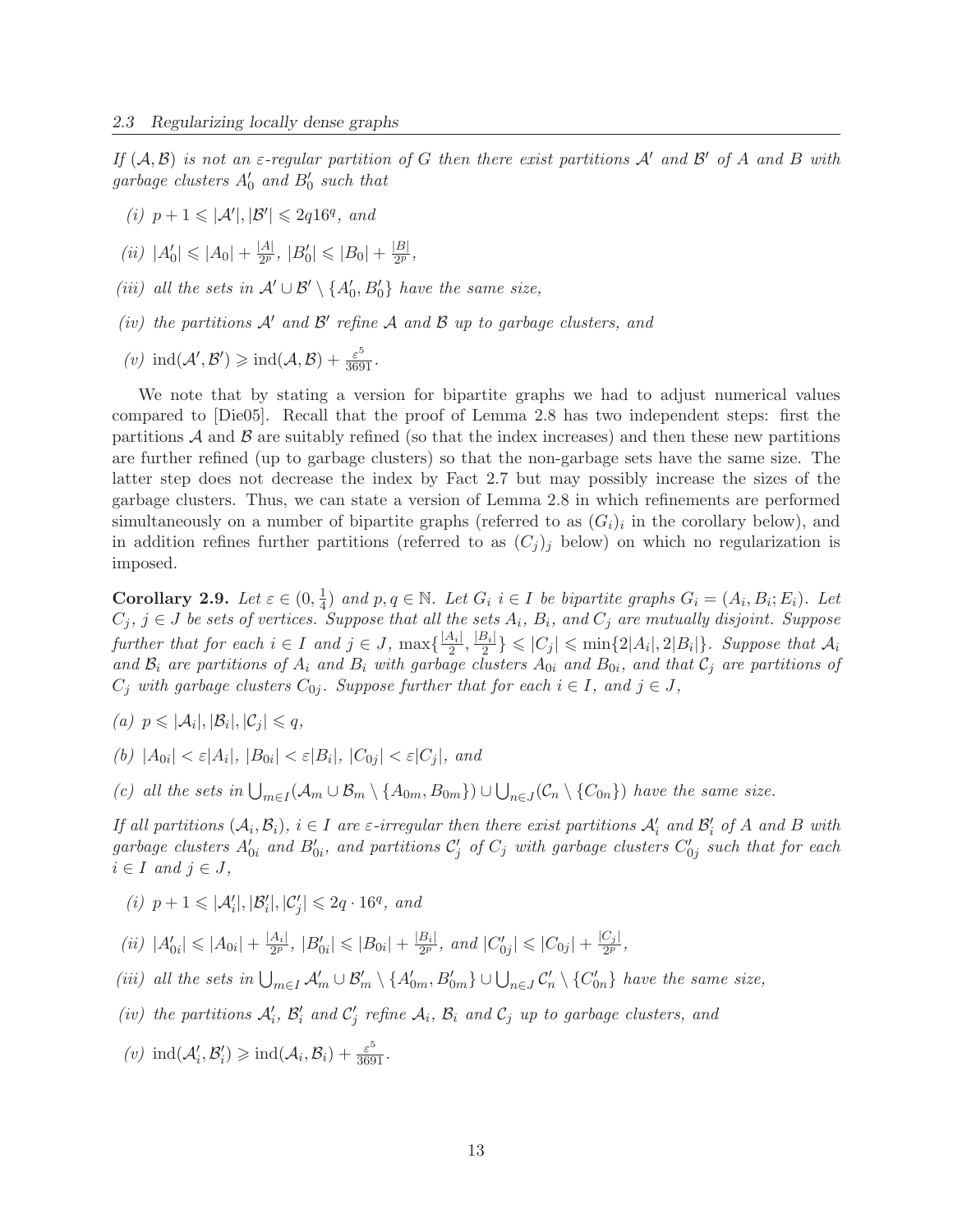#### 2.3 Regularizing locally dense graphs

We are now in a position when we can prove Lemma 2.5. But before, let us describe how a more naive approach fails. For each edge  $ij \in E(F)$  consider a regularization of the bipartite graph  $H[W_i, W_j]$ , let  $\{U_{i,j}^{(i')}\}_{i' \in [q_{i,j}]}$  be the partition of  $W_i$  into clusters, and let  $\{U_{j,i}^{(j')}\}_{j' \in [q_{j,i}]}$  be the partition of  $W_j$  into clusters such that almost all pairs  $(U_{i,j}^{(i')}, U_{j,i}^{(j')}) \subseteq (W_i, W_j)$  form an  $\varepsilon'$ -regular pair (for some  $\varepsilon'$  of our taste). We would now be done if the partition  $\{U_{i,j}^{(i')}\}_{i'\in[q_{i,j}]}$  of  $W_i$  was independent of the choice of the edge  $ij$ . This however need not be the case. The natural next step would therefore be to consider the common refinement

$$
\underset{j:ij\in E(F)}{\boxplus}\{U^{(i')_{i,j}}\}_{i'\in [q_{ij}]}
$$

of all the obtained partitions of  $W_i$ . The pairs obtained in this way lack however any regularity properties as they are too small. Indeed, it is a notorious drawback of the regularity lemma that the number of clusters in the partition is enormous as a function of the regularity parameter. In our setting, this means that  $q_{i,j} \gg \frac{1}{\varepsilon'}$ . Thus a typical cluster  $U_{i,j_1}^{(i_1')}$  $\sum_{i,j_1}^{(i_1)}$  occupies on average only a  $\frac{1}{q_{i,j_1}}$ fraction of the cluster  $U_{i,j_2}^{(i_2')}$  $\boldsymbol{e}^{(i_2')}_{i,j_2},$  and thus already the set  $U_{i,j_1}^{(i_1')}$  $\bigcup_{i,j_1}^{(i_1')} \cap U_{i,j_2}^{(i_2')}$  $\zeta_{i,j_2}^{(i_2')} \subseteq U_{i,j_2}^{(i_2')}$  $i_{i,j_2}^{(i_2)}$  is not substantial (in the sense of the regularity). The same issue arises when regularizing multicoloured graphs (cf. [KS96, Theorem 1.18]). The solution is to impel the regularizations to happen in a synchronized way.

*Proof of Lemma 2.5.* Without loss of generality, assume that  $\varepsilon < 1$ . Set  $\tilde{\varepsilon} = \varepsilon/8$ . The number  $q_{\text{MAXCL}}$  can be taken by considering the function  $q \mapsto 2q \cdot 16^q$  with initial value  $\lceil \frac{4z}{\tilde{\varepsilon}} \rceil$  $\frac{dz}{\tilde{\varepsilon}}$  and iterating it  $\lceil \frac{3691(m+1)}{\tilde{\varepsilon}^6} \rceil$  $\left(\frac{m+1}{\tilde{\varepsilon}^6}\right]$ -many times.

For each  $i \in [\ell]$  consider an arbitrary initial partition  $\mathcal{W}_i = \{W_i^{(0)}\}$  $W_i^{(0)}, W_i^{(1)}, \ldots, W_i^{(p_i)}\}$  of  $W_i$  such that for the garbage cluster we have  $|W_i^{(0)}\rangle$  $\hat{\epsilon}^{(0)}|\leqslant\tilde{\epsilon}|W_i|,$  all the non-garbage clusters  $W_i^{(i')}$  $i^{(i)}$  are disjoint subsets of some set  $Z_r$ ,  $r \in [z]$ . Further, we make all the non-garbage clusters (coming from all the sets  $W_i$ ) have the same size. It is clear that this can be achieved, and that we can further impose that

$$
1 + \frac{1}{\varepsilon} \le p_i \le \frac{4z}{\varepsilon} \,. \tag{2.3}
$$

By Vizing's Theorem we can cover the edges of F by non-empty disjoint matchings  $M_1, \ldots, M_Q$ ,  $Q \leq m + 1$ . For each  $q \in [Q]$  we shall introduce a variable  $\text{ind}_q$ ,

$$
\text{ind}_q = \frac{1}{|M_q|} \sum_{xy \in M_q} \text{ind}(\mathcal{W}_x, \mathcal{W}_y) .
$$

We shall now keep refining the partitions  $(\mathcal{W}_z)_{z \in V(F)}$  in steps  $\ell = 1, 2, ...,$  as follows. Suppose that for some  $q \in [Q]$ , for the matching

 $M'_q = \{xy \in M_q :$  the partition  $(\mathcal{W}_x, \mathcal{W}_y)$  of the bipartite graph  $H[W_x, W_y]$  is  $\tilde{\varepsilon}$ -irregular}

we have  $|M'_{q}| \geq \tilde{\varepsilon}|M_{q}|$ . We apply Corollary 2.9 with the following setting. The partitions  $\{(\mathcal{W}_x, \mathcal{W}_y)\}_{xy\in M'_q}$  play the role of  $(\mathcal{A}_i, \mathcal{B}_i)$ 's and the partitions  $\{\mathcal{W}_x\}_{x\in V(F)\setminus V(M'_q)}$  play the role of  $C_j$ 's. Further, in step  $\ell$  we set  $p_{C2.9} = \frac{1}{\varepsilon} + \ell$ . Corollary 2.9 says that for the modified partitions (which we still denote the same), the index along each edge of  $M'_q$  increased by at least  $\frac{\tilde{\varepsilon}^5}{3691}$ . Combined with Fact 2.7 and with the fact that  $|M'_q| \geq \tilde{\varepsilon}|M_q|$ , we get that  $\text{ind}_q$  increased by at least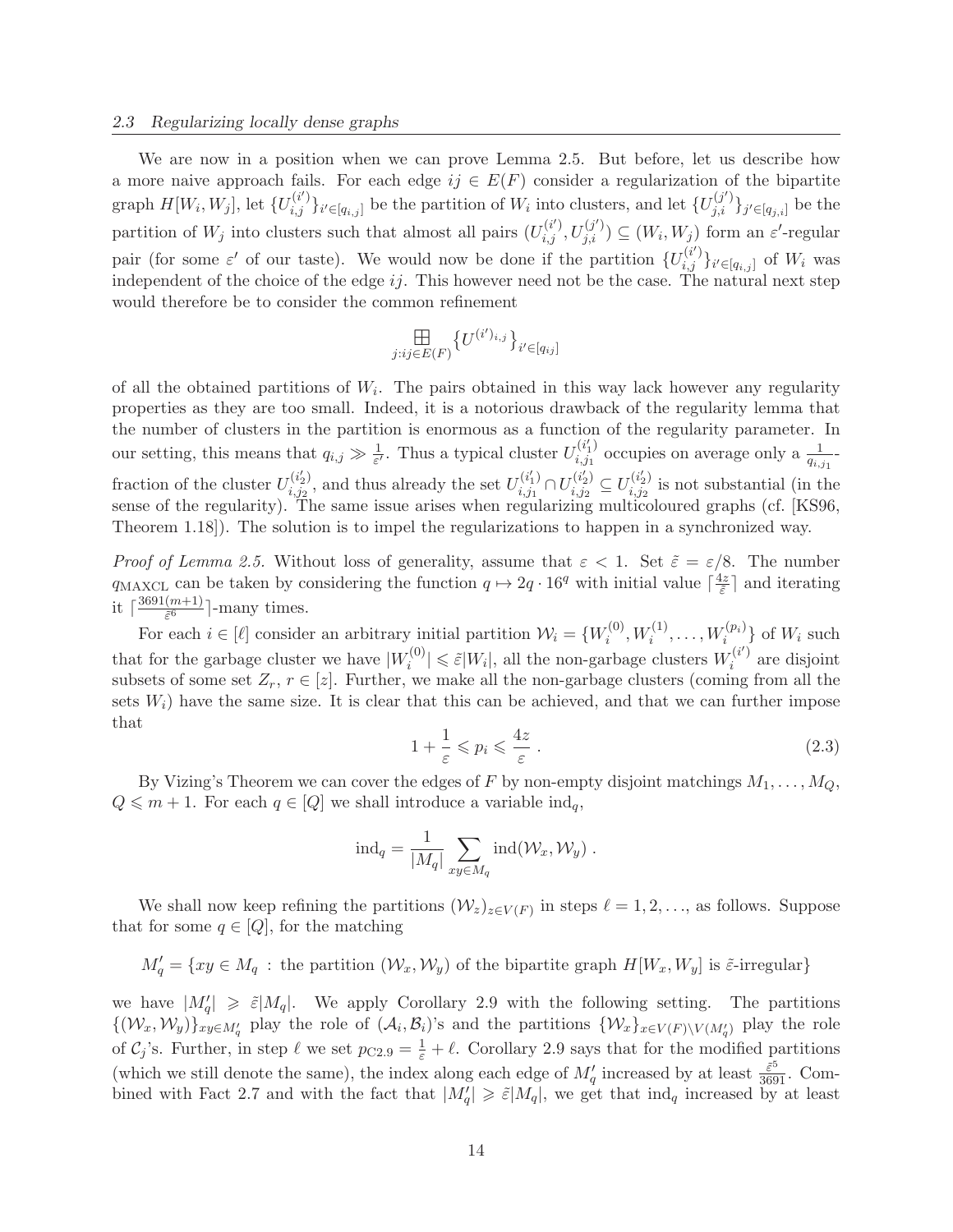$\frac{\tilde{\varepsilon}^6}{3691}$ , and none other index ind<sub>t</sub> decreased. Observe also that the lower-bound in Corollary 2.9(i) makes it possible to apply Corollary 2.9 with  $p_{C2.9}$  increased by one in a next step.

Since  $\sum_{t=1}^{Q} \text{ind}_t \leqslant |Q| \leqslant m+1$ , we conclude that after at most  $\frac{3691(m+1)}{\tilde{\varepsilon}^6}$  steps, for each  $q \in [Q]$ the number of bipartite graphs  $H[W_x, W_y], xy \in M_q$  that are partitioned  $\tilde{\varepsilon}$ -irregularly is less than  $\tilde{\varepsilon}|M_q|$ . In particular, among all the bipartite graphs  $(H[W_x, W_y])_{xy \in E(F)}$ , at most  $\tilde{\varepsilon} \cdot e(F)$  are partitioned  $\tilde{\varepsilon}$ -irregularly. We claim that this system of partitions satisfies Properties (a)–(e) as in the statement of the lemma.

Each irregular pair counted in (e) is a pair contained either in  $\tilde{\varepsilon}$ -regularly partitioned or an  $\tilde{\epsilon}$ -irregularly partitioned bipartite graph  $H[W_x, W_y]$ . It follows from above that the number of irregular pairs of each of these two types is upper-bounded by  $\frac{\varepsilon}{2}$  $\frac{\varepsilon}{2}|\mathcal{Y}|$ . For the bound (d), recall that initially we had  $|W_i^{(0)}|$  $|v_i^{(0)}| \leq \frac{\varepsilon}{2}|W_i|$ . During each application of Corollary 2.9, the garbage sets  $W_i^{(0)}$ could have grown by at most  $\frac{|W_i|}{2^p}$ , for  $p = \frac{1}{\varepsilon} + 1, \frac{1}{\varepsilon} + 2, \dots$  Thus, at the end of the process, we have i  $|W_i^{(0)}|$  $|\tilde{z}^{(0)}_{i}| \leqslant (\frac{\varepsilon}{2} + \sum_{p>\frac{1}{\varepsilon}} 2^{-p})|W_{i}| \leqslant \varepsilon |W_{i}|$ , as needed. The other assertions of the lemma are clear.

Usually after applying the regularity lemma to some graph  $G$ , one bounds the number of edges which correspond to irregular pairs, to regular, but sparse pairs, or are incident with the exceptional sets  $U_0$ . We shall do the same for the setting of Lemma 2.5.

**Lemma 2.10.** In the situation of Lemma 2.5, suppose that  $\text{maxdeg}(H) \leq \Omega k$  and  $e(H) \leq kn$ , and *that each edge*  $xy \in E(H)$  *is captured by some edge*  $ij \in E(F)$ *, i.e.,*  $x \in W_i$ *,*  $y \in W_j$ *. Moreover suppose that*

$$
d(W_i, W_j) \geq \gamma \text{ if } ij \in E(F). \tag{2.4}
$$

*Then all but at most*  $(\frac{4\varepsilon}{\gamma} + \varepsilon \Omega + \gamma)nk$  *edges of H belong to regular pairs*  $(W_i^{(i)}$  $i^{(i)}_{i'}, W_{j'}^{(j)}$ ,  $i, j \neq 0$ , of *density at least*  $\gamma^2$ *.* 

*Proof.* Set  $w := \min\{|W_i| : i \in V(F)\}\$ . By (2.4), each edge of F represents at least  $\gamma w^2$  edges of H. Since  $e(H) \leq k n$  it follows that  $e(F) \leq k n/(\gamma w^2)$ . Thus, by the assumption (2.2),  $\sum_{AB\in E(F)}|A||B|\leqslant e(F)(2w)^2\leqslant \frac{4kn}{\gamma}$  $\frac{kn}{\gamma}$ . Using (e) of Lemma 2.5 we get that the number of edges of H contained in  $\varepsilon$ -irregular pairs from  $\mathcal Y$  is at most

$$
\frac{4\varepsilon nk}{\gamma} \tag{2.5}
$$

Write  $E_1$  for the set of edges of H which are incident with a vertex in  $\bigcup_{i \in [\ell]} W_i^{(0)}$  $i^{(0)}$ . Then by (d) of Lemma 2.5, and since maxdeg $(H) \le \Omega k$ ,

$$
|E_1| \leq \varepsilon \Omega n k \tag{2.6}
$$

Let  $E_2$  be the set of those edges of H which belong to  $\varepsilon$ -regular pairs  $(W_i^{(i')}$  $\widetilde{u}^{(i')},W_j^{(j')}$  $j^{(J)}$ ) with  $ij \in E(F), i' \in [p_i], j' \in [p_j]$  of density at most  $\gamma^2$ . We claim that

$$
|E_2| \leq \gamma k n \tag{2.7}
$$

Indeed, because of (2.4) and by Fact 2.3 (with  $\alpha_{F2.3} := \gamma$  and  $\beta_{F2.3} := \gamma^2$ ), for each  $ij \in E(F)$ there are at most  $\gamma e_H(W_i, W_j)$  edges contained in the bipartite graphs  $H[W_i^{(i')}]$  $\widetilde{u}^{(i')},W_j^{(j')}$  $[j^{(j')}]$ ,  $i' \in [p_i]$ ,  $j' \in$ [ $p_j$ ], with  $d_H(W_i^{(i)})$  $\widetilde{u}^{(i')},W_j^{(j')}$  $\mathcal{L}_{ij}(j') \leq \gamma^2$ . Since  $\sum_{ij \in E(F)} e_H(W_i, W_j) \leq k n$ , the validity of (2.7) follows. Combining  $(2.5)$ ,  $(2.6)$ , and  $(2.7)$  we finish the proof.  $\Box$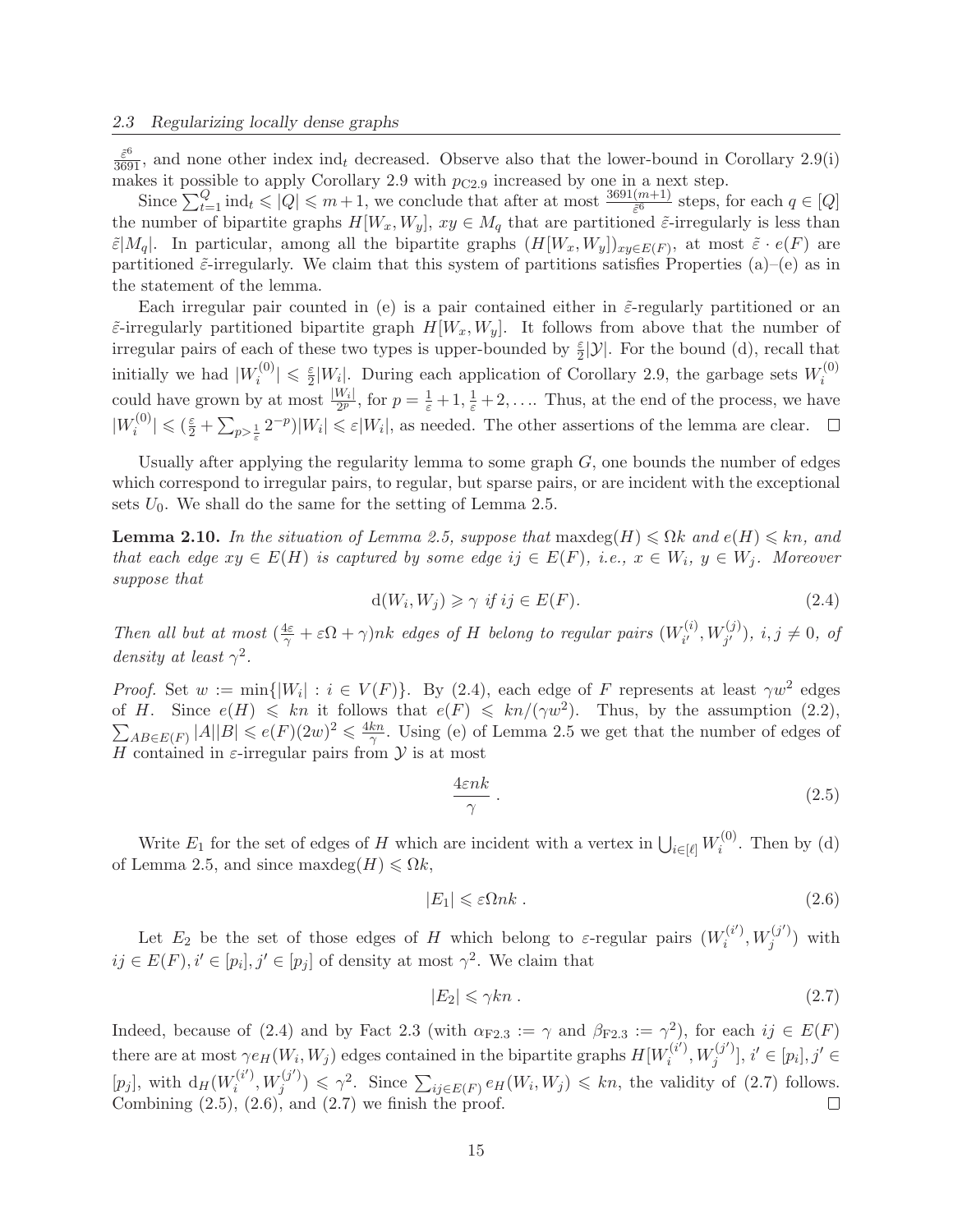## 2.4 LKS graphs

Write  $\mathbf{LKS}(n, k, \alpha)$  for the class of all *n*-vertex graphs with at least  $(\frac{1}{2} + \alpha)n$  vertices of degrees at least  $(1+\alpha)k$ . With this notation, Conjecture 1.2 states that every graph in  $LKS(n, k, 0)$  contains every tree from  $\mathbf{trees}(k+1)$ .

Given a graph G, denote by  $\mathbb{S}_{n,k}(G)$  the set of those vertices of G that have degree less than  $(1 + \eta)k$  and by  $\mathbb{L}_{\eta,k}(G)$  the set of those vertices of G that have degree at least  $(1 + \eta)k$ .<sup>2</sup> Thus the sizes of the sets  $\mathbb{S}_{n,k}(G)$  and  $\mathbb{L}_{n,k}(G)$  are what specifies the membership to  $\mathbf{LKS}(n,k,\eta)$ .

Define LKSmin $(n, k, \eta)$  as the set of all graphs  $G \in LKS(n, k, \eta)$  that are edge-minimal with respect to the membership in  $LKS(n, k, \eta)$ . In order to prove Theorem 1.3 it suffices to restrict our attention to graphs from  $LKSimilar(n, k, \eta)$ , and this is why we introduce the class. Let us collect some properties of graphs in **.** 

**Fact 2.11.** For any graph  $G \in \mathbf{LKSmin}(n, k, \eta)$  the following is true.

- *1.*  $\mathbb{S}_{n,k}(G)$  *is an independent set.*
- 2. All the neighbours of every vertex  $v \in V(G)$  with  $\deg(v) > \lceil (1 + \eta)k \rceil$  have degree exactly  $\lceil(1 + \eta)k\rceil$ .
- *3.*  $|\mathbb{L}_{n,k}(G)| \leqslant \lceil (1/2 + \eta)n \rceil + 1.$

Observe that every edge in a graph  $G \in \mathbf{LKSmin}(n, k, \eta)$  is incident to at least one vertex of degree exactly  $[(1 + \eta)k]$ . This gives the following inequality.

$$
e(G) \leqslant \lceil (1+\eta)k \rceil \left| \mathbb{L}_{\eta,k}(G) \right| \stackrel{\text{F2.11(3.)}}{\leqslant} \lceil (1+\eta)k \rceil \left( \left\lceil \left( \frac{1}{2} + \eta \right) n \right\rceil + 1 \right) < kn . \tag{2.8}
$$

(The last inequality is valid under the additional mild assumption that, say,  $\eta < \frac{1}{20}$  and  $n > k > 20$ . This can be assumed throughout the paper.)

**Definition 2.12.** Let LKSsmall $(n, k, \eta)$  be the class of those graphs  $G \in LKS(n, k, \eta)$  for which *we have the following three properties:*

- *1. All the neighbours of every vertex*  $v \in V(G)$  *with*  $\deg(v) > [(1+2\eta)k]$  *have degrees at most*  $[(1 + 2\eta)k]$ .
- 2. All the neighbours of every vertex of  $\mathbb{S}_{n,k}(G)$  have degree exactly  $[(1 + \eta)k]$ .
- *3.* We have  $e(G) \leq k n$ .

Observe that the graphs from  $LKSSmall(n, k, \eta)$  also satisfy 1., and a quantitatively somewhat weaker version of 2. of Fact 2.11. This suggests that in some sense  $LKSSmall(n, k, \eta)$  is a good approximation of **.** 

As said, we will prove Theorem 1.3 only for graphs from  $LKSmin(n, k, \eta)$ . However, it turns out that the structure of  $LKSmin(n, k, \eta)$  is too rigid. In particular,  $LKSmin(n, k, \eta)$  is not closed under discarding a small amount of edges during our cleaning procedures. This is why the class **LKSsmall** $(n, k, \eta)$  comes into play: starting with a graph in  $\mathbf{LKSmin}(n, k, \eta)$  we perform some initial cleaning and obtain a graph which lies in  $LKSSmall(n, k, \eta/2)$ . We then heavily use its structural properties from Definition 2.12 throughout the proof.

<sup>&</sup>lt;sup>2</sup>"S" stands for "small", and "L" for "large".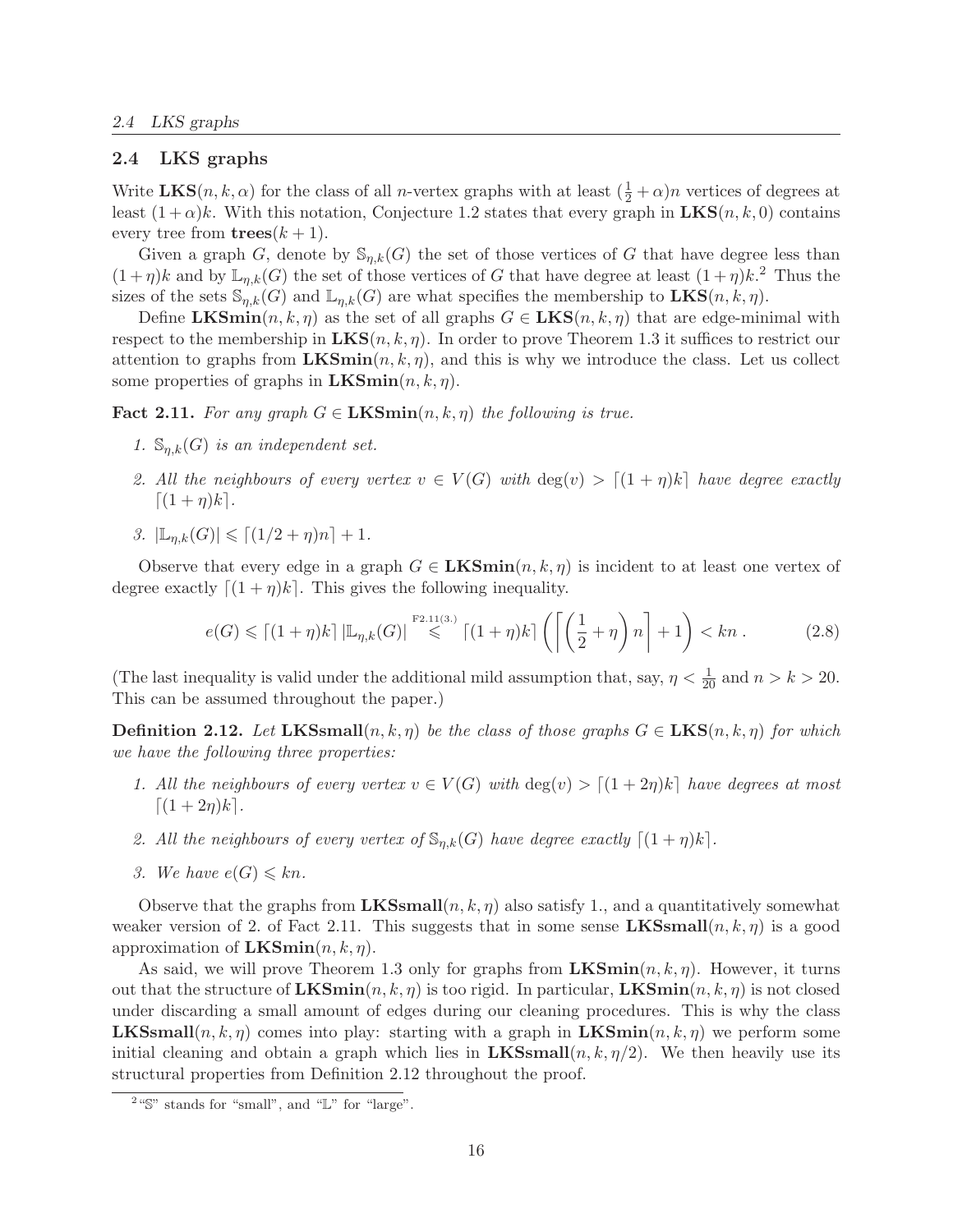# 3 Decomposing sparse graphs

In this section, we work out a structural decomposition of a possibly sparse graph which is suitable for embedding trees. Our motivation comes from the success of the regularity method in the setting of dense graphs (see [KO09]). The main technical result of this section, the "decomposition lemma", Lemma 3.13, provides such a decomposition. Roughly speaking, each graph of a moderate maximum degree can be decomposed into regular pairs, and two different expanding parts.

We then combine Lemma 3.13 with a lemma on creating a gap in the degree sequence (Lemma 3.2) to get a decomposition lemma for graphs from  $LKS(n, k, \eta)$ , Lemma 3.14. Lemma 3.14 asserts that each graph from  $LKS(n, k, \eta)$  can be decomposed into vertices of degree much larger than k, regular pairs, and expanding parts. Further we give a non-LKS-specific version of Lemma 3.14 in Lemma 3.15, which asserts that *each* graph with average degree bigger than an absolute constant has a sparse decomposition. Such a decomposition lemma was used by Ajtai, Komlós, Simonovits and Szemerédi in their work on the Erdős–Sós conjecture and we expect that it will find applications in other tree embedding problems, and possibly elsewhere.

# 3.1 Creating a gap in the degree sequence

The goal of this section is to show that any graph  $G \in \mathbf{LKSmin}(n, k, \eta)$  has a subgraph  $G' \in$ **LKSsmall** $(n, k, \eta/2)$  which has a gap in its degree sequence. Note that G' then contains almost all the edges of G. This is formulated in Lemma 3.2. Before stating and proving it, we illustrate our proof technique on a simpler version of Lemma 3.2 that applies to all graphs. This simpler lemma will not be used except in the proof of Lemma 3.15 which serves also for illustration only.

**Lemma 3.1.** Let  $(\Omega_i)_{i \in \mathbb{N}}$  be a sequence of positive numbers with  $\frac{\Omega_j}{\Omega_{j+1}} \leqslant \frac{\eta}{2}$  $\frac{\eta}{2}$  for all  $j \in \mathbb{N}$ . Let G be *a graph of order n with average degree* k. Then there is an index  $i^* \leq \frac{4}{n}$  $\frac{4}{\eta}$  and a spanning subgraph  $G' \subseteq G$  with  $e(G') \geqslant e(G) - \eta k n$  and with the property that  $G'$  contains no vertex with degree in *the interval*  $[\Omega_i k, \Omega_{i+1} k)$ *.* 

*Proof.* Set  $R := \lfloor 4\eta^{-1} \rfloor$ . For  $i \in [R]$  and any graph  $H \subseteq G$  define the sets  $X_i(H) := \{v \in V(H) :$  $\deg_H(v) \in [\Omega_i k, \Omega_{i+1} k]$  and for  $i = R + 1$  set  $X_i(H) := \{v \in V(H) : \deg_H(v) \in [\Omega_i k, \infty)\}\.$  As

$$
\sum_{i \in [R]} \sum_{v \in X_i(G) \cup X_{i+1}(G)} \deg(v) \leqslant 4e(G) ,
$$

by averaging we find an index  $i^* \in [R]$  such that

$$
\sum_{v \in X_{i^*}(G) \cup X_{i^*+1}(G)} \deg(v) \leq \frac{4e(G)}{R} = \frac{2kn}{R}.
$$

Let  $G_0 \subseteq G$  be obtained from G by deleting all the edges incident with  $X_{i^*}(G) \cup X_{i^*+1}(G)$ . In particular,

$$
e(G_0) \geqslant e(G) - \eta k n/2. \tag{3.1}
$$

We continue successively deleting edges as follows. If in some step  $j = 1, 2, \ldots$  the set  $X_{i^*}(G_{j-1})$ is non-empty, we take an arbitrary vertex  $v_j \in X_{i^*}(G_{j-1})$  and obtain a new graph  $G_j$  from  $G_{j-1}$ by deleting all the (at most  $\Omega_{i^*+1}k$  many) edges incident with  $v_j$ . Obviously, this procedure will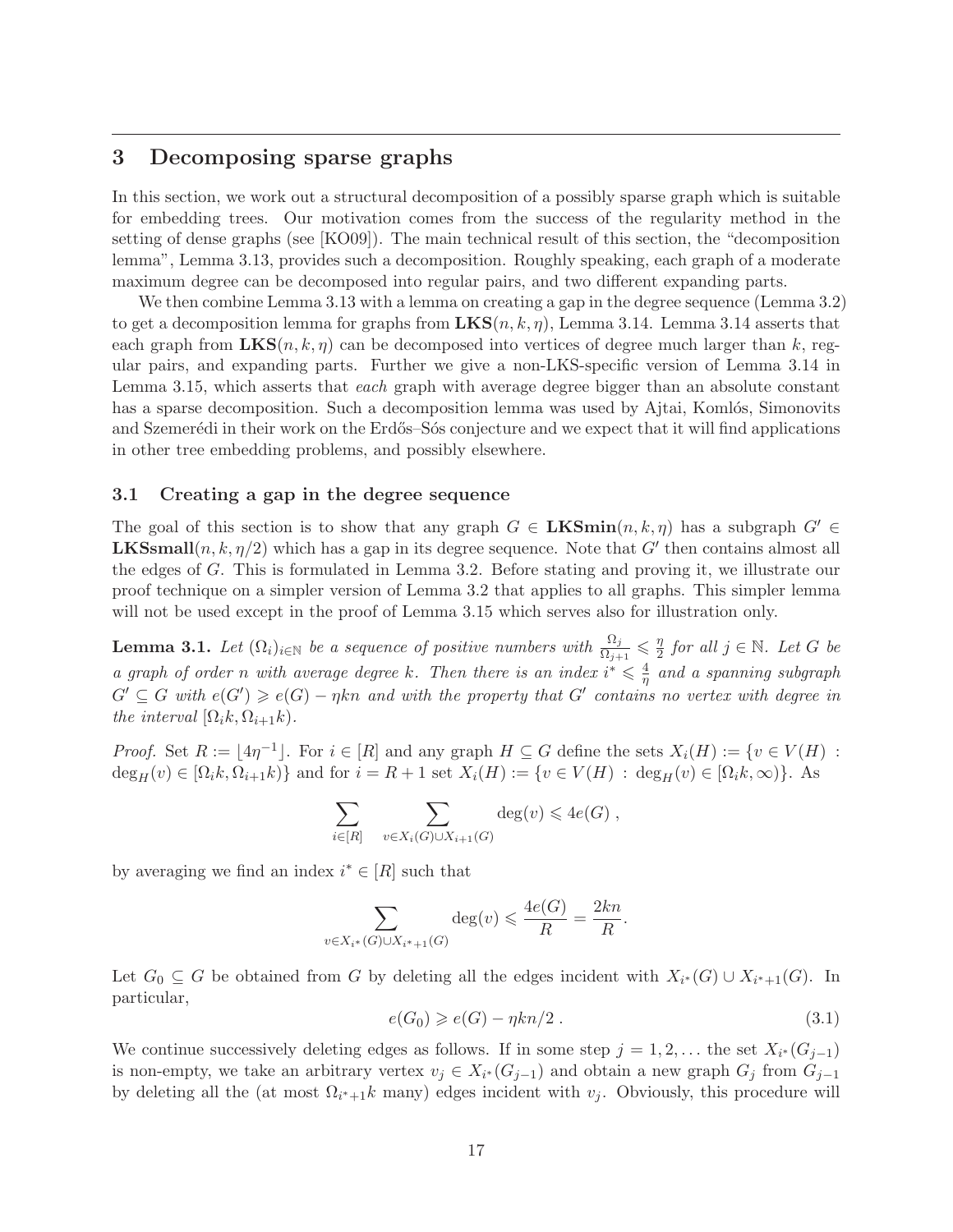terminate eventually. Let  $G'$  denote the final graph. Clearly,  $G'$  has the desired gap in the degree sequence. It therefore suffices to upper bound  $e(G) - e(G')$ .

Observe that for any vertex  $v_j$  above we have  $v_j \in \bigcup_{i=i^*+2}^{R+1} X_i(G)$ . Thus,

$$
e(G') - e(G_0) \le \Omega_{i^*+1} k \left| \bigcup_{i=i^*+2}^{R+1} X_i(G) \right| \le \Omega_{i^*+1} k \cdot \frac{2e(G)}{\Omega_{i^*+2} k} \le \frac{\eta k n}{2}
$$

Combined with (3.1) we get the statement.

**Lemma 3.2.** *Let*  $\eta \in (0,1)$ *,*  $G \in \mathbf{LKSmin}(n,k,\eta)$  *and let*  $(\Omega_i)_{i \in \mathbb{N}}$  *be a sequence of positive numbers with*  $\Omega_1 > 2$  *and*  $\Omega_j/\Omega_{j+1} \leq \eta^2/100$  *for all*  $j \in \mathbb{N}$ . Then there exist an index  $i^* \leq 100\eta^{-2}$  *and a subgraph*  $G' \subset G$  *such that* 

- *(i)*  $G' \in \textbf{LKSmall}(n, k, \eta/2)$ *, and*
- (*ii*) *no vertex*  $v \in V(G')$  *has degree*  $\deg_{G'}(v) \in [\Omega_{i^*}k, \Omega_{i^*+1}k)$ *.*

*Proof.* Set  $R := \lfloor 100\eta^{-2} \rfloor$ . For  $i \in [R]$  and any graph  $H \subseteq G$  define the sets  $X_i(H) := \{v \in V(H) :$  $\deg_H(v) \in [\Omega_i k, \Omega_{i+1} k]$  and for  $i = R + 1$  set  $X_i(H) := \{v \in V(H) : \deg_H(v) \in [\Omega_i k, \infty)\}\.$  As

$$
\sum_{i \in [R]} \sum_{v \in X_i(G) \cup X_{i+1}(G)} \deg(v) \leqslant 4e(G) ,
$$

by averaging we find an index  $i^* \in [R]$  such that

$$
\sum_{v \in X_{i^*}(G) \cup X_{i^*+1}(G)} \deg(v) \leq \frac{4e(G)}{R}.
$$
\n(3.2)

Let  $E_0$  be the set of all the edges incident with  $X_{i^*}(G) \cup X_{i^*+1}(G)$ . Now, starting with  $G_0 :=$  $G - E_0$ , inductively define graphs  $G_j \subsetneq G_{j-1}$  for  $j \geq 1$  using any of the following two types of edge deletions:

- (T1) If there is a vertex  $v_j \in X_{i^*}(G_{j-1})$  then we choose an edge  $e_j$  incident with  $v_j$ , and set  $G_i := G_{i-1} - e_i$ .
- (T2) If there is an edge  $e_j = u_j v_j$  of  $G_{j-1}$  with  $u_j \in \mathbb{S}_{\eta/2,k}(G_{j-1})$  and  $v_j \in \bigcup_{i=i^*+1}^{R+1} X_i(G_{j-1})$  then set  $G_j := G_{j-1} - e_j$ .

Since we keep deleting edges, the procedure stops at some point, say at step  $j^*$ , when neither of (T1), (T2) is applicable. Note that the resulting graph  $G_{j^*}$  already has Property (ii).

Let  $E_1 \subseteq E(G)$  be the set of those edges deleted by applying (T1). We shall estimate the size of  $E_1$ . First, observe that

$$
\left|\bigcup_{i=i^*+2}^{R+1} X_i(G)\right| \leqslant \frac{2e(G)}{\Omega_{i^*+2}k}.
$$

Moreover, each vertex of  $\bigcup_{i=i^*+2}^{R+1} X_i(G)$  appears at most  $(\Omega_{i^*+1} - \Omega_{i^*})k < \Omega_{i^*+1}k$  times as the vertex  $v_j$  in the deletions of type (T1). Consequently,

$$
|E_1| \leq \Omega_{i^*+1} \left| \bigcup_{i=i^*+2}^{R+1} X_i(G) \right| k \leq \frac{2\Omega_{i^*+1}e(G)}{\Omega_{i^*+2}}.
$$
 (3.3)

 $\Box$ 

.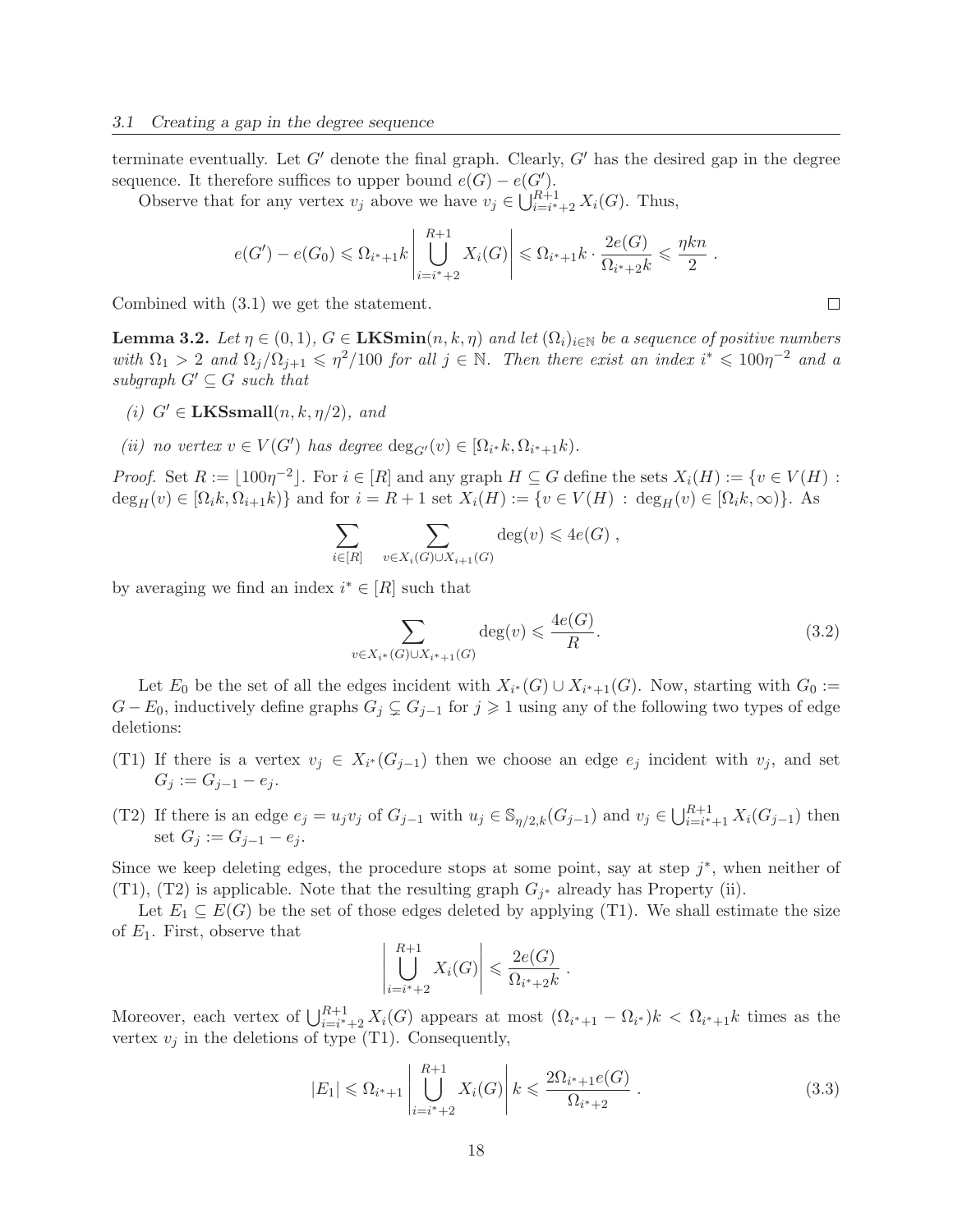Consider an arbitrary vertex  $w \in \mathbb{L}_{\eta,k}(G) \cap \mathbb{S}_{\eta/2,k}(G_j^*)$  and the interval of those  $(j-1)$ 's for which  $w \in \mathbb{L}_{\eta/2,k}(G_{j-1}) \cap \mathbb{S}_{\eta,k}(G_{j-1})$ . In such a step the vertex w cannot play the role of the vertices  $u_j$  or  $v_j$  in (T2). So, each vertex from  $\mathbb{L}_{\eta,k}(G) \cap \mathbb{S}_{\eta/2,k}(G_{j^*})$  is incident with at least  $\eta k/2$ edges from the set  $E_0 \cup E_1$ . Therefore, by the definition of  $E_0$ , by (3.2), and by (3.3),

$$
\left| \mathbb{L}_{\eta,k}(G) \cap \mathbb{S}_{\eta/2,k}(G_{j^*}) \right| \leqslant \frac{2 \cdot |E_0 \cup E_1|}{\eta k/2} \leqslant \left( \frac{4}{R} + \frac{2 \Omega_{i^*+1}}{\Omega_{i^*+2}} \right) \cdot \frac{4e(G)}{\eta k} \stackrel{(2.8)}{\leqslant} \frac{\eta n}{2} .
$$

Thus

$$
|\mathbb{L}_{\eta/2,k}(G_{j^*})| \geq |\mathbb{L}_{\eta,k}(G)| - |\mathbb{L}_{\eta,k}(G) \cap \mathbb{S}_{\eta/2,k}(G_{j^*})| \geq (1/2 + \eta/2)n,
$$

and consequently,  $G_{j^*} \in \textbf{LKS}(n, k, \eta/2)$ .

Last, we obtain the graph G' by successively deleting any edge from  $G_{j^*}$  which connects a vertex from  $\mathbb{S}_{\eta/2,k}(G_{j^*})$  with a vertex whose degree is not exactly  $\lceil (1+\frac{\eta}{2})k \rceil$ . This does not affect the already obtained Property (ii), since we could not apply (T2) to  $G_{j^*}$ . We claim that for the resulting graph G' we have  $G' \in \mathbf{LKSsmall}(n, k, \eta/2)$ . Indeed,  $\mathbb{L}_{\eta/2,k}(G') = \mathbb{L}_{\eta/2,k}(G_{j^*})$ , and thus  $G' \in \text{LKS}(n, k, \eta/2)$ . Property 2 of Definition 2.12 follows from the last step of the construction of G′ . To see Property 1 of Definition 2.12 we use Fact 2.11(2) for G (which by assumption is in **).**  $\Box$ 

#### 3.2 Decomposition of graphs with moderate maximum degree

First we introduce some useful notions. We start with dense spots which indicate an accumulation of edges in a sparse graph.

Definition 3.3 ((m, γ)-dense spot, (m, γ)-nowhere-dense). *An* (m, γ)-dense spot *in a graph* G is a non-empty bipartite subgraph  $D = (U, W; F)$  of G with  $d(D) > \gamma$  and  $mindeg(D) > m$ . We *call* G  $(m, \gamma)$ -nowhere-dense *if it does not contain any*  $(m, \gamma)$ -dense spot.

We remark that dense spots as bipartite graphs do not have a specified orientation, that is, we view  $(U, W; F)$  and  $(W, U; F)$  as the same object.

Fact 3.4. *Let*  $(U, W; F)$  *be a*  $(\gamma k, \gamma)$ *-dense spot in a graph* G *of maximum degree at most*  $\Omega k$ *. Then*  $\max\{|U|,|W|\} \leqslant \frac{\Omega}{\gamma}$  $\frac{\Delta L}{\gamma}k$ .

*Proof.* It suffices to observe that

$$
\gamma|U||W| \leqslant e(U,W) \leqslant \max \deg(G) \cdot \min \{|U|,|W|\} \leqslant \Omega k \cdot \min \{|U|,|W|\}.
$$

 $\Box$ 

The next fact asserts that in a bounded degree graph there cannot be too many edge-disjoint dense spots containing a given vertex.

Fact 3.5. Let H be a graph of maximum degree at most  $\Omega k$ , let  $v \in V(H)$ , and let D be a family *of edge-disjoint*  $(\gamma k, \gamma)$ -dense spots in H. Then less than  $\frac{\Omega}{\gamma}$  dense spots from D contain v.

*Proof.* This follows as v sends more than  $\gamma k$  edges to each dense spot from  $D$  it is incident with, the dense spots  $D$  are edge-disjoint, and deg $(v) \le \Omega k$ . the dense spots D are edge-disjoint, and deg $(v) \le \Omega k$ .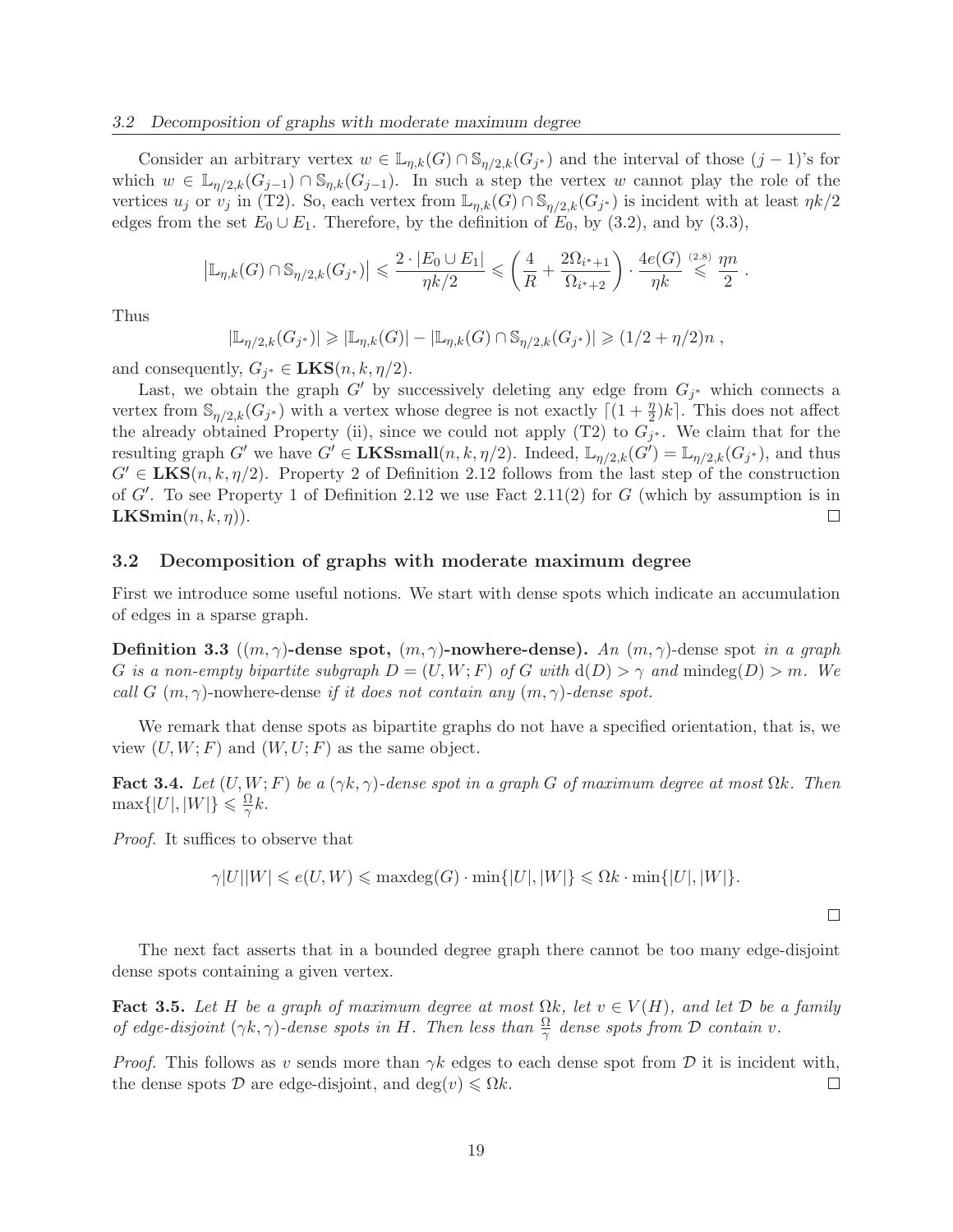Our second definition of this section might seem less intuitive at first sight. It describes a property for finding dense spots outside some "forbidden" set  $U$ , which in later applications will be the set of vertices already used for a partial embedding of a tree  $T \in \mathbf{trees}(k)$  from Theorem 1.3 during our sequential embedding procedure. In Section 3.5 we give a non-technical description of this embedding technique. Informally, a set E of vertices is avoiding if for each set U of size  $\Theta(k)$ and each vertex  $v \in \mathbb{E}$  there is a dense spot containing v that is almost disjoint from U.

**Definition 3.6**  $((\Lambda, \varepsilon, \gamma, k)$ -avoiding set). Suppose that G is a graph and D is a family of dense *spots in* G. A set  $\mathbb{E} \subseteq \bigcup_{D \in \mathcal{D}} V(D)$  *is*  $(\Lambda, \varepsilon, \gamma, k)$ -avoiding *with respect to*  $\mathcal{D}$  *if for every*  $U \subseteq V(G)$ *with*  $|U| \leq \Lambda k$  *the following holds for all but at most*  $\varepsilon k$  *vertices*  $v \in \mathbb{E}$ *. There is a dense spot*  $D \in \mathcal{D}$  with  $|U \cap V(D)| \leq \gamma^2 k$  that contains v.

Note that a subset of a  $(\Lambda, \varepsilon, \gamma, k)$ -avoiding set is also  $(\Lambda, \varepsilon, \gamma, k)$ -avoiding.

We now come to the main concepts of this section, the bounded and the sparse decompositions. These notions in a way correspond to the partition structure from the regularity lemma, although naturally more complex since we deal with (possibly) sparse graphs here. Lemma 3.13 is then a corresponding regularization result.

**Definition 3.7**  $((k, \Lambda, \gamma, \varepsilon, \nu, \rho)$ -bounded decomposition). Suppose that  $k \in \mathbb{N}$  and  $\varepsilon, \gamma, \nu, \rho > 0$ *and*  $\Lambda > 2$ *. Let*  $V = \{V_1, V_2, \ldots, V_s\}$  *be a partition of the vertex set of a graph G. We say that*  $(V, \mathcal{D}, G_{\text{reg}}, G_{\text{exp}}, \mathbb{E})$  *is a*  $(k, \Lambda, \gamma, \varepsilon, \nu, \rho)$ -bounded decomposition of G with respect to V if the *following properties are satisfied:*

- *1.*  $G_{\text{exp}}$  *is a*  $(\gamma k, \gamma)$ *-nowhere-dense subgraph of* G *with* mindeg $(G_{\text{exp}}) > \rho k$ .
- 2. The elements of **V** are disjoint subsets of  $V(G)$ .
- *3.*  $G_{reg}$  *is a subgraph of*  $G G_{exp}$  *on the vertex set*  $\bigcup$ **V***. For each edge*  $xy \in E(G_{reg})$  *there are distinct*  $C_x \ni x$  *and*  $C_y \ni y$  *from* **V**, *and*  $G[C_x, C_y] = G_{reg}[C_x, C_y]$ *. Furthermore,*  $G[C_x, C_y]$ *forms an*  $\varepsilon$ -regular pair of density at least  $\gamma^2$ .
- 4. We have  $\nu k \leqslant |C| = |C'| \leqslant \varepsilon k$  for all  $C, C' \in \mathbf{V}$ .
- *5.* D is a family of edge-disjoint  $(\gamma k, \gamma)$ -dense spots in  $G G_{\text{exp}}$ . For each  $D = (U, W; F) \in \mathcal{D}$ *all the edges of*  $G[U, W]$  *are covered by*  $D$  *(but not necessarily by*  $D$ *).*
- 6. If  $G_{reg}$  contains at least one edge between  $C_1, C_2 \in V$  then there exists a dense spot  $D =$  $(U, W; F) \in \mathcal{D}$  *for which*  $C_1 \subseteq U$  *and*  $C_2 \subseteq W$ *.*
- *7. For each*  $C \in V$  *there is a*  $V \in V$  *so that either*  $C \subseteq V \cap V(G_{exp})$  *or*  $C \subseteq V \setminus V(G_{exp})$ *. For each*  $C \in \mathbf{V}$  *and*  $D = (U, W; F) \in \mathcal{D}$  *we have*  $C \cap U, C \cap W \in \{ \emptyset, C \}.$
- *8.* E *is a*  $(\Lambda, \varepsilon, \gamma, k)$ -avoiding subset of  $V(G) \setminus \bigcup V$  with respect to dense spots  $D$ .

*We say that the bounded decomposition*  $(V, \mathcal{D}, G_{reg}, G_{exp}, \mathbb{E})$  respects the avoiding threshold b *if for each*  $C \in V$  *we either have* max $\deg_G(C, \mathbb{E}) \leq b$ *, or* minde $g_G(C, \mathbb{E}) > b$ *.* 

Here "exp" in  $G_{\text{exp}}$  stands for "expander" and "reg" in  $G_{\text{reg}}$  stands for "regular(ity)".

The members of  $V$  are called *clusters*. Define the *cluster graph*  $G_{reg}$  as the graph on the vertex set **V** that has an edge  $C_1C_2$  for each pair  $(C_1, C_2)$  which has density at least  $\gamma^2$  in the graph  $G_{reg}$ .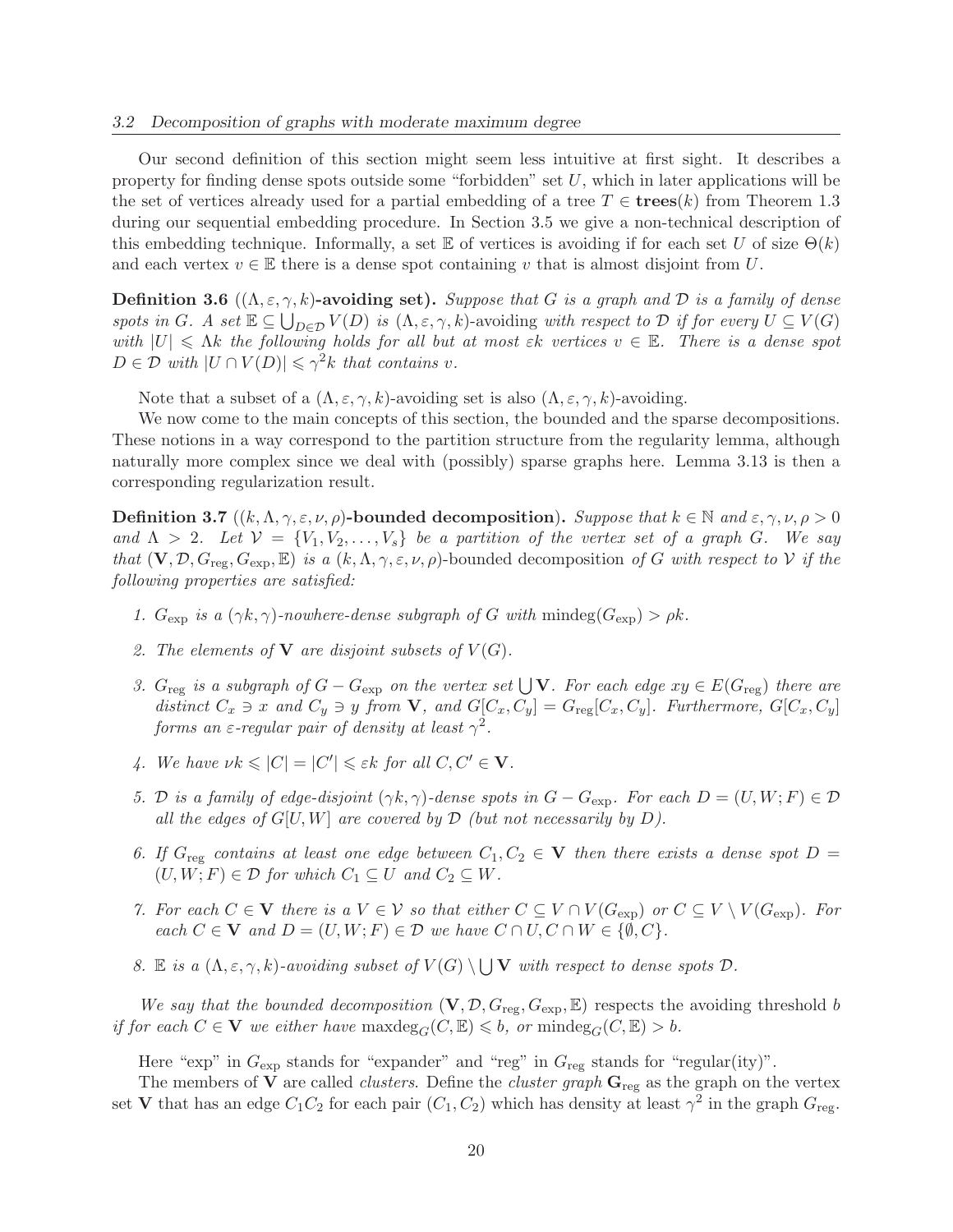Property 7 tells us that the clusters may be prepartitioned, just as it is the case in the classic regularity lemma. When in Lemma 3.14 below we classify the graph G from Theorem 1.3 we shall use the prepartition into (roughly)  $\mathbb{S}_{\alpha_{T1,3},k}(G)$  and  $\mathbb{L}_{\alpha_{T1,3},k}(G)$ .

As said above, the notion of bounded decomposition is needed for our regularity lemma type decomposition given in Lemma 3.13. It turns out that such a decomposition is possible only when the graph is of moderate maximum degree. On the other hand, Lemma 3.1 tells us that the vertex set of any graph can be decomposed into vertices of enormous degree and moderate degree. The graph induced by the latter type of vertices then admits the decomposition from Lemma 3.13. Thus, it makes sense to enhance the structure of bounded decomposition by vertices of unbounded degree. This is done in the next definition.

 $\textbf{Definition 3.8}$   $((k, \Omega^{**}, \Omega^*, \Lambda, \gamma, \varepsilon, \nu, \rho)$ -sparse decomposition). *Suppose that*  $k \in \mathbb{N}$  and  $\varepsilon, \gamma, \nu, \rho >$ 0 and  $\Lambda$ ,  $\Omega^*, \Omega^{**} > 2$ . Let  $\mathcal{V} = \{V_1, V_2, \ldots, V_s\}$  be a partition of the vertex set of a graph G. We *say that*  $\nabla = (\mathbb{H}, \mathbf{V}, \mathcal{D}, G_{\text{reg}}, G_{\text{exp}}, \mathbb{E})$  *is a*  $(k, \Omega^{**}, \Omega^*, \Lambda, \gamma, \varepsilon, \nu, \rho)$ -sparse decomposition of G with *respect to*  $V_1, V_2, \ldots, V_s$  *if the following holds.* 

- 1.  $\mathbb{H} \subseteq V(G)$ ,  $\text{mindeg}_G(\mathbb{H}) \geq \Omega^{**}k$ ,  $\text{maxdeg}_H(V(G) \setminus \mathbb{H}) \leq \Omega^*k$ , where *H* is spanned by the *edges of*  $\bigcup \mathcal{D}$ ,  $G_{\text{exp}}$ , and edges incident with  $\mathbb{H}$ ,
- 2.  $(V, \mathcal{D}, G_{reg}, G_{exp}, \mathbb{E})$  *is a*  $(k, \Lambda, \gamma, \varepsilon, \nu, \rho)$ *-bounded decomposition of*  $G \mathbb{H}$  *with respect to*  $V_1 \setminus$  $\mathbb{H}, V_2 \setminus \mathbb{H}, \ldots, V_s \setminus \mathbb{H}.$

If the parameters do not matter, we call ∇ simply a *sparse decomposition*, and similarly we speak about a *bounded decomposition*.

Definition 3.9 (captured edges, graphs  $G_{\nabla}$  and  $G_{\mathcal{D}}$ ). In the situation of Definition 3.8, *we define the graph*  $G_{\mathcal{D}}$  *as the graph induced by the dense spots, i.e.,*  $V(G_{\mathcal{D}}) = \bigcup_{D \in \mathcal{D}} V(D)$ *,*  $E(G_{\mathcal{D}}) = \bigcup_{D \in \mathcal{D}} E(D).$ 

*We refer to the edges in*  $E(G_{reg}) \cup E(G_{exp}) \cup E_G(\mathbb{H}, V(G)) \cup E_{G_{\mathcal{D}}}(\mathbb{E}, \mathbb{E} \cup \bigcup \mathbf{V})$  *as* captured *by the sparse decomposition. We write*  $G_{\nabla}$  *for the subgraph of* G *on the same vertex set which consists of the captured edges.*

*Likewise, the* captured edges *of a bounded decomposition*  $(V, \mathcal{D}, G_{\text{reg}}, G_{\text{exp}}, \mathbb{E})$  *of a graph* G *are those in*  $E(G_{\text{reg}}) \cup E(G_{\text{exp}}) \cup E_{G_{\mathcal{D}}}(\mathbb{E}, \mathbb{E} \cup \bigcup \mathbf{V}).$ 

We now include an easy fact about the relation of  $G_{\mathcal{D}}$  and  $G_{\text{reg}}$ .

Fact 3.10. Let  $\nabla = (\mathbb{H}, \mathbf{V}, \mathcal{D}, G_{\text{reg}}, G_{\text{exp}}, \mathbb{E})$  be a sparse decomposition of a graph G. Then each *edge*  $xy \in E(G_{\mathcal{D}})$  *with*  $x, y \in \bigcup V$  *is either contained in*  $G_{reg}$ *, or is not captured.* 

*Proof.* Indeed, suppose that  $xy \in E(G_{\mathcal{D}}), x, y \in \bigcup V$ , and  $xy \notin E(G_{\text{reg}})$ . Property 2 of Definition 3.8 says that  $x, y \notin \mathbb{H}$ . Further, by Property 8 of Definition 3.7, we have  $x, y \notin \mathbb{E}$ . Last, Property 5 of Definition 3.7 implies that  $xy \notin E(G_{\text{exp}})$ . Hence  $xy$  is not captured, as desired.  $\square$ Property 5 of Definition 3.7 implies that  $xy \notin E(G_{exp})$ . Hence  $xy$  is not captured, as desired.

We now give a bound on the number of clusters reachable through edges of the dense spots from a fixed vertex outside H.

Fact 3.11. Let  $\nabla = (\mathbb{H}, \mathbf{V}, \mathcal{D}, G_{\text{reg}}, G_{\text{exp}}, \mathbb{E})$  be a  $(k, \Omega^{**}, \Omega^*, \Lambda, \gamma, \varepsilon, \nu, \rho)$ -sparse decomposition of a *graph* G. Let  $x \in V(G) \setminus \mathbb{H}$ . Assume that  $V \neq \emptyset$ , and let c be the size of each of the members of V. *Then there are less than*

$$
\frac{2(\Omega^*)^2 k}{\gamma^2 \mathfrak{c}} \leqslant \frac{2(\Omega^*)^2}{\gamma^2 \nu}
$$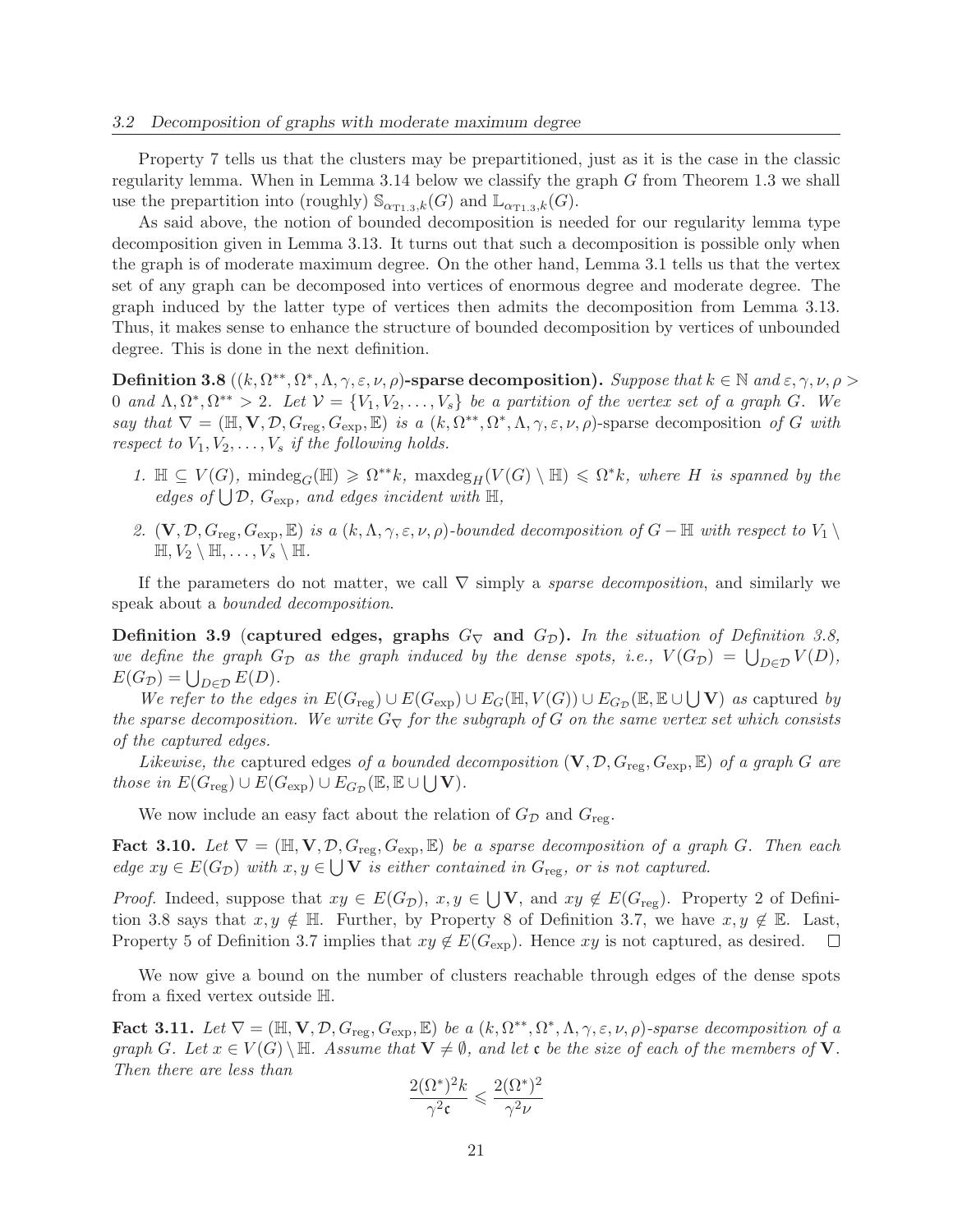*clusters*  $C \in V$  *with*  $\deg_{G_{\mathcal{D}}}(x, C) > 0$ *.* 

*Proof.* Property 1 of Definition 3.8 says that  $\deg_{G_{\mathcal{D}}}(x) \leq \Omega^* k$ . For each  $D \in \mathcal{D}$  with  $x \in V(D)$  we have that  $\deg_D(x) > \gamma k$ , since D is a  $(\gamma k, \gamma)$ -dense spot. By Fact 3.5

$$
|\{D \in \mathcal{D} : \deg_D(x) > 0\}| < \frac{\Omega^*}{\gamma}.\tag{3.4}
$$

Furthermore, by Fact 3.4, and using Properties 4 and 6 of Definition 3.7, we see that for a fixed  $D \in \mathcal{D}$ , we have

$$
|\{C\in {\bf V}\,:\,C\subseteq V(D)\}|\leqslant \frac{2\Omega^*k}{\gamma}\cdot\frac{1}{\mathfrak{c}}\leqslant \frac{2\Omega^*}{\gamma\nu}\;.
$$

Together with (3.4) this gives that the number of clusters  $C \in V$  with  $\deg_{G_{\mathcal{D}}}(x, C) > 0$  is less than

$$
\frac{\Omega^*}{\gamma}\cdot\frac{2\Omega^*k}{\gamma\mathfrak{c}}\leqslant \frac{\Omega^*}{\gamma}\cdot\frac{2\Omega^*}{\gamma\nu}\;,
$$

as desired.

As a last step before we state the main result of this section we show that the cluster graph  $\mathbf{G}_{reg}$  corresponding to a  $(k, \Omega^{**}, \Omega^*, \Lambda, \gamma, \varepsilon, \nu, \rho)$ -sparse decomposition  $(\mathbb{H}, \mathbf{V}, \mathcal{D}, G_{reg}, G_{exp}, \mathbb{E})$  has bounded degree.

Fact 3.12. Let  $\nabla = (\mathbb{H}, \mathbf{V}, \mathcal{D}, G_{\text{reg}}, G_{\text{exp}}, \mathbb{E})$  be a  $(k, \Omega^{**}, \Omega^*, \Lambda, \gamma, \varepsilon, \nu, \rho)$ -sparse decomposition of a *graph* G, and let  $\mathbf{G}_{reg}$  *be the corresponding cluster graph. Let*  $\mathbf{c}$  *be the size of each cluster in*  $\mathbf{V}$ *. Then* maxdeg $(\mathbf{G}_{reg}) \leq \frac{\Omega^* k}{\gamma^2 c}$  $\frac{\Omega^* k}{\gamma^2$ ς  $\leqslant \frac{\Omega^*}{\gamma^2}$  $\frac{\Omega^+}{\gamma^2 \nu}.$ 

*Proof.* Let  $C \in \mathbf{V}$ . Then by the definition of  $\mathbf{G}_{reg}$  and by Property 3 of Definition 3.7 we have  $\deg_{\mathbf{G}_{\text{reg}}}(C) \leqslant \sum_{C' \in \mathrm{N}_{\mathbf{G}_{\text{reg}}}(C)}$  $e_{G_{\text{reg}}}(C,C')$  $\frac{G_{\text{reg}}(\mathcal{O}, \mathcal{O}^{-})}{\gamma^2 |C||C'|} = \sum_{C' \in \mathrm{N}_{\mathbf{G}_{\text{reg}}}(C)}$  $e_{G_{\text{reg}}}(C,C')$  $\frac{\text{reg}(\mathcal{O}, \mathcal{O})}{\gamma^2 |C|\mathfrak{c}}$ . Since the maximum degree in  $G_{\text{reg}}$  is upper-bounded by  $\Omega^* k$  (c.f. Property 1 of Definition 3.8), we get

$$
\deg_{\mathbf{G}_{\mathrm{reg}}}(C) \leqslant \sum_{C' \in \mathrm{N}_{\mathbf{G}_{\mathrm{reg}}}(C)} \frac{e_{G_{\mathrm{reg}}}(C,C')}{\gamma^2 |C| \mathfrak{c}} \leqslant \frac{\Omega^* k |C|}{\gamma^2 |C| \mathfrak{c}} \overset{\mathrm{D}^3\mathcal{I}(4)}{\leqslant} \frac{\Omega^*}{\gamma^2 \nu} ,
$$

as desired.

We now state the most important lemma of this section. It says that any graph of bounded degree has a bounded decomposition which captures almost all its edges. This lemma can be considered as a sort of regularity lemma for sparse graphs.

**Lemma 3.13** (Decomposition lemma). For each  $\Lambda, \Omega, s \in \mathbb{N}$  and each  $\gamma, \varepsilon, \rho > 0$  there exist  $k_0 \in \mathbb{N}$ ,  $\nu > 0$  such that for every  $k \geq k_0$  and every n-vertex graph G with  $e(G) \leq k n$ , maxdeg $(G) \leq \Omega k$ , *and with a given partition* V *of its vertex set into at most* s *sets, the following holds for each* b > 0. There exists a  $(k, \Lambda, \gamma, \varepsilon, \nu, \rho)$ -bounded decomposition  $(V, \mathcal{D}, G_{reg}, G_{exp}, \mathbb{E})$  with respect to  $V$ , which captures all but at most  $(\frac{4\varepsilon}{\gamma} + \varepsilon \Omega + \gamma + \rho)kn$  edges of G and respects avoiding threshold b. *Furthermore, we have*

$$
|E(\mathcal{D}) \setminus (E(G_{\text{reg}}) \cup E_{G_{\mathcal{D}}}[\mathbb{E}, \mathbb{E} \cup \bigcup \mathbf{V}])| \leqslant (\frac{4\varepsilon}{\gamma} + \varepsilon \Omega + \gamma)kn . \tag{3.5}
$$

A proof of Lemma 3.13 is given in Section 3.7.

 $\Box$ 

 $\Box$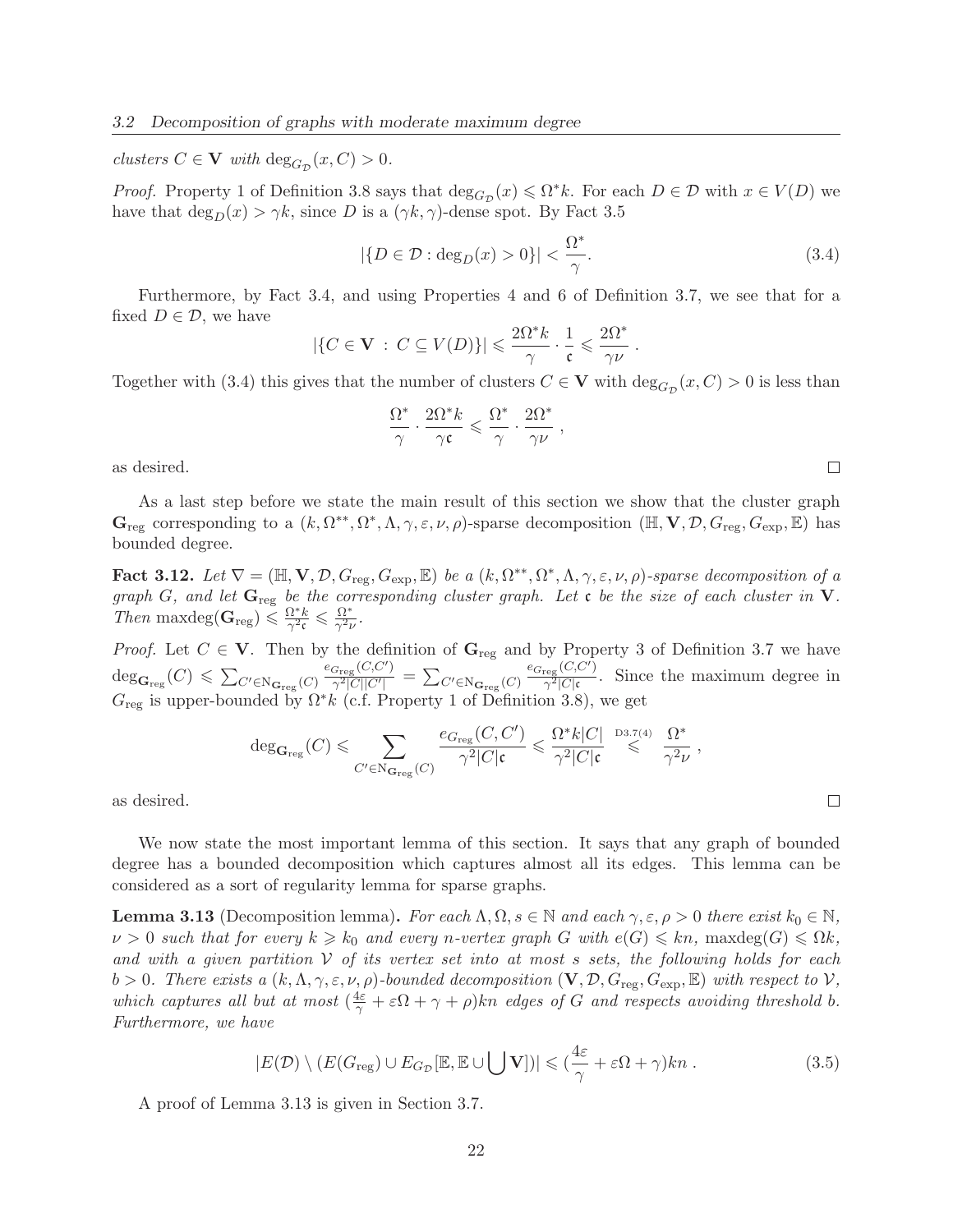#### 3.3 Decomposition of LKS graphs

Lemma 3.2 and Lemma 3.13 enable us to decompose graphs in  $LKS(n, k, \eta)$  in a particular manner.

**Lemma 3.14.** *For every*  $\eta, \Lambda, \gamma, \varepsilon, \rho \in (0, 1)$  *there are*  $\nu > 0$  *and*  $k_0 \in \mathbb{N}$  *such that for every*  $k > k_0$ *and for every number*  $b > 0$  *the following holds. For every sequence*  $(\Omega_i)_{i \in \mathbb{N}}$  *of positive numbers with*  $\Omega_1 > 2$ ,  $\Omega_j/\Omega_{j+1} \leq \eta^2/100$  *for all*  $j \in \mathbb{N}$  *and for every*  $G \in \mathbf{LKS}(n, k, \eta)$  *there are an index i and a subgraph* G′ *of* G *with the following properties:*

- $(a)$   $G' \in$  **LKSsmall** $(n, k, \eta/2)$ *,*
- *(b)*  $i \leq 100\eta^{-2}$ ,
- (c) G' has a  $(k, \Omega_{i+1}, \Omega_i, \Lambda, \gamma, \varepsilon, \nu, \rho)$ *-sparse decomposition*  $(\mathbb{H}, \mathbf{V}, \mathcal{D}, G'_{reg}, G'_{exp}, \mathbb{E})$  *with respect to the partition*  $\{V_1, V_2\} := \{\mathbb{S}_{\eta/2,k}(G'), \mathbb{L}_{\eta/2,k}(G')\}$ *, and with respect to avoiding threshold b,*
- (d)  $(\mathbb{H}, \mathbf{V}, \mathcal{D}, G'_{reg}, G'_{exp}, \mathbb{E})$  *captures all but at most*  $(\frac{4\varepsilon}{\gamma} + \varepsilon \Omega_{\lfloor 100\eta^{-2} \rfloor} + \gamma + \rho)kn$  *edges of*  $G'$ , *and*
- $(e)$   $|E(\mathcal{D}) \setminus (E(G'_{reg}) \cup E_{G'}[\mathbb{E}, \mathbb{E} \cup \bigcup \mathbf{V}])| \leqslant (\frac{4\varepsilon}{\gamma} + \varepsilon \Omega_{\lfloor 100\eta^{-2} \rfloor} + \gamma)kn.$

*Proof.* Let  $\nu$  and  $k_0$  be given by Lemma 3.13 for input parameters  $\Omega_{L3.13} := \Omega_{\lfloor 100\eta^{-2} \rfloor}$ ,  $\Lambda_{L3.13} :=$  $\Lambda, \gamma_{L3.13} := \gamma, \varepsilon_{L3.13} := \varepsilon, \rho_{L3.13} := \rho, b_{L3.13} := b$ , and  $s_{L3.13} := 2$ . Now, given G, let us consider a subgraph  $\tilde{G}$  of G such that  $\tilde{G} \in \mathbf{LKSmin}(n, k, \eta)$ . Lemma 3.2 applied to the sequence  $(\Omega_j)_j$  and  $\tilde{G}$  yields a graph  $G' \in \mathbf{LKSsmall}(n, k, \eta/2)$  and an index  $i \leq 100\eta^{-2}$ . We set  $\mathbb{H} := \{v \in V(G) :$  $deg_{G'}(v) \geqslant \Omega_{i+1}k$ .

Observe that by  $(2.8)$ ,  $e(G') < kn$ . Let  $(\mathbb{H}, \mathcal{D}, G'_{reg}, G'_{exp}, \mathbb{E})$  be the  $(k, \Lambda, \gamma, \varepsilon, \nu, \rho)$ -bounded decomposition of the graph  $G'$  –  $\mathbb H$  with respect to  $\{\mathbb S_{\eta/2,k}(G'), \mathbb L_{\eta/2,k}(G')\setminus \mathbb H\}$  that is given by Lemma 3.13. Clearly,  $(\mathbb{H}, \mathbf{V}, \mathcal{D}, G'_{reg}, G'_{exp}, \mathbb{E})$  is a  $(k, \Omega_{i+1}, \Omega_i, \Lambda, \gamma, \varepsilon, \nu, \rho)$ -sparse decomposition of G′ capturing at least as many edges as promised in the lemma.  $\Box$ 

The process of embedding a given tree  $T_{T1.3} \in \mathbf{trees}(k)$  into  $G_{T1.3}$  is based on the sparse decomposition  $\nabla = (\mathbb{H}, \mathbf{V}, \mathcal{D}, G_{\text{reg}}, G_{\text{exp}}, \mathbb{E})$  of  $G_{\text{T1.3}}$  given by Lemma 3.14 and is much more complex than in approaches based on the standard regularity lemma. The embedding ingredient in the classic (dense) regularity method inheres in blow-up lemma type statements which roughly tell that regular pairs of positive density in some sense behave like complete bipartite graphs. In our setting, in addition to regular pairs we shall use three other components of  $\nabla$ : the vertices of huge degree  $\mathbb{H}$ , the nowhere-dense graph  $G_{\text{exp}}$ , and the avoiding set  $\mathbb{E}$ . Each of these components requires a different strategy for embedding (parts of)  $T_{T1,3}$ . Let us mention that rather major technicalities arise when combining these strategies.

These strategies are described precisely and in detail in  $[HKP^+d]$ . An informal account on the role of  $\mathbb E$  is given in Section 3.5. We discuss the use of  $G_{\exp}$  in Section 3.6. Only very little can be said about the set H at an intuitive level: these vertices have huge degrees but are very unstructured otherwise. If only  $o(kn)$  edges are incident with  $\mathbb H$  then we can neglect them. If, on the other hand, there are  $\Omega(kn)$  edges incident with H, then we have no choice but to use them for our embedding. Very roughly speaking, in that case we find sets  $\mathbb{H}' \subseteq \mathbb{H}$  and  $V' \subseteq V(G) \setminus \mathbb{H}$ such that still mindeg( $\mathbb{H}', V' \gg k$ , and mindeg( $V', \mathbb{H}' = \Omega(k)$ , and then use  $\mathbb{H}'$  and  $V'$  in our embedding.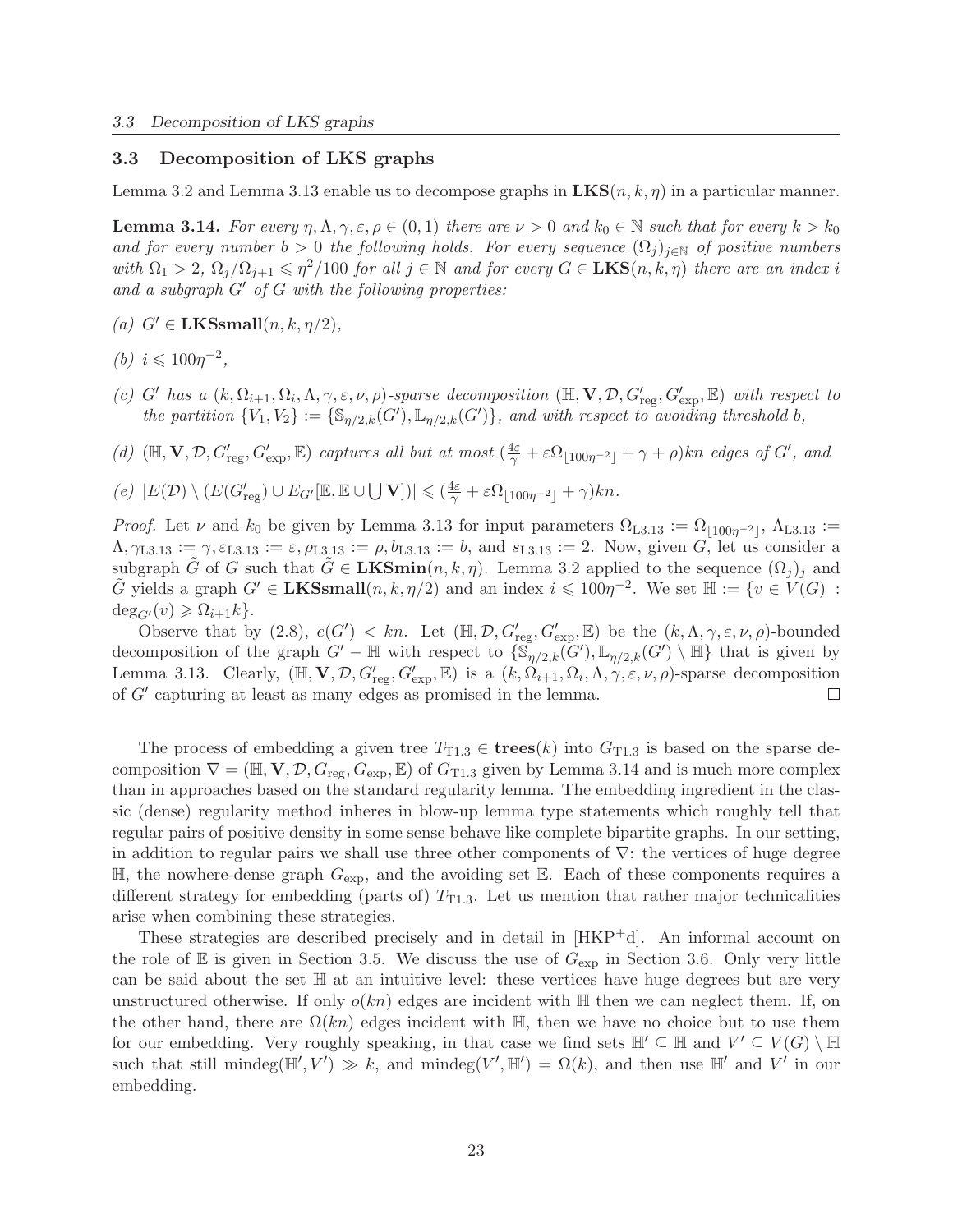Last, let us note that when  $G_{T1.3}$  is close to the extremal graph (depicted in Figure 1.1) then all the structure in  $G_{T1.3}$  captured by Lemma 3.14 accumulates in the cluster graph  $G'_{reg}$ , i.e.,  $\mathbb{H}$ ,  $G'_{\text{exp}}$  and  $\mathbb E$  are all almost empty. For that reason, when some of  $\mathbb H$ ,  $G'_{\text{exp}}$  or  $\mathbb E$  is substantial we gain some extra aid. In comparison, one of the almost extremal graphs for the Erdős–Sós Conjecture 1.1 has a substantial H-component (see Figure 1.2).

## 3.4 Decomposition of general graphs

A version of Lemma 3.14 can be formulated for general graphs. To illustrate this, we present below a generic lemma of this type, which will not be used in the proof of the main theorem.

**Lemma 3.15.** For every  $\eta, \Lambda, \gamma, \varepsilon, \rho > 0$  there are numbers  $\nu > 0$  and  $k_0 \in \mathbb{N}$  such that for every *sequence*  $(\Omega_j)_{j \in \mathbb{N}}$  *of positive numbers with*  $\frac{\Omega_j}{\Omega_{j+1}} \leqslant \frac{\eta_j}{4}$ 4 *the following holds. Suppose that* G *is a graph of order n with average degree*  $k > k_0$ . Then there is an index  $i \leq \frac{4}{n}$  $\frac{4}{\eta}$ *, such that* G *has a*  $(k, \Omega_{i+1}, \Omega_i, \Lambda, \gamma, \varepsilon, \nu, \rho)$ *-sparse decomposition* ( $\mathbb{H}, \mathbf{V}, \mathcal{D}, G_{reg}, G_{exp}, \mathbb{E})$  *that captures all but at most* 

$$
(\eta + \frac{4\varepsilon}{\gamma} + \varepsilon \Omega_{\lfloor 4\eta^{-1} \rfloor} + \gamma + \rho)kn
$$
\n(3.6)

*edges.*

The proof follows the same strategy as that of Lemma 3.14.

*Proof outline.* By Lemma 3.1 there exists a spanning sugraph  $G'$  of G with  $e(G) - e(G') < \eta k n$ , and an index  $i \leqslant \frac{4}{n}$  $\frac{4}{\eta}$  such that the assertion of Lemma 3.2(ii) holds. The bounded-degree part can then be decomposed using Lemma 3.13, yielding the desired sparse decomposition.  $\Box$ 

This decomposition could be used to attack other problems; probably with a version of Lemma 3.15 tailored to a particular setting similarly as we did in Lemma 3.14. However, our feeling is that such a decomposition lemma is limited in applications to tree-containment problems. The reason is that two of the features of the sparse decomposition, the nowhere-dense graph  $G_{\rm exp}$  and the avoiding set E, seem to be useful only for embedding trees. See Section 3.5 and Section 3.6 for a discussion of the respective embedding strategies.

#### 3.5 The role of the avoiding set  $E$

Let us explain the role of the avoiding set  $\mathbb E$  in Lemma 3.13. As said above, our aim in Lemma 3.13 will be to locally regularize parts of the input graph G. Of course, first we try to regularize as large a part of the G as possible. The avoiding set arises as a result of the impossibility to regularize certain parts of the graph. Indeed, it is one of the most surprising steps in our proof of Theorem 1.3 that the set  $\mathbb E$  is initially defined as — very loosely speaking — "those vertices where the regularity lemma fails to work properly", and only then we prove that  $E$  actually satisfies the useful conditions of Definition 3.6.

We now sketch how to utilize avoiding sets for the purpose of embedding trees. In our proof of Theorem 1.3 we preprocess the tree  $T = T_{T1.3} \in \text{trees}(k)$  by choosing several cut-vertices so that the tree decomposes into small components, called *shrubs*. We cut T so that the order of each shrub is at most  $\tau k$ , where  $\tau > 0$  is a small constant. Then we sequentially embed those shrubs. Thus embedding techniques for embedding a single shrub are the building blocks of our embedding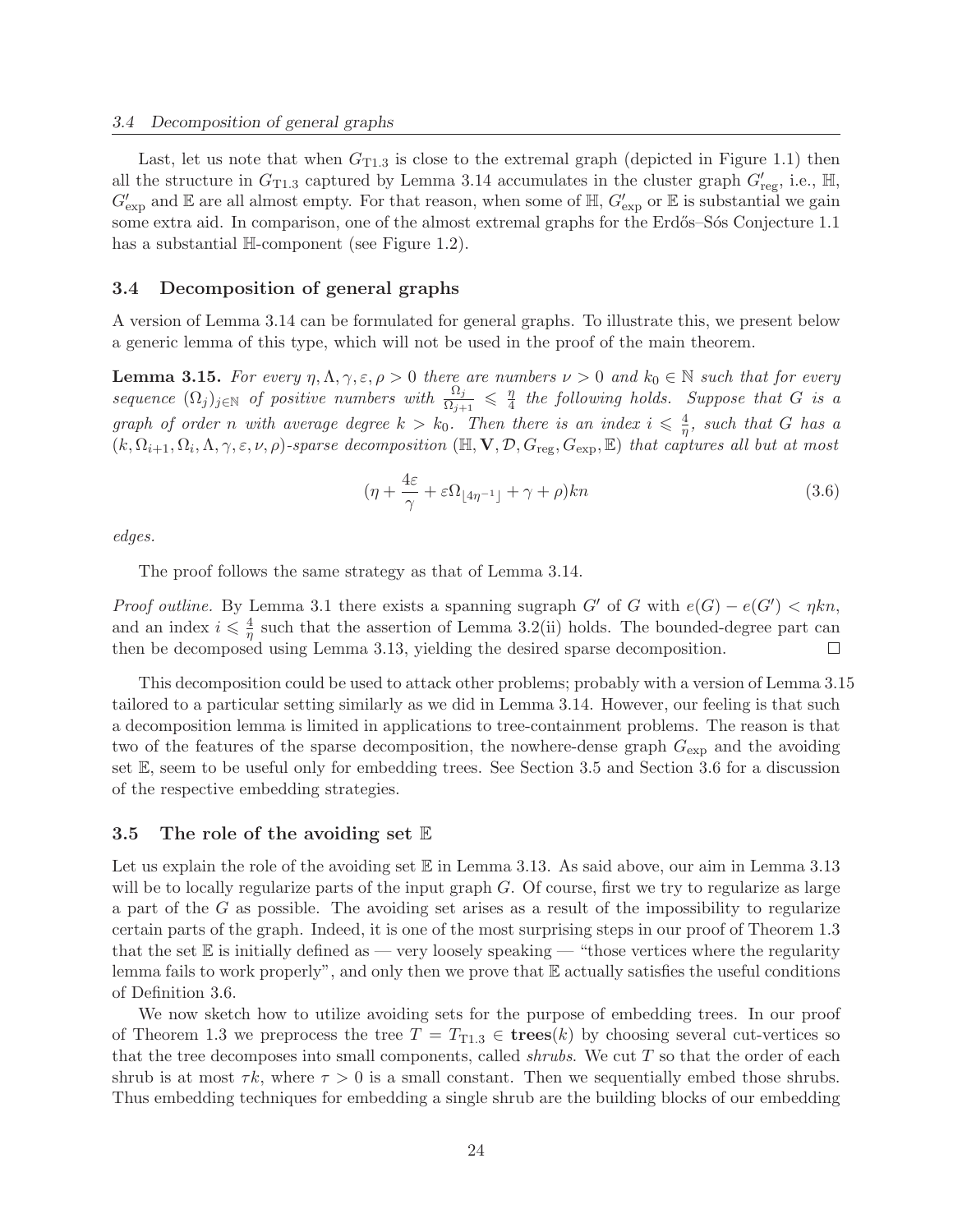machinery; and  $\mathbb E$  is one of the enviroments which provides us with such a technique. Let us discuss here the simpler case of embedding end shrubs (i.e. shrubs incident to a single cut-vertex). More precisely, we show how to extend a partial embedding of a tree by one end-shrub. To this end, let us suppose that  $\phi$  is a partial embedding of a tree T, and  $v \in V(T)$  is its *active vertex*, i.e., a vertex which is embedded, but not all its children are. We write  $U \subseteq V(G)$  for the current image of  $\phi$ . Let  $T' \subseteq T$  be an end-shrub which is not embedded yet, and suppose  $u \in V(T')$  is adjacent to v. We have  $v(T') \leq \tau k$ .

We now show how to extend the partial embedding  $\phi$  to T', assuming that  $\deg_G (\phi(v), \mathbb{E} \setminus U) \ge$ γk for some  $(1, \varepsilon, \gamma, k)$ -avoiding set  $\mathbb E$  (where  $\tau \ll \varepsilon \ll \gamma \ll 1$ ). Let X be the set of at most  $\varepsilon k$ exceptional vertices from Definition 3.6 corresponding to the set  $U$ . We now embed  $T'$  into  $G$ , starting by embedding u in a vertex of  $\mathbb{E}\setminus(U\cup X)$  in the neighbourhood of  $\phi(v)$ . By Definition 3.6, there is a dense spot  $D = (A_D, B_D; F) \in \mathcal{D}$  such that  $\phi(u) \in V(D)$  and  $|U \cap V(D)| \leq \gamma^2 k$ . As D is a dense spot, we have  $deg_G(\phi(u), V(D)) > \gamma k$ . We can greedily embed T' into D using the minimum degree in D. See Figure 3.1 for an illustration, and  $[HKP^+d, \text{ Lemma } 6.4]$  for a precise formulation.



**Figure 3.1:** Embedding using the set  $E$ .

We indeed use the avoiding set for embedding shrubs of  $T$  as above. The major simplification we made in the exposition is that we only discussed the case when  $T'$  is an end shrub. To cover embedding of an internal shrub  $T'$  as well (i.e. a shrub that is incident to more than one cut-vertex), one needs to have a more detailed control over the embedding, i.e., one must be able to extend the embedding of  $T'$  to the neighbouring cut-vertices, in such a way that one can then continue the embedding.

Last, let us remark, that unlike our baby-example above, we use an  $(\Lambda, \varepsilon, \gamma, k)$ -avoiding set with  $\Lambda \gg 1$ . This is because in the actual proof one has to avoid more vertices than just the current image of the embedding.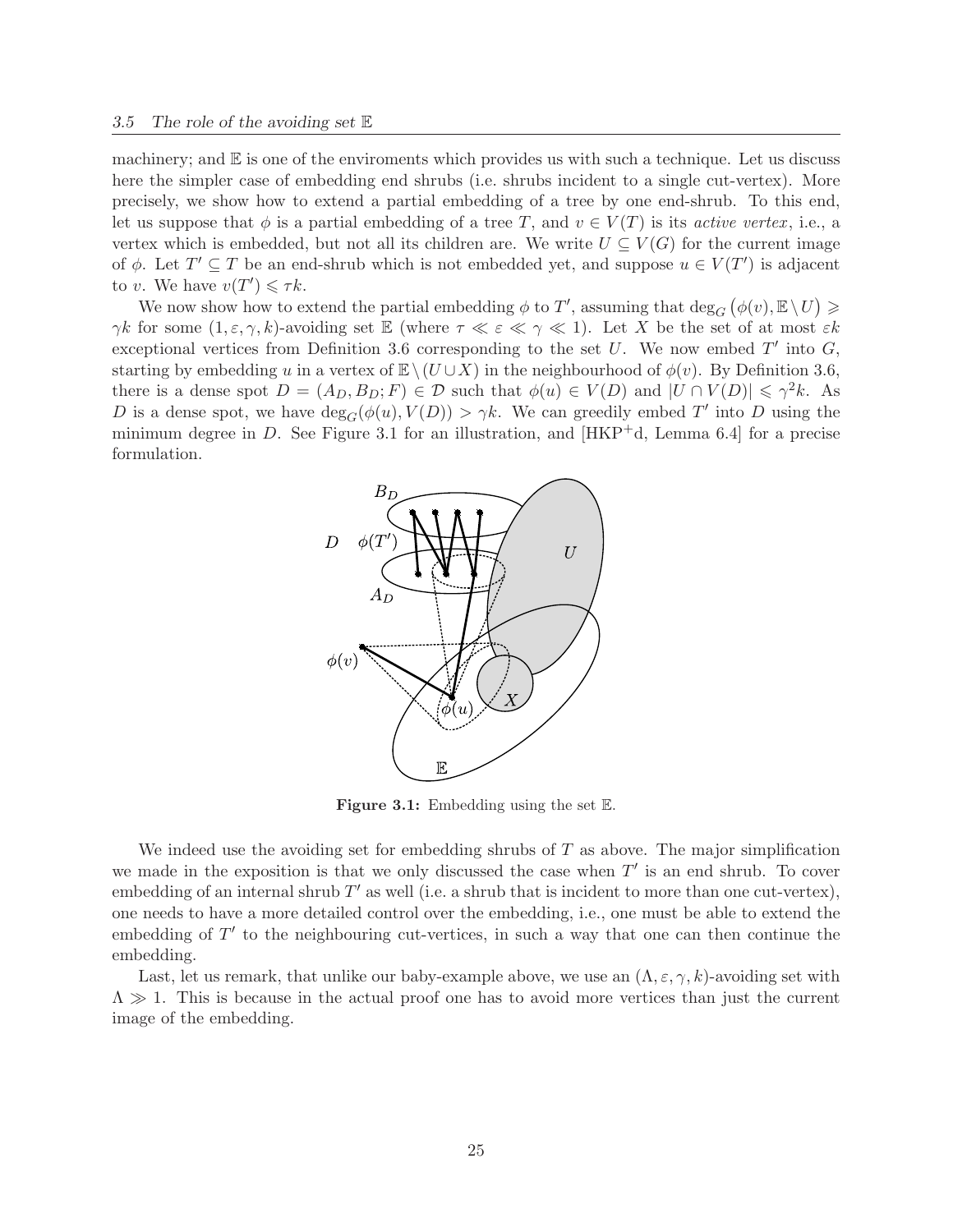# 3.6 The role of the nowhere-dense graph  $G_{\text{exp}}$

In this section we shall give some intuition on how the  $(\gamma k, \gamma)$ -nowhere-dense graph  $G_{\text{exp}}$  from the  $(k, \Omega^{**}, \Omega^*, \Lambda, \gamma, \varepsilon', \nu, \rho)$ -sparse decomposition<sup>3</sup> ( $\mathbb{H}, \mathbf{V}, \mathcal{D}, G_{reg}, G_{exp}, \mathbb{E}$ ) of a graph G is useful for embedding a given tree  $T \in \mathbf{trees}(k)$ . We start out with the rather simple case when T is a path. We then point out an issue with this approach for trees with many branching vertices and show how to overcome this problem.

**Embedding a path in**  $G_{\text{exp}}$ . Assume we are given a path  $T = u_1u_2\cdots u_k \in \text{trees}(k)$  and we wish to embed it into  $G_{\text{exp}}$ . The idea is to apply a one-step look-ahead strategy. We first embed  $u_1$ in an arbitrary vertex  $v \in V(G_{\text{exp}})$ . Then, we extend our embedding  $\phi_{\ell}$  of the path  $u_1 \cdots u_{\ell}$  in  $G_{\text{exp}}$ in step  $\ell$  by embedding  $u_{\ell+1}$  in a (yet unused) neighbour w of the image of the *active* vertex  $u_{\ell}$ , requiring that

$$
\deg_{G_{\exp}}\left(w, \phi_{\ell}(u_1 \cdots u_{\ell})\right) < \sqrt{\gamma}k \tag{3.7}
$$

Let us argue that such a vertex w exists using induction on  $\ell$ . First, observe that Property 1 of Definition 3.7 implies that  $\phi_{\ell}(u_{\ell})$  has at least  $\rho k$  neighbours. By (3.7) applied to  $\ell-1$ , at most  $\sqrt{\gamma}k$ of these neighbours lie inside  $\phi_{\ell}(u_1 \cdots u_{\ell-1})$ ; this property is also trivially satisfied when  $\ell = 1$ . Further, an easy calculation shows that at most  $16\sqrt{\gamma}k$  of them have degree more than  $\sqrt{\gamma}k$  in  $G_{\text{exp}}$ into the set  $\phi_{\ell}(u_1 \cdots u_{\ell})$ , otherwise we would get a contradiction to  $G_{\text{exp}}$  being  $(\gamma k, \gamma)$ -nowheredense. Since we assumed  $\rho > 17\sqrt{\gamma}$  we can find a vertex w satisfying (3.7) and thus embed all of T.

Embedding trees with many branching points. We certainly cannot hope that a nonempty graph  $G_{\text{exp}}$  alone will provide us with embeddings of all trees  $T \in \text{trees}(k)$  from Theorem 1.3. For instance, if T is a star, then we need in G a vertex of degree  $k - 1$ , which  $G_{\text{exp}}$  might not have. The structure of LKS graphs allows to deal with embedding high-degree vertices. However, even without any vertex of large degree in our tree, the method described above might not always work, as we show next.

Consider a binary tree  $T \in \mathbf{trees}(k)$ , rooted at its central vertex r. Now if we try to embed T sequentially as above we will arrive at a moment when there are many (as many as  $\log_2 k$ ) active vertices; regardless in which order we embed.<sup>4</sup> Now, the neighbourhoods of the images of the active vertices cannot be controlled much, i.e., they may be intersecting considerably. Hence, when embedding children of active vertices we might block available space in the neighbourhoods of other active vertices. See Figure 3.2 for an illustration.

To rescue the situation we partition T so that the first q levels of T from the root  $r$  form the set of the cut-vertices W. All other vertices make up the end shrubs  $T_1^*, \ldots, T_h^*$ . That is,  $|W| = 2^q - 1$ , and  $h = 2^{q+1} - 2$ .

We first embed the few cut-vertices W. As  $\rho k$  will be much larger  $2<sup>q</sup>$ , following a strategy similar to the one above we ensure that all cut-vertices get correctly embedded. The next step is to make the transitions at the q-th level from embedding cut-vertices to embedding shrubs  $T_1^*, \ldots, T_h^*$ . But since this step requires to exploit the structure of LKS graphs, we skip the details in the high-level

<sup>&</sup>lt;sup>3</sup>We shall assume that  $17\sqrt{\gamma} < \rho$ ; this will be the setting of the sparse decomposition we shall work with in the proof of Theorem 1.3.

<sup>4</sup>The only requirement on the ordering is that in each moment the embedded part of the tree forms a connected subgraph; in particular we may use the depth-first and the breadth-first orders.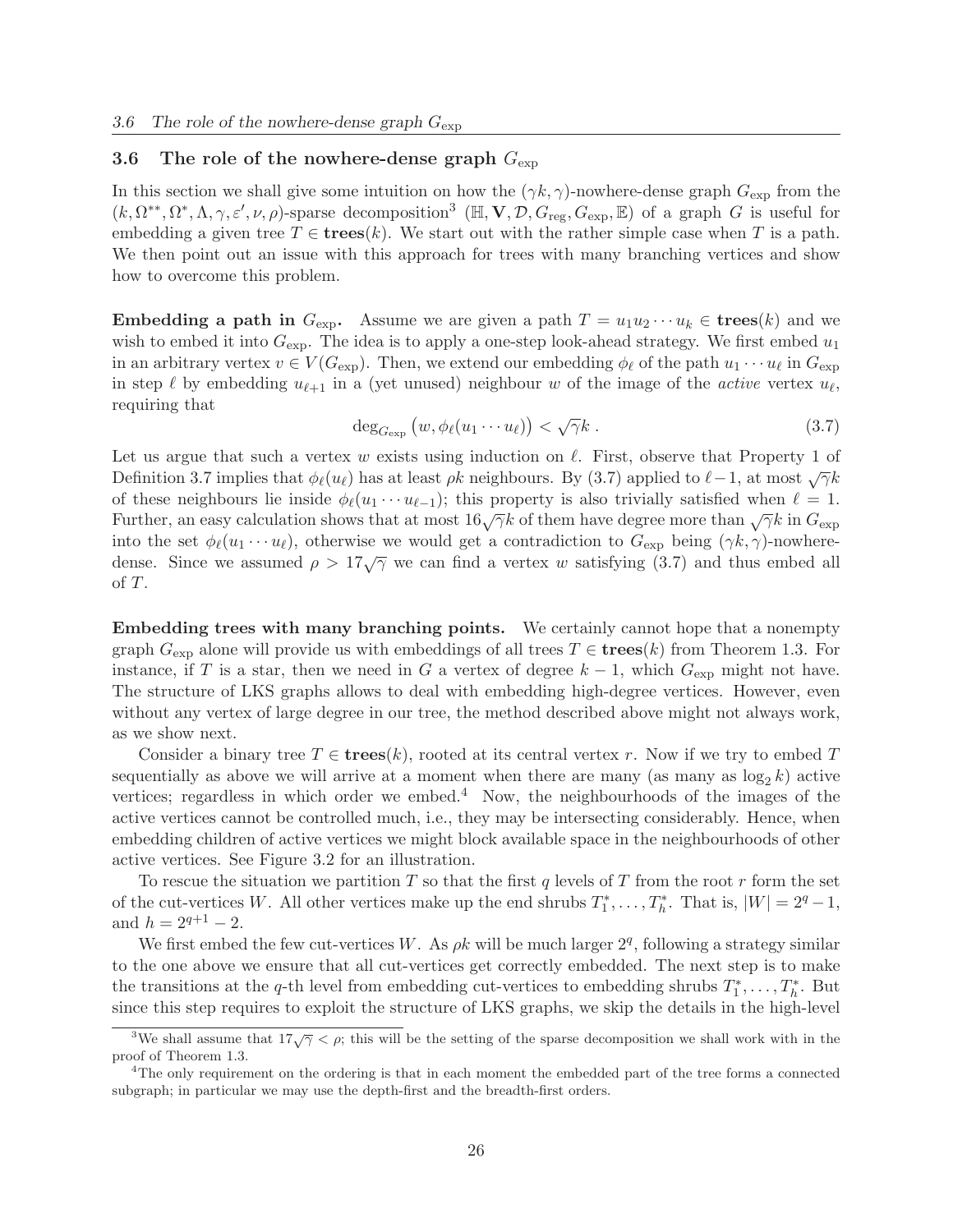

Figure 3.2: Embedded part of the binary tree in bold. The neighbourhoods of active vertices may overlap.

overview here. For the sake of this simplified example, let us assume that all the cut-vertices are embedded in a set L with

$$
\text{mindeg}_{G_{\text{exp}}}(L) \geq \delta k \tag{3.8}
$$

(where  $\rho \ll \delta < 1$  is a small constant).

For the point we wish to make here, it is more relevant to see how to complete the last part of our embedding, that is, how to embed a tree  $T_i^*$  whose root  $r_i$  is already embedded in a vertex  $\phi(r_i) \in V(G_{\text{exp}})$ . Let  $\text{im}_i := \text{im}(\phi)$  be the current (partial) image of  $\phi$ . Further, we assume that throughout the entire process we have

$$
\deg_{G_{\exp}}(\phi(r_i), V(G_{\exp}) \setminus \text{im}) \gtrapprox \delta k/2 , \qquad (3.9)
$$

where im is the image at that moment (and in particular, also at the end of the process). We explain how to achieve this property at the end.

We emphasize that at this moment we are working exclusively with the tree  $T_i^*$ , i.e., any other tree  $T_j^*$  is either completely embedded, or will be embedded only after we finish the embedding of  $T_i^*$ . Suppose we are about to embed a vertex  $v \in V(T_i^*)$  whose ancestor  $v' \in V(T_i^*) \cup W$  is already embedded in  $V(G_{\text{exp}})$ . We choose for the image of v any (yet unused) vertex w in the neighbourhood of  $\varphi(v')$ , requiring that

$$
\deg_{G_{\exp}}(w, \text{im}_i) < \rho k/100 \tag{3.10}
$$

This condition is very similar to our path-embedding procedure above, and can be proved in exactly the same way, using the fact that  $G_{\text{exp}}$  is  $(\gamma k, \gamma)$ -nowhere-dense. When  $v' \in W$  is a cut-vertex, we need to combine this argument with (3.9).

Note that during our embedding  $|\text{im}(\phi) \setminus \text{im}_i|$  will grow. However,  $|\text{im}(\phi) \setminus \text{im}_i|$  is at most  $v(T_i^*),$ which is much smaller than  $\rho k$ . Thus, for every vertex  $v'' \in V(T_i^*)$ , when its time to be embedded comes, we still have a small degree to the partial image of the tree. Therefore  $v''$  can be embedded on a vertex w that satisfies  $\deg_{G_{\exp}}(w, \text{im}(\phi)) < \rho k/50$  similarly as in (3.10).

Note that the trick here was to keep on working on one subtree  $T_i^*$ , whose size is small enough to be negligible in comparison to the degree of the vertices in  $G_{\text{exp}}$ . So, by avoiding the vertices that have a considerable degree into  $\text{im}_i$ , we actually also avoid those vertices that have a considerable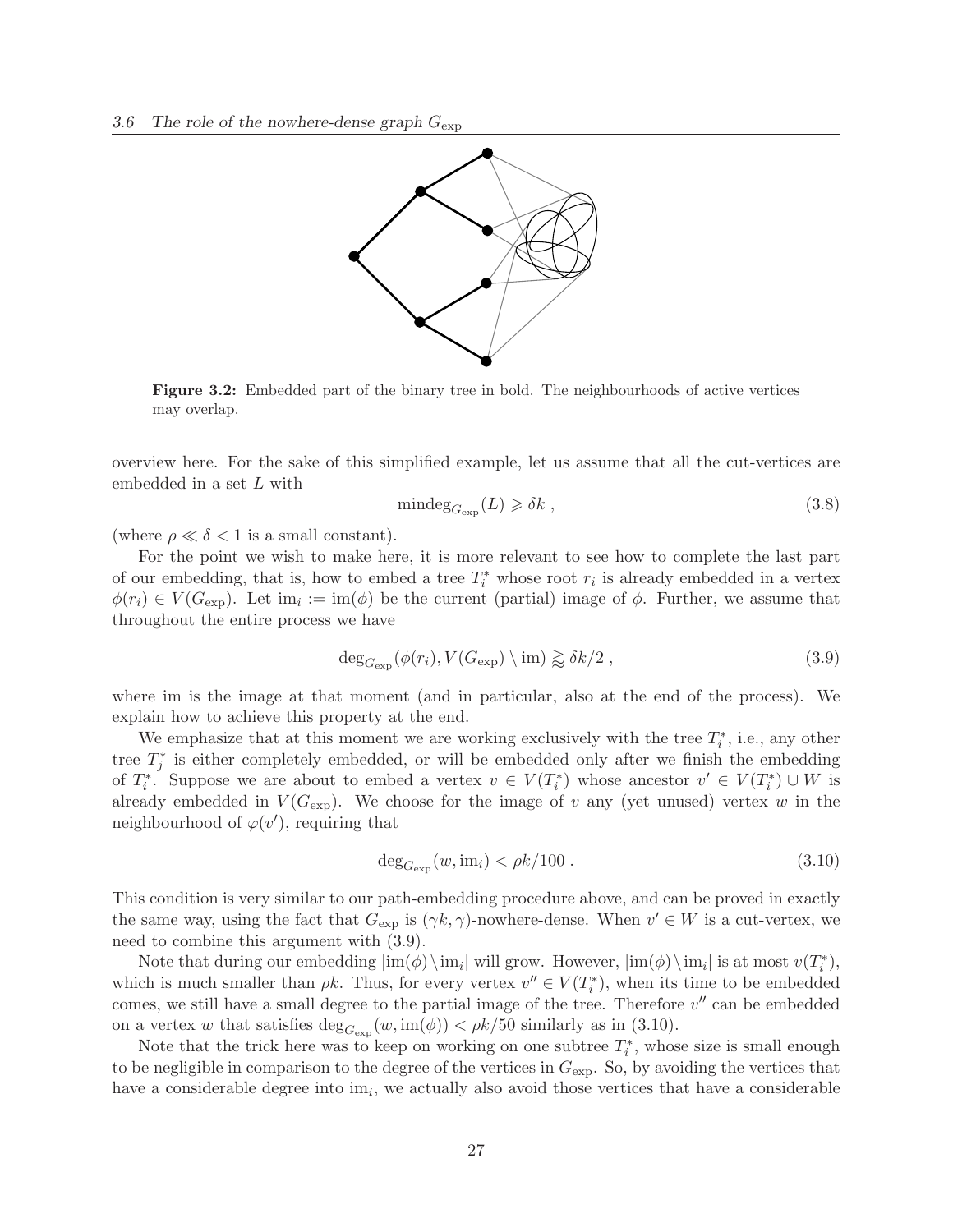degree into  $\text{im}(\phi)$ . Breaking up the tree into tiny shrubs was thus the key to successfully embedding it.

Let us now explain how to achieve (3.9). Instead of just embedding the tree  $T_i^*$  we shall also reserve an equal amount of vertices in  $G_{\text{exp}}$  that are touched only exceptionally. More precisely, in a given step, instead of extending the embedding from a vertex to its two children, we first find four candidate vertices, and we randomly select two of them to host these children and insert the remaining two into a reserve set R. Condition (3.10) is replaced by  $\deg_{G_{\exp}}(w, im_i \cup R) < \rho k/100$ . This allows us to avoid not only im<sub>i</sub> but also R when extending the embedding of  $T_i^*$ . The only time the set R may be used to host a vertex v of some tree  $T_1^*, \ldots, T_h^*$  is when v is the root of such a tree. Since the choice for the inclusion of vertices to  $R$  was random, with high probability we have<sup>5</sup>

$$
\deg_{G_{\exp}}(\phi(r_i), im_i) \approx \deg_{G_{\exp}}(\phi(r_i), R) \pm h , \qquad (3.11)
$$

where the  $\pm h$  term amounts to the roots for which the random choice is not used. Recall that  $h \ll \rho k$ . This together with (3.8) establishes (3.9). We call this probabilistic tool Duplicate and introduce it in [HKP+d, Section 6.3].

## 3.7 Proof of the decomposition lemma

This subsection is devoted to the proof of the decomposition lemma (Lemma 3.13). In the proof, we start by extracting the edges of as many  $(\gamma k, k)$ -dense spots from G as possible; these together with the incident vertices will form the auxiliary graph  $G_{\mathcal{D}}$ . Most of the remaining edges will form the edge set of the graph  $G_{\text{exp}}$ . Next, we consider the intersections of the dense spots captured in  $G_{\mathcal{D}}$ . We apply the regularity lemma for locally dense graphs (Lemma 2.5) to the subgraph of  $G_{\mathcal{D}}$ that is spanned by the large intersections, and thus obtain  $G_{reg}$ . The other part of  $V(G_{\mathcal{D}})$  will be taken as the  $(\Lambda, \varepsilon, \gamma, k)$ -avoiding set  $\mathbb{E}$ .

#### Setting up the parameters. We start by setting

$$
\tilde{\nu}:=\varepsilon\cdot 3^{-\frac{\Omega\Lambda}{\gamma^3}}.
$$

Let  $q_{\text{MAXCL}}$  be given by Lemma 2.5 for input parameters

$$
m_{\text{L2.5}} := \frac{\Omega}{\gamma \tilde{\nu}} \quad , \quad z_{\text{L2.5}} := 4s \quad \text{and} \quad \varepsilon_{\text{L2.5}} := \varepsilon \,. \tag{3.12}
$$

Define an auxiliary parameter  $q := \max\{q_{\text{MAXCL}}, \varepsilon^{-1}\}\$ and choose the output parameters of Lemma 3.13 as

$$
k_0 := \left\lceil \frac{q_{\text{MAXCL}}}{\tilde{\nu}} \right\rceil
$$
 and  $\nu := \frac{\tilde{\nu}}{q}$ .

 $5(3.11)$  holds with positive probability not only for one fixed root  $r_i$  but even for all roots simoultaneously. Indeed, allowing the additive error  $\approx$  in (3.11) to be  $k^{3/4}$  (which we can still afford), the Chernoff bounds gives that for one fixed root  $r_i$ , (3.11) fails with probability at most  $\exp(-\Theta(\sqrt{k}))$ . Thus, we can take the union bound over all the roots (boundedly many of them).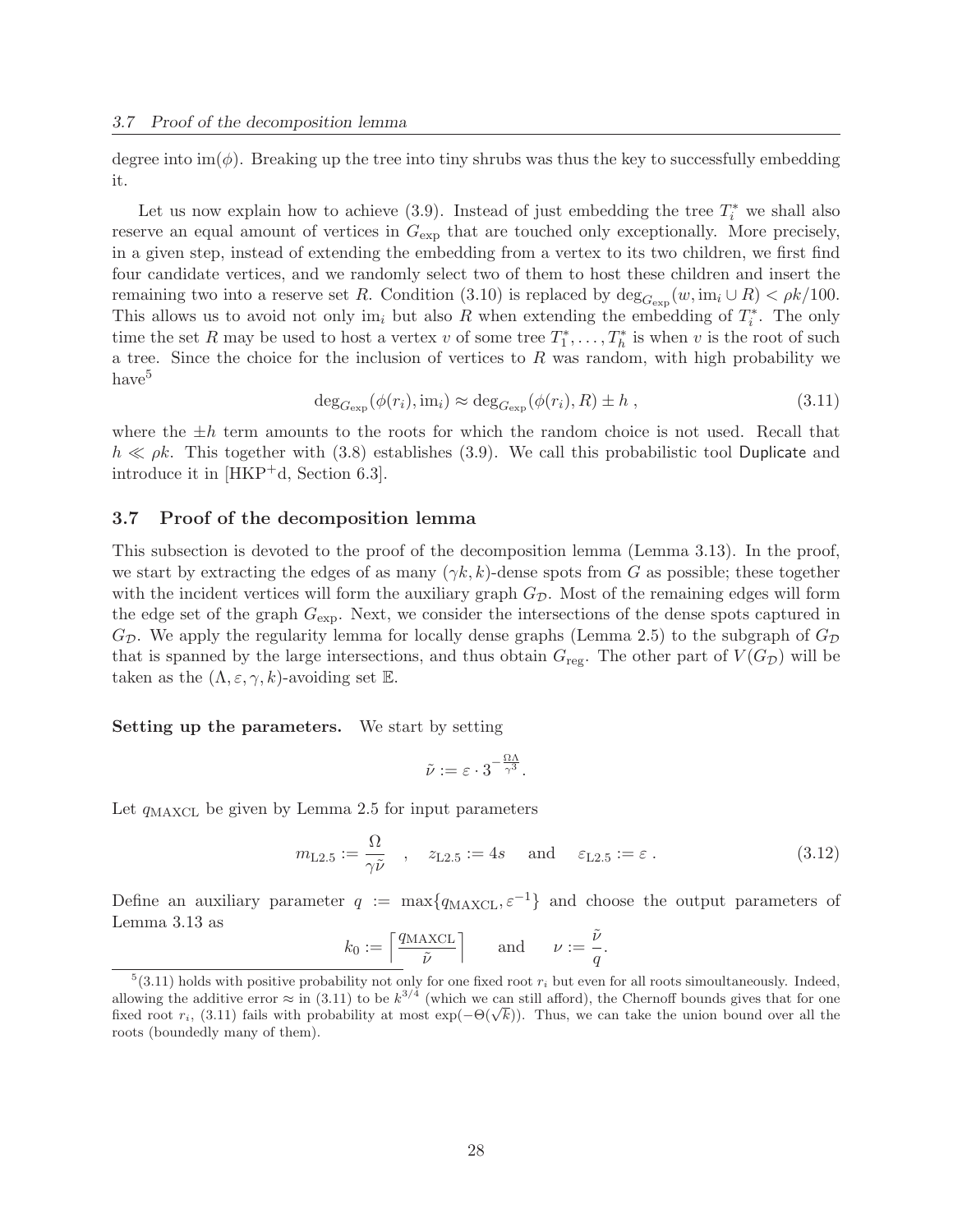**Defining** D and  $G_{\text{exp}}$ . Given a graph G, take a family D of edge-disjoint  $(\gamma k, \gamma)$ -dense spots such that the resulting graph  $G_{\mathcal{D}} \subseteq G$  (which contains those vertices and edges that are contained in  $\bigcup \mathcal{D}$  has the maximum number of edges.

Then by Lemma 2.1 there exists a graph  $G_{\exp} \subseteq G - G_{\mathcal{D}}$  with mindeg $(G_{\exp}) > \rho k$  and such that

$$
|E(G) \setminus (E(G_{\exp}) \cup E(G_{\mathcal{D}}))| \leq \rho k n. \tag{3.13}
$$

This choice of  $\mathcal D$  and  $G_{\text{exp}}$  already satisfies Properties 5 and 1 of Definition 3.7.

## Preparing for an application of the regularity lemma. Let

$$
\mathcal{X} := \boxplus_D \{ U, W, V(G) \setminus V(D) \},\tag{3.14}
$$

where the latter partition refinement ranges over all  $D = (U, W; F) \in \mathcal{D}$ . Let  $\mathcal{B} := \{X \in \mathcal{X} :$  $X \subseteq V(G_{\mathcal{D}})$ ,  $\tilde{\mathcal{B}} := \{ B \in \mathcal{B} : |B| > 2\tilde{\nu}k \}$ , and  $\tilde{\mathcal{C}} := \mathcal{B} \setminus \tilde{\mathcal{B}}$ . Furthermore let  $\tilde{B} := \bigcup_{B \in \tilde{\mathcal{B}}} B$  and  $\mathbb{E} := \bigcup_{C \in \tilde{\mathcal{C}}} C.$ 

Now, partition each set  $B \in \tilde{\mathcal{B}}$  into  $c_B := \lfloor |B|/2\tilde{\nu}k \rfloor$  subsets  $B_1, \ldots, B_{c_B}$  of cardinalities differing by at most one, and let  $\mathcal{B}'$  be the set containing all the sets  $B_i$  (for all  $B \in \tilde{\mathcal{B}}$ ). Then for each  $B \in \mathcal{B}'$  we have that

$$
\tilde{\nu}k \leqslant |B| \leqslant 2\tilde{\nu}k \leqslant \varepsilon k \tag{3.15}
$$

Construct a graph H on  $\mathcal{B}'$  by making two vertices  $A_1, A_2 \in \mathcal{B}'$  adjacent in H if

- (A) there is a dense spot  $D = (U, W; F) \in \mathcal{D}$  such that  $A_1 \subseteq U$  and  $A_2 \subseteq W$ , and
- (B)  $d_G(A_1, A_2) \geq \gamma$ .

Note that it follows from the way D was chosen that if  $A_1A_2 \in E(H)$  then  $G[A_1, A_2] = G_{\mathcal{D}}[A_1, A_2]$ . On the other hand note that we do not necessarily have  $G[A_1, A_2] = D[A_1, A_2]$  for the dense spot D appearing in (A); just because there may be several such dense spots D.

By the assumption of Lemma 3.13, maxdeg(G)  $\leq \Omega k$ . So, for each  $B \in \mathcal{B}'$  we have  $e_G(B, \tilde{B})$  $B) \le \Omega k |B|$ . On the other hand, (3.15) and (B) imply that  $\gamma \tilde{\nu} k |B| \deg_H(B) \le e_G(B, B \setminus B)$ . We conclude that

$$
\text{maxdeg}(H) \leqslant \frac{\Omega}{\gamma \tilde{\nu}} = m_{\text{L2.5}} \,. \tag{3.16}
$$

**Regularising the dense spots in**  $\tilde{B}$ **.** We apply Lemma 2.5 with parameters  $m_{L2.5}$ ,  $z_{L2.5}$  and  $\varepsilon_{L2.5}$  as defined by (3.12) to the graphs  $H_{L2.5} := G_{\mathcal{D}}$  and  $F_{L2.5} := H$ , together with the ensemble  $\mathcal{B}'$  in the role of the sets  $W_i$ , and partition of  $V(G_{\mathcal{D}})$  induced by

$$
\mathcal{Z}_{L2.5} := \mathcal{V} \boxplus \left\{ V(G_{\exp}), V(G) \setminus V(G_{\exp}) \right\} \boxplus \left\{ V_{\exp}, V(G) \setminus V_{\exp} \right\},
$$

where  $V_{\leadsto \mathbb{E}} := \{v \in V(G) : \deg(v, \mathbb{E}) > b\}.$ 

Observe that  $\mathcal{B}'$  is an  $(\tilde{\nu}k)$ -ensemble satisfying condition (2.2) of Lemma 2.5, by (3.15), by the choice of  $k_0$ , and by (3.16). Thus we obtain integers  $\{p_A\}_{A\in\mathcal{B}'}$  and a family  $\mathbf{V} = \{W_A^{(1)}\}$  $W_A^{(1)},\ldots,W_A^{(p_A)}\}_{{A\in\mathcal{B'}}}$ and a set  $W_0 := \bigcup_{A \in \mathcal{B}'} W_A^{(0)}$  $A_A^{(0)}$  such that, in particular, we have the following.

(I) We have  $\varepsilon^{-1} \leqslant p_A \leqslant q_{\text{MAXCL}}$  for all  $A \in \mathcal{B}'$ .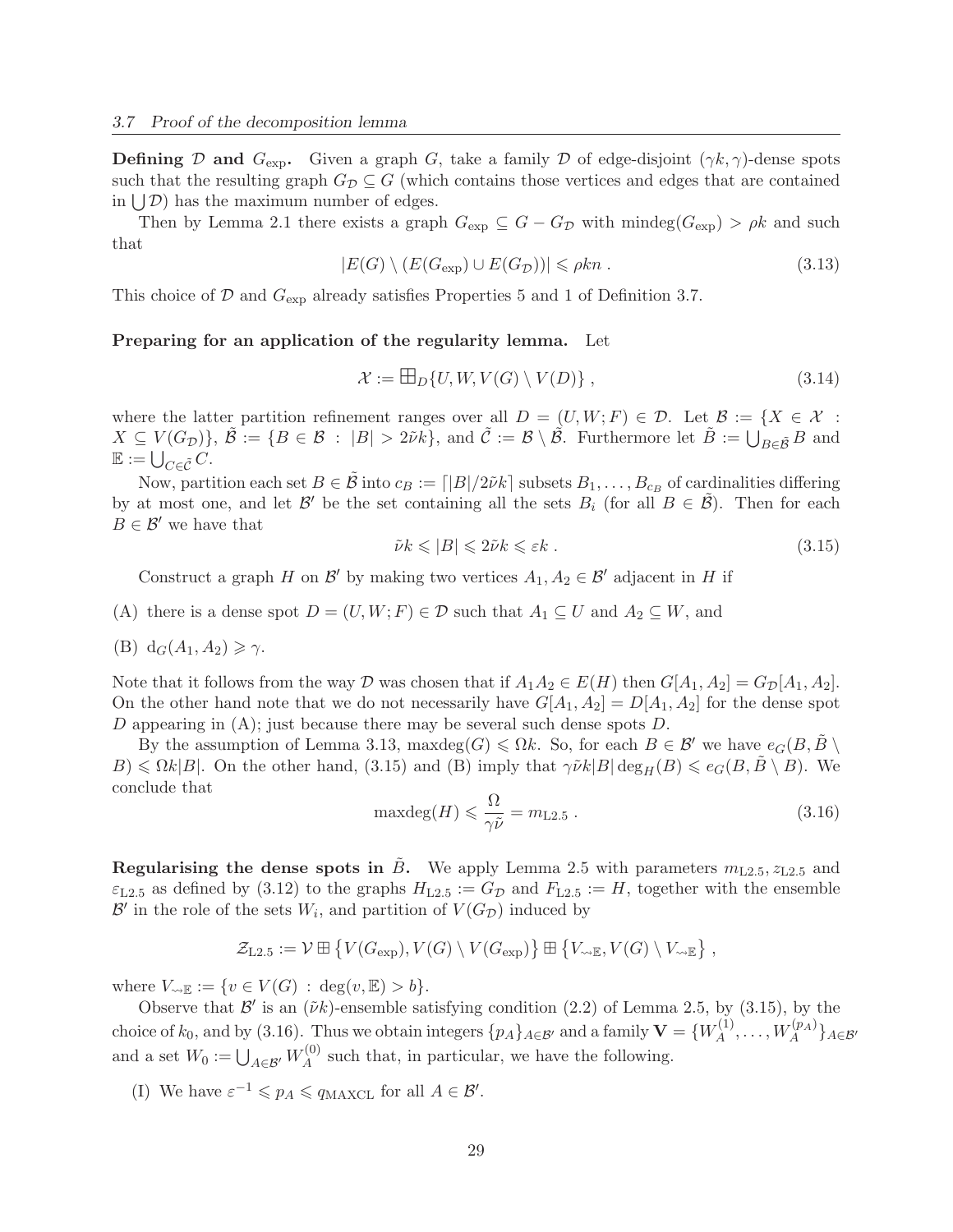- (II) We have  $|W_A^{(x)}|$  $|X_A^{(x)}| = |W_B^{(y)}|$  $|B^{(y)}|$  for any  $A, B \in \mathcal{B}'$  and for any  $x \in [p_A], y \in [p_B].$
- (III) For any  $A \in \mathcal{B}'$  and any  $a \in [p_A]$ , there is a set  $V \in \mathcal{V}$  for which  $W_A^{(a)} \subseteq V$ . We either have that  $W_A^{(a)} \subseteq V(G_{\exp}),$  or  $W_A^{(a)} \cap V(G_{\exp}) = \emptyset$  and  $W_A^{(a)} \subseteq V_{\exp}$ , or  $W_A^{(a)} \cap V_{\exp} = \emptyset$ .
- $(IV)$   $\sum_{e \in E(H)} |irreg(e)| \le \varepsilon \sum_{AB \in E(H)} |A||B|$ , where  $irreg(AB)$  is the set of all edges of the graph G contained in an  $\varepsilon$ -irregular pair  $(W_A^{(x)})$  $\mathcal{H}_A^{(x)}, W_B^{(y)}$ , with  $x \in [p_A], y \in [p_B], AB \in E(H)$ .

Let  $G_{reg}$  be obtained from  $G_{\mathcal{D}}$  by erasing all vertices in  $W_0$ , and all edges that lie in pairs  $(W_A^{(x)}$  $\mathcal{A}_{A}^{(x)}$ ,  $W_{B}^{(y)}$ ) which are irregular or of density at most  $\gamma^2$ . Then Properties 2, 3, 6 and 7 of Definition 3.7 are satisfied. Further, Lemma 2.10 implies (3.5). Together with (3.13) we obtain that the number of edges that are not captured by  $(V, \mathcal{D}, G_{\text{reg}}, G_{\text{exp}}, \mathbb{E})$  is at most  $(\frac{4\varepsilon}{\gamma} + \varepsilon \Omega + \gamma + \rho)kn$ .

Note that Properties (I), (II) and (3.15) imply that for all  $A \in \mathcal{B}'$  and for any  $a \in [p_A]$  we have that

$$
\varepsilon k \ge |A| \ge |W_A^{(a)}| \ge \frac{\tilde{\nu}k}{q_{\text{MAXCL}}} \ge \frac{\tilde{\nu}k}{q} = \nu k.
$$

Thus also Property 4 of Definition 3.7 holds.

The refinement in (3.14) guarantees that the bounded decomposition we have constructed respects the avoiding threshold  $b$ .

So, it only remains to see Property 8 of Definition 3.7.

The avoiding property of  $\mathbb{E}$ . In order to see Property 8 of Definition 3.7, we have to show that E is  $(\Lambda, \varepsilon, \gamma, k)$ -avoiding with respect to D. For this, let  $\overline{U} \subseteq V(G)$  be such that  $|\overline{U}| \leq \Lambda k$ . Let X be the set of those vertices  $v \in \mathbb{E}$  that are not contained in any dense spot  $D \in \mathcal{D}$  for which  $|\bar{U} \cap V(D)| \leq \gamma^2 k$ . Our aim is to see that  $|X| \leq \varepsilon k$ .

Let  $\mathcal{D}_X \subseteq \mathcal{D}$  be the set of all dense spots D with  $X \cap V(D) \neq \emptyset$ . Setting  $\mathcal{A} := \{A \in \tilde{\mathcal{C}} : A \cap X \neq \emptyset\}$  $\emptyset$ , the definition of E trivially implies that  $\frac{|X|}{2\tilde{\nu}k} \leq |\mathcal{A}|$ . Now, by the definition of B, we know that there are at most  $3^{|D_X|}$  sets  $A \in \mathcal{A}$ . Indeed, for each  $D = (U, W; F) \in \mathcal{D}_X$ , either A is a subset of U, or of W, or of  $V(G) \setminus V(D)$ . Thus,

$$
3^{\left|\mathcal{D}_X\right|} \geqslant \left|\mathcal{A}\right| \geqslant \frac{\left|X\right|}{\tilde{\nu}k} \,. \tag{3.17}
$$

By Fact 3.5, each vertex of  $V(G)$  lies in at most  $\Omega/\gamma$  of the  $(\gamma k, \gamma)$ -dense spots from  $\mathcal{D}$ . Hence

$$
\frac{\Omega}{\gamma} |\bar{U}| \geqslant \sum_{D \in \mathcal{D}_X} |V(D) \cap \bar{U}| \geqslant |\mathcal{D}_X|\gamma^2 k \stackrel{(3.17)}{\geqslant} \log_3 \left(\frac{|X|}{\tilde{\nu}k}\right) \gamma^2 k ,
$$

where the second inequality holds by the definition of  $X$ . Thus

$$
|X| \leqslant 3^{\frac{\Omega \Lambda}{\gamma^3}} \cdot \tilde{\nu} k = \varepsilon k \ ,
$$

as desired. This finishes the proof of Lemma 3.13.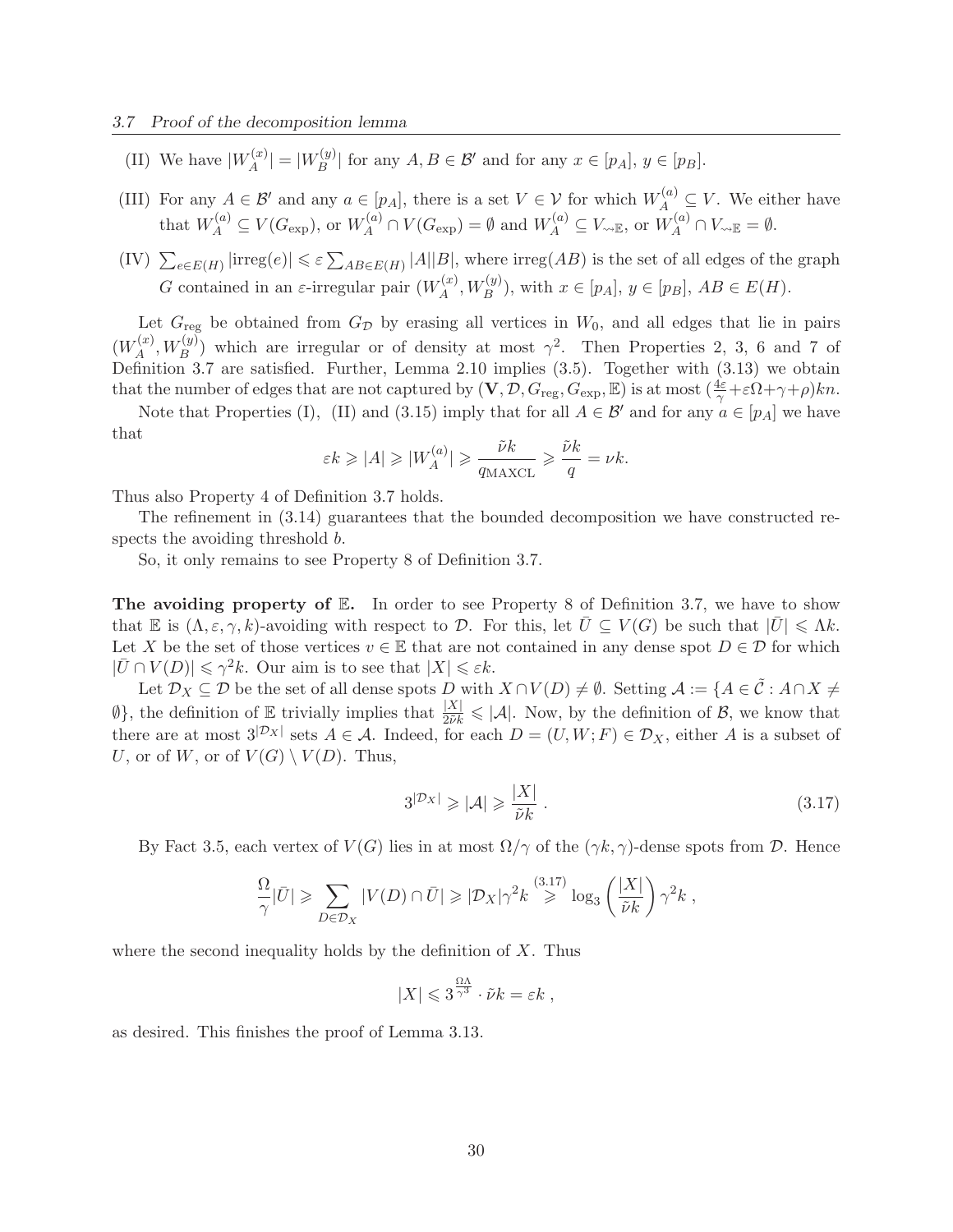#### 3.8 Sparse decomposition of dense graphs

Let us explain our remark above that in the setting of a dense graph G, Lemmas 3.14 and 3.15 produce a regularity partition in the usual sense. So, suppose that  $G$  is an *n*-vertex graph and has at least  $an^2$  edges. This needs to be understood with the usual quantification " $a > 0$  is fixed and  $n$  is large".

Recall that when we inquire a  $(k, \Omega^{**}, \Omega^*, \Lambda, \gamma, \varepsilon, \nu, \rho)$ -sparse decomposition, the parameters satisfy  $\Omega^{**}, \Omega^*, \Lambda \gg 1 \gg \gamma, \varepsilon, \nu, \rho > 0$ . The interplay between the parameters is quite complicated, and we do not give it here in full (see  $[HKP^+d, p. 71]$  for details). We justify with "parameter choice" any further relation we assume between them. Also, let us note that while our exact choice of parameters made in [HKP+d] are tailored for proving Theorem 1.3, we expect these relations to be satisfied in any application of Lemma 3.15, at least on the loose level we make use of them in this section.

First, we argue that it makes sense to set k linear in n, i.e.,  $k = cn$  for some c depending on a only. Indeed, having  $k \gg n$  would allow that all edges of G are uncaptured in (3.6), which would make the lemma worthless. On the other hand, with  $k \ll n$  we would have all vertices from  $Q = \{v \in V(G) : \text{deg}(v) > \sqrt{a}n\}$  ending up in the huge-degree set  $\mathbb H$  for which the sparse decomposition provides no structural information. Since  $|Q| \ge \sqrt{a}n$ , that would be a big loss of information, and thus often undesirable.

So, suppose now that  $k = cn$ , and suppose that  $(\mathbb{H}, \mathbf{V}, \mathcal{D}, G_{reg}, G_{exp}, \mathbb{E})$  is a  $(k, \Omega^{**}, \Omega^*, \Lambda, \gamma, \varepsilon, \nu, \rho)$ sparse decomposition of the dense graph G. Since  $\Omega^{**}k = \Omega^{**}c n > n$ , we have that  $\mathbb{H} = \emptyset$ . Next, we argue that  $G_{\text{exp}}$  contains no vertices. Suppose on the contrary that it does. Then the minimum degree condition in Property 1 of Definition 3.7 tells us that  $G_{\rm exp}$  has at least  $\rho k$  vertices of degrees at least  $\rho k$  each. Thus,  $e(G_{\rm exp}) \geq \rho^2 k/2 = c^2 \rho^2 n^2/2$ . Since  $G_{\rm exp}$  has at most *n* vertices, and since  $c\rho \gg \gamma$  (parameter choice), we get that  $G_{\text{exp}}$  contains at least one  $(\gamma k, \gamma)$ -dense spot, a contradiction to  $G_{\text{exp}}$  being nowhere-dense. Last, we claim, that  $|\mathbb{E}| \leq \varepsilon k$ . To this end, consider the set  $U_{D3.6} = V(G)$ . We have  $|U_{D3.6}| = n \leq \Lambda cn$ , and thus the condition in Definition 3.6 applies. But there cannot exist any  $(\gamma k, \gamma)$ -dense spot as asserted in Definition 3.6 since for such a dense spot D we would have  $|V(D)| < \gamma^2 k$ , contradicting its required minimum degree condition. Thus, we conclude that all the vertices  $v \in \mathbb{E}$  are exceptional in the sense of Definition 3.6, leading to the desired bound on |E|.

To summarize, in the sparse decomposition  $(\mathbb{H}, \mathbf{V}, \mathcal{D}, G_{\text{reg}}, G_{\text{exp}}, \mathbb{E})$ , we have that  $\mathbb{H}, G_{\text{exp}}, \mathbb{E}$ are empty or almost empty. Thus, according to Definition 3.9, all the captured edges lie in the regularized graph  $G_{\text{reg}}$ . Property 4 of Definition 3.7 tells us that the clusters have size at least  $\nu k = (\nu c)n$ , that is, linear in the order of G. Further, this property tells us that these clusters are of the same size. We conclude that  $G_{reg}$  is a regularization of G in the sense of the original regularity lemma.

### 3.9 Algorithmic aspects of the decomposition lemma

Let us look back at the proof of the decomposition lemma (Lemma 3.13) and observe that we can get a bounded decomposition of any bounded-degree graph algorithmically in quasipolynomial time (in the order of the graph). Note that this in turn provides efficiently a sparse decomposition of any graph, since the initial step of splitting the graph into huge versus bounded degree vertices (cf. Lemma 3.2) can be done in polynomial time.

There are only two steps in the proof of Lemma 3.13 which need to be done algorithmically: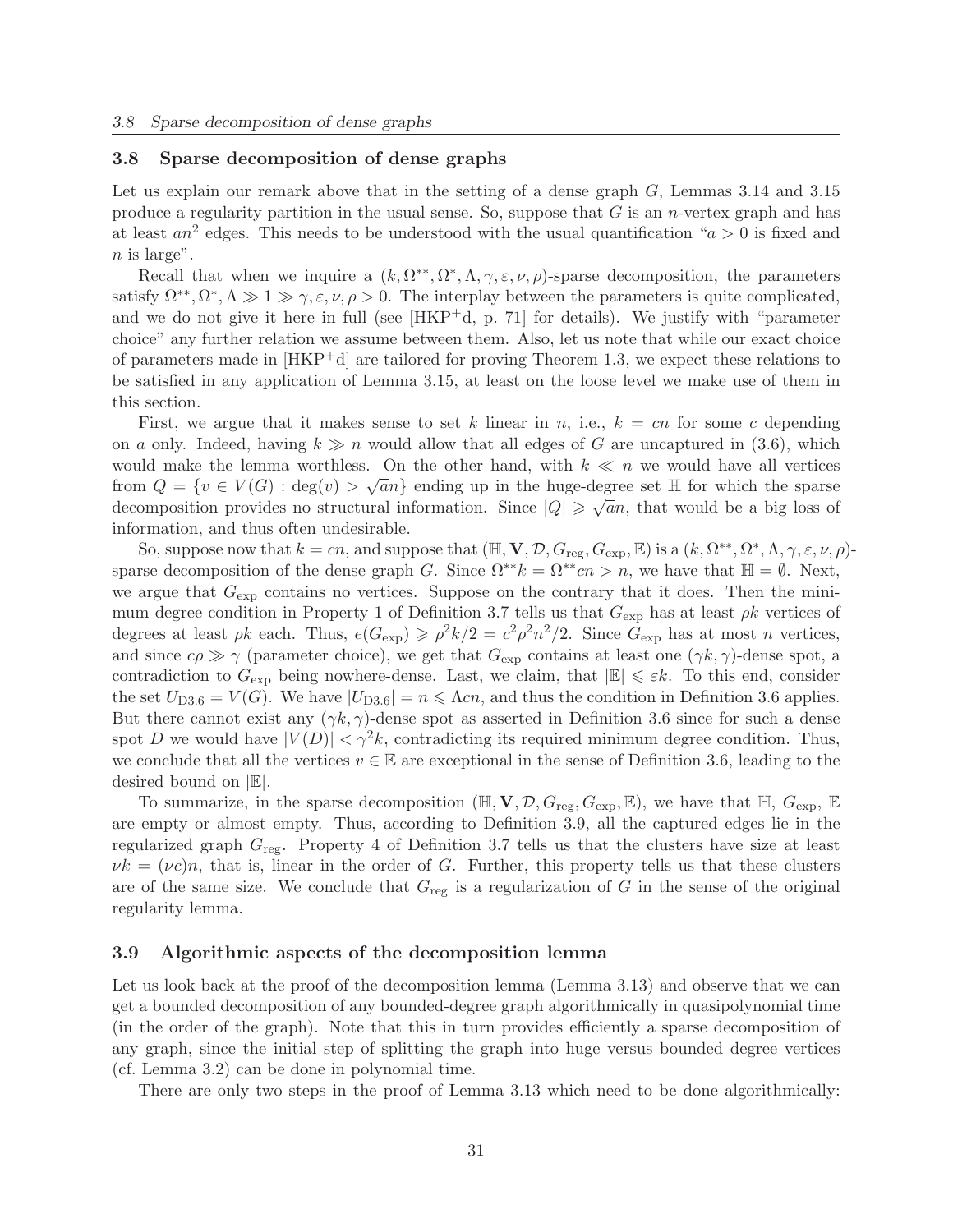the extraction of dense spots, and the simultaneous regularization of some dense pairs.

It will be more convenient to work with a relaxation of the notion of dense spots. We call a graph H  $(d, \ell)$ -thick if  $v(H) \geq \ell$ , and  $e(H) \geq dv(H)^2$ . The notion of thick graphs is a relaxation of dense spots, where the minimum degree condition is replaced by imposing a lower bound on the order, and the bipartiteness requirement is dropped. It can be verified that in our proof it is not important that the dense spots  $D$  and the nowhere-dense graph  $G_{\text{exp}}$  are parametrized by the same constants, i.e., the entire proof would go through even if the spots in  $\mathcal D$  were  $(\gamma k, \gamma)$ -dense, and  $G_{\text{exp}}$  were  $(\beta k, \beta)$ -nowhere-dense for some  $\beta \gg \gamma$ . Each  $(\beta k, \beta)$ -thick graph gives (algorithmically) a  $(\beta k/4, \beta/4)$ -dense spot, and thus it is enough to extract thick graphs.

For the extraction of thick graphs we would need to efficiently answer the following: Given a number  $\beta > 0$ , find a number  $\gamma > 0$  such that for an input number h and an N-vertex graph we can localize in G a  $(\gamma, h)$ -thick graph if it contains a  $(\beta, h)$ -thick graph, and output NO otherwise.<sup>6</sup> Employing techniques from a deep paper of Arora, Frieze and Kaplan [AFK02], one can solve this problem in quasipolynomial time  $O(N^{c \cdot \log N})$ . This was communicated to us by Maxim Sviridenko. On the negative side, a truly polynomial algorithm seems to be out of reach, as Alon, Arora, Manokaran, Moshkovitz, and Weinstein [AAM+] reduced the problem to the notorious hidden clique problem, whose tractability has been open for twenty years.

Theorem 3.16 ([AAM+]). *If there is no polynomial time algorithm for solving the clique problem for a planted clique of size*  $n^{1/3}$ , then for any  $\varepsilon \in (0,1)$  and  $\delta > 0$  there is no polynomial time *algorithm that distinguishes between a graph* G *on* N *vertices containing a clique of size*  $\kappa = N^{\varepsilon}$ and a graph  $G'$  on  $N$  *vertices in which the densest subgraph on*  $\kappa$  *vertices has density at most*  $\delta$ <sup>7</sup>

Of course, Theorem 3.16 leaves some hope for a polynomial time algorithm when  $h = N^{o(1)}$ (which corresponds to  $k_{L3.13} = n_{L3.13}^{o(1)}$ ).

The regularity lemma can be made algorithmic  $[ADL+94]$ . The algorithm from  $[ADL+94]$  is based on index pumping-up, and thus applies even to the locally dense setting of Lemma 2.5.

It will turn out that the extraction of dense spots is the only obstruction to a polynomial time algorithm for Theorem 1.3. In  $[HKP^+d]$ , we sketch a truly polynomial time algorithm which avoids this step. It seems that the method sketched there is generally applicable for problems which employ sparse decompositions.

# 4 Acknowledgements

The work on this project lasted from the beginning of 2008 until 2014 and we are very grateful to the following institutions and funding bodies for their support.

During the work on this paper Hladký was also affiliated with Zentrum Mathematik, TU Munich and Department of Computer Science, University of Warwick. Hladký was funded by a BAYHOST fellowship, a DAAD fellowship, Charles University grant GAUK 202-10/258009, EPSRC award EP/D063191/1, and by an EPSRC Postdoctoral Fellowship during the work on the project.

Komlós and Szemerédi acknowledge the support of NSF grant DMS-0902241.

<sup>&</sup>lt;sup>6</sup>We could additionally assume that maxdeg(G)  $\leq O(h)$  due to the previous step of removing the set H of huge degree vertices.

<sup>&</sup>lt;sup>7</sup>The result as stated in [AAM<sup>+</sup>] covers only the range  $\varepsilon \in (\frac{1}{3}, 1)$ . However there is a simple reduction by taking many disjoint copies of the general range to the restricted one.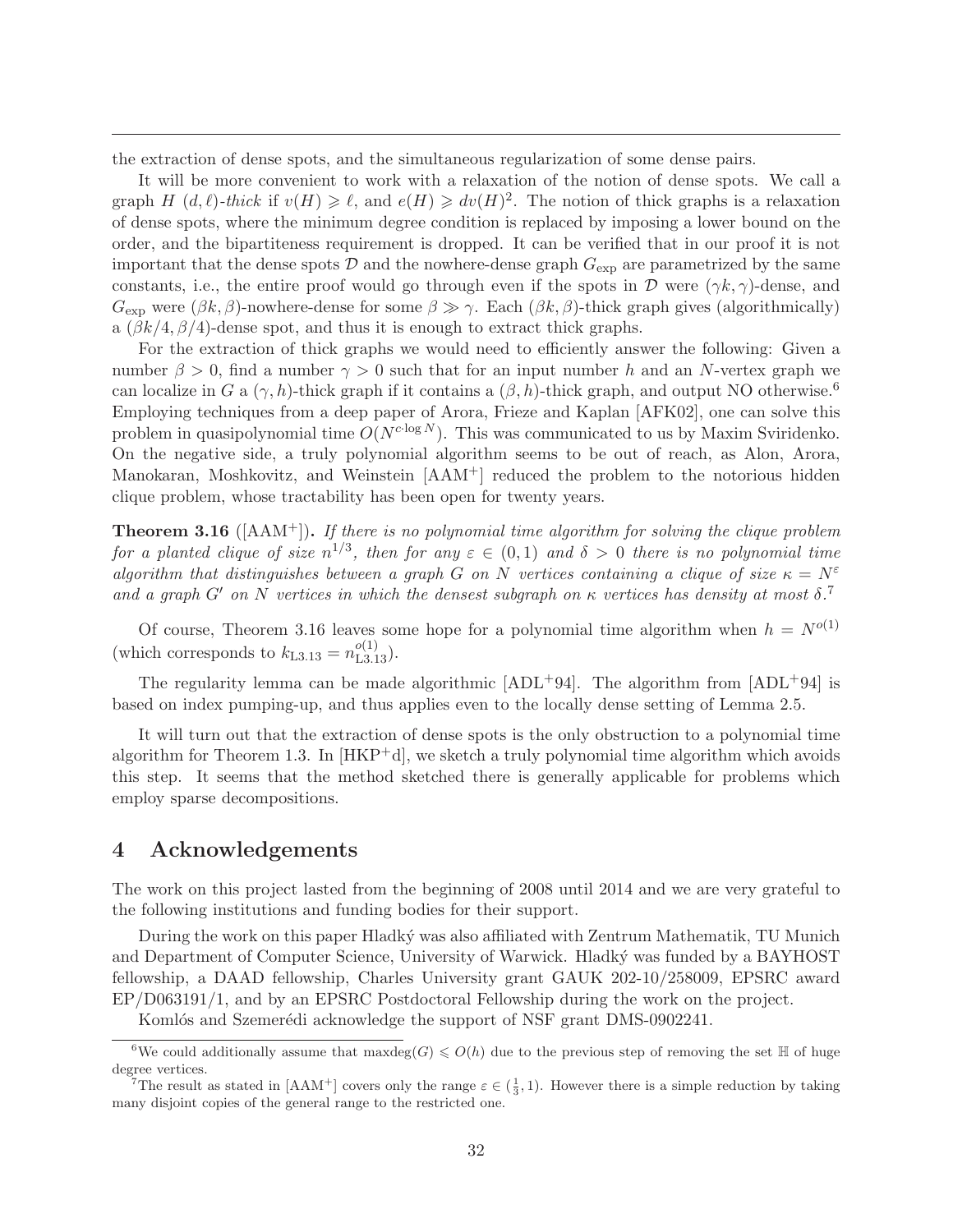Piguet has been also affiliated with the Institute of Theoretical Computer Science, Charles University in Prague, Zentrum Mathematik, TU Munich, the Department of Computer Science and DIMAP, University of Warwick, and the school of mathematics, University of Birmingham. Piguet acknowledges the support of the Marie Curie fellowship FIST, DFG grant TA 309/2-1, a DAAD fellowship, Czech Ministry of Education project 1M0545, EPSRC award EP/D063191/1, and the support of the EPSRC Additional Sponsorship, with a grant reference of EP/J501414/1 which facilitated her to travel with her young child and so she could continue to collaborate closely with her coauthors on this project. This grant was also used to host Stein in Birmingham. Piguet was supported by the European Regional Development Fund (ERDF), project "NTIS — New Technologies for Information Society", European Centre of Excellence, CZ.1.05/1.1.00/02.0090.

Stein was affiliated with the Institute of Mathematics and Statistics, University of São Paulo, the Centre for Mathematical Modeling, University of Chile and the Department of Mathematical Engineering, University of Chile. She was supported by a FAPESP fellowship, and by FAPESP travel grant PQ-EX 2008/50338-0, also CMM-Basal, FONDECYT grants 11090141 and 1140766. She also received funding by EPSRC Additional Sponsorship EP/J501414/1.

We enjoyed the hospitality of the School of Mathematics of University of Birmingham, Center for Mathematical Modeling, University of Chile, Alfréd Rényi Institute of Mathematics of the Hungarian Academy of Sciences and Charles University, Prague, during our long term visits.

The yet unpublished work of Ajtai, Komlós, Simonovits, and Szemerédi on the Erdős–Sós Conjecture was the starting point for our project, and our solution crucially relies on the methods developed for the Erdős-Sós Conjecture. Hladký, Piguet, and Stein are very grateful to the former group for explaining them those techniques.

Hladk´y would like to thank Maxim Sviridenko for discussion on the algorithmic aspects of the problem.

A doctoral thesis entitled *Structural graph theory* submitted by Hladky in September 2012 under the supervision of Daniel Král at Charles University in Prague is based on the series of the papers  $[HKP^+a, HKP^+b, HKP^+c, HKP^+d]$ . The texts of the two works overlap greatly. We are grateful to PhD committee members Peter Keevash and Michael Krivelevich. Their valuable comments are reflected in the series.

We thank the referees for their very detailed remarks.

The contents of this publication reflects only the authors' views and not necessarily the views of the European Commission of the European Union.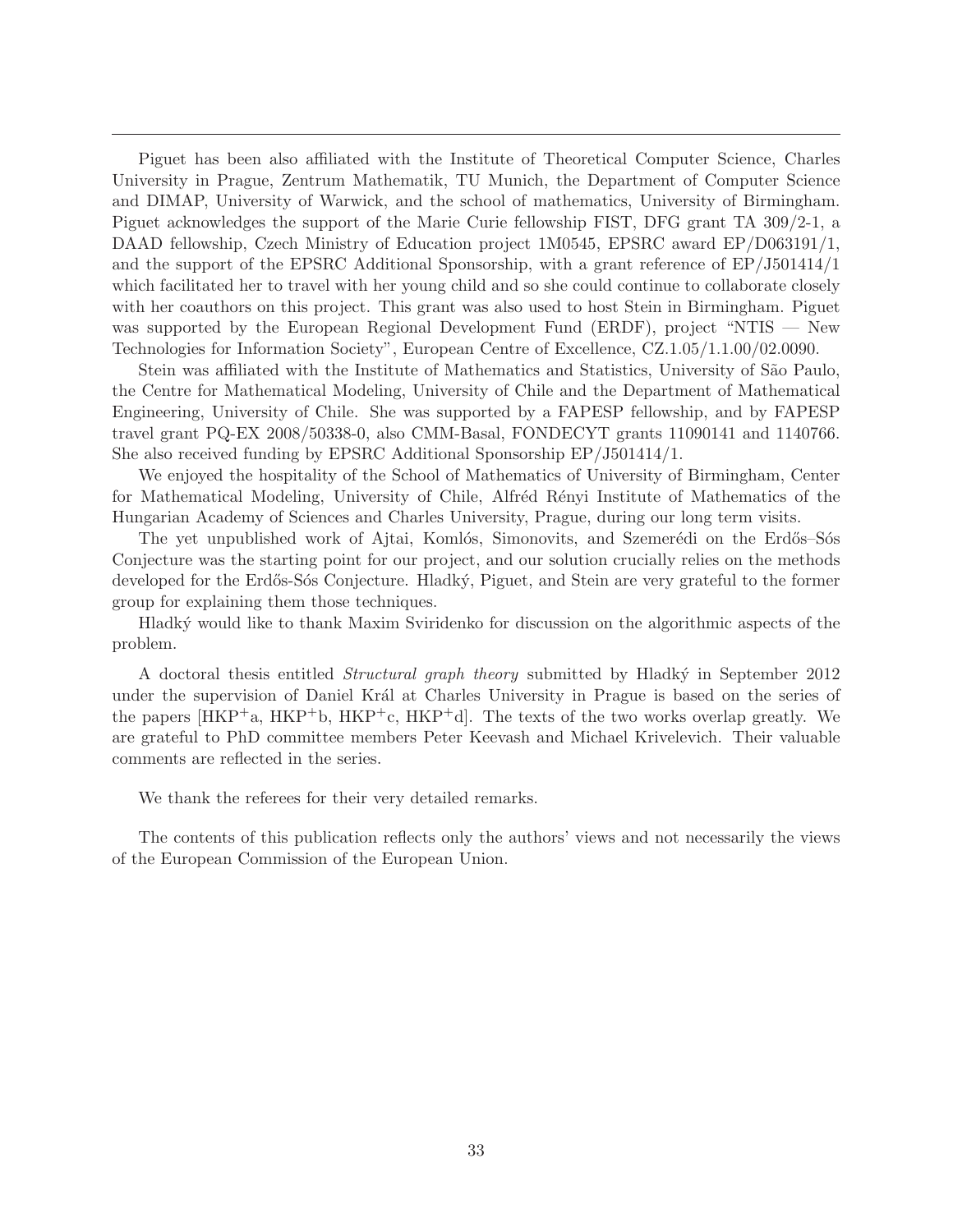# Symbol index

 $[n], 9$ ⊞, 9  $d(U, W)$ , 9 deg, 7  $E(G)$ , 7  $e(G), 7$ ensemble, 9  $e(X)$ , 7  $e(X, Y)$ , 7  $G_{\mathcal{D}}$ , 21  $\mathbf{G}_{\text{reg}},\,20$  $G_{\nabla}$ , 21  $ind(A, B), 12$  $\mathbb{L}_{\eta,k}(G)$ , 16 **, 16**  $LKSmin(n, k, \eta)$ , 16 **LKSsmall** $(n, k, \eta)$ , 16 maxdeg, 7 mindeg, 7  $N(v)$ , 7  $\mathbb{S}_{\eta,k}(G)$ , 16 trees $(k)$ , 2  $V(G)$ , 7  $v(G)$ , 7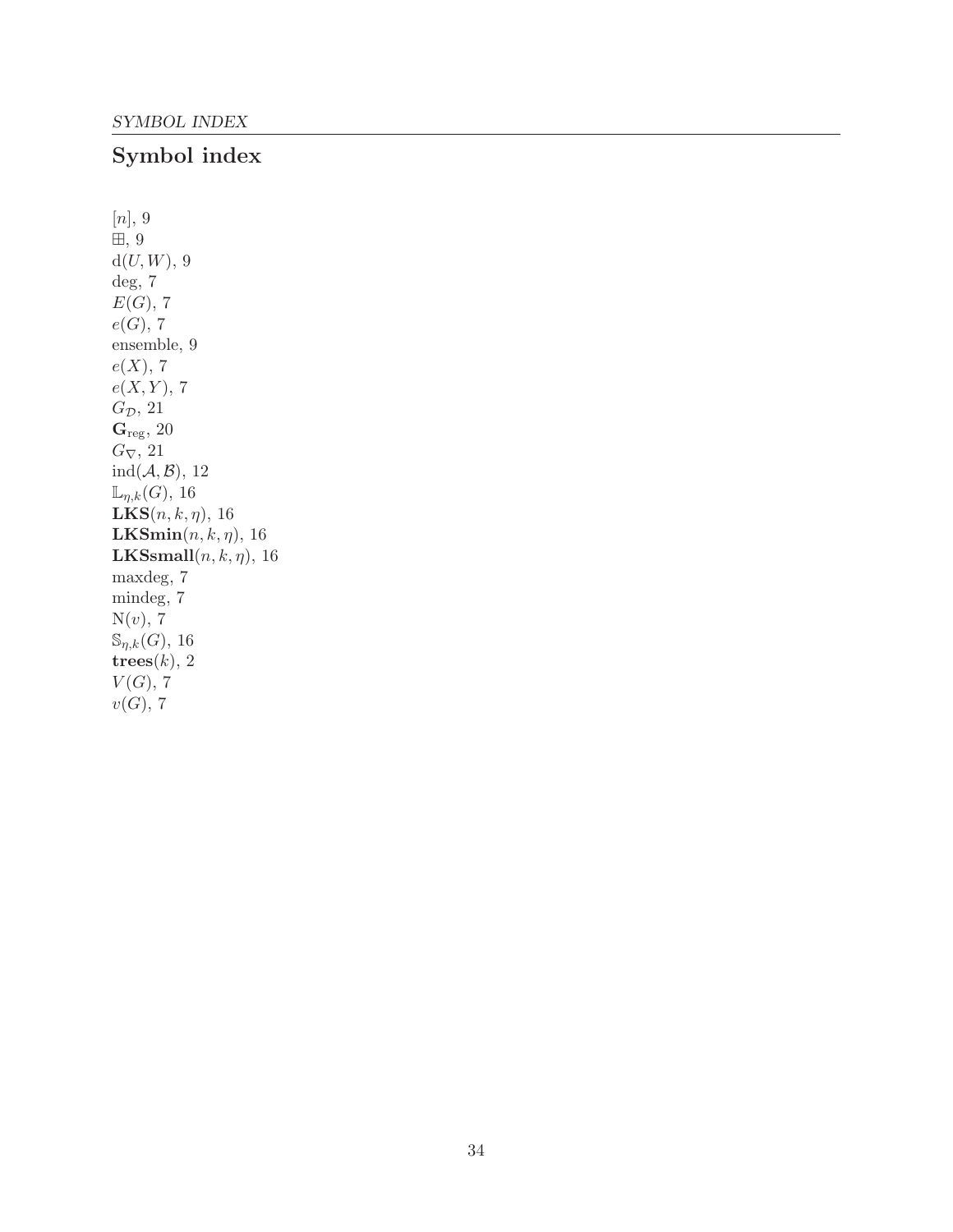# General index

active vertex, 25 avoiding (set), 20 avoiding threshold, 20 bounded decomposition, 20 captured edges, 21 cluster, 20 cluster graph, 20 dense spot, 19 density, 9 embedding, 2 empty graph, 9 ensemble, 9 garbage cluster, 12 index, 12 irregular, 9 irregular partition, 12 nowhere-dense, 19 refine up to garbage cluster, 12 regular pair, 9 regular partition, 12 respect avoiding threshold, 20 sparse decomposition, 21 thick graph, 32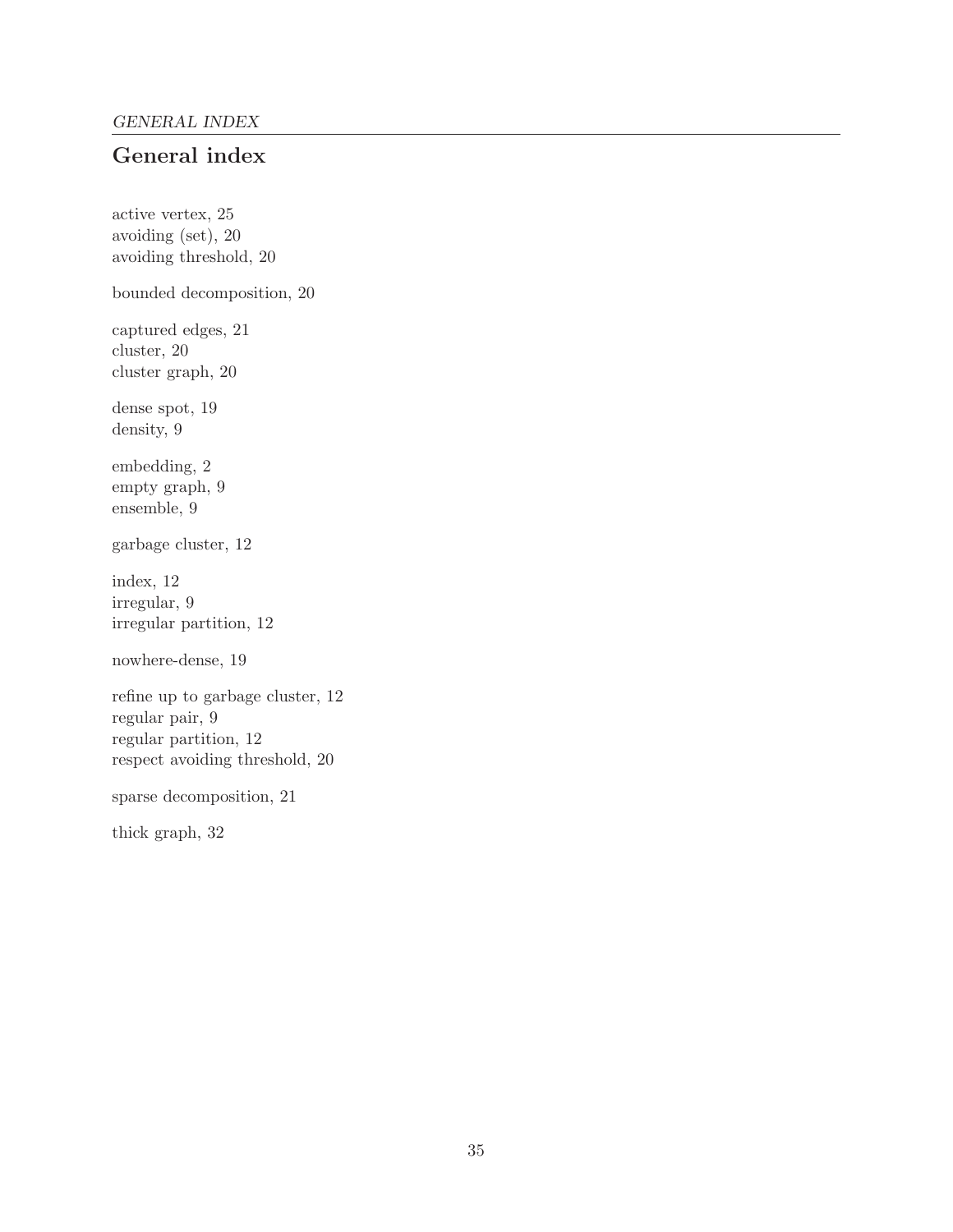# References

- [AAM+] N. Alon, S. Arora, R. Manokaran, D. Moshkovitz, and O. Weinstein. Inapproximability of densest  $\kappa$ -subgraph from average case hardness. Available via http://people.csail.mit.edu/dmoshkov/papers/.
- [ADL<sup>+</sup>94] N. Alon, R. Duke, H. Lefmann, V. Rödl, and R. Yuster. The algorithmic aspects of the regularity lemma. *J. Algorithms*, 16:80–109, 1994.
- [AFK02] S. Arora, A. Frieze, and H. Kaplan. A new rounding procedure for the assignment problem with applications to dense graph arrangement problems. *Math. Program.*, 92(1):1–36, 2002.
- [AKS81] M. Ajtai, J. Komlós, and E. Szemerédi. The longest path in a random graph. *Combinatorica*, 1(1):1–12, 1981.
- [AKS95] M. Ajtai, J. Komlós, and E. Szemerédi. On a conjecture of Loebl. In *Graph theory*, *combinatorics, and algorithms, Vol. 1, 2 (Kalamazoo, MI, 1992)*, Wiley-Intersci. Publ., pages 1135–1146. Wiley, New York, 1995.
- [AKS07] N. Alon, M. Krivelevich, and B. Sudakov. Embedding nearly-spanning bounded degree trees. *Combinatorica*, 27(6):629–644, 2007.
- [AKSS] M. Ajtai, J. Komlós, M. Simonovits, and E. Szemerédi. Erdős-Sós conjecture. In preparation.
- [AKSV14] P. Allen, P. Keevash, B. Sudakov, and J. Verstraete. Turán numbers of bipartite graphs plus an odd cycle. *J. Combin. Theory Ser. B*, 106:134–162, 2014.
- [BCLR89] S. N. Bhatt, F. R. K. Chung, F. T. Leighton, and A. L. Rosenberg. Universal graphs for bounded-degree trees and planar graphs. *SIAM J. Discrete Math.*, 2(2):145–155, 1989.
- [BCPS10] J. Balogh, B. Csaba, M. Pei, and W. Samotij. Large bounded degree trees in expanding graphs. *Electron. J. Combin.*, 17(1):Research Paper 6, 9, 2010.
- [BD96] S. Brandt and E. Dobson. The Erdős–Sós conjecture for graphs of girth 5. *Discr. Math.*, 150:411–414, 1996.
- [BJ] O. Barr and R. Johansson. Another Note on the Loebl–Komlós–Sós Conjecture. Research reports no. 22, (1997), Umeå University, Sweden.
- [BLW00] C. Bazgan, H. Li, and M. Wo´zniak. On the Loebl-Koml´os-S´os conjecture. *J. Graph Theory*, 34(4):269–276, 2000.
- [Bol84] B. Bollob´as. The evolution of sparse graphs. In *Graph theory and combinatorics (Cambridge, 1983)*, pages 35–57. Academic Press, London, 1984.
- [BS97] I. Benjamini and O. Schramm. Every graph with a positive Cheeger constant contains a tree with a positive Cheeger constant. *Geom. Funct. Anal.*, 7(3):403–419, 1997.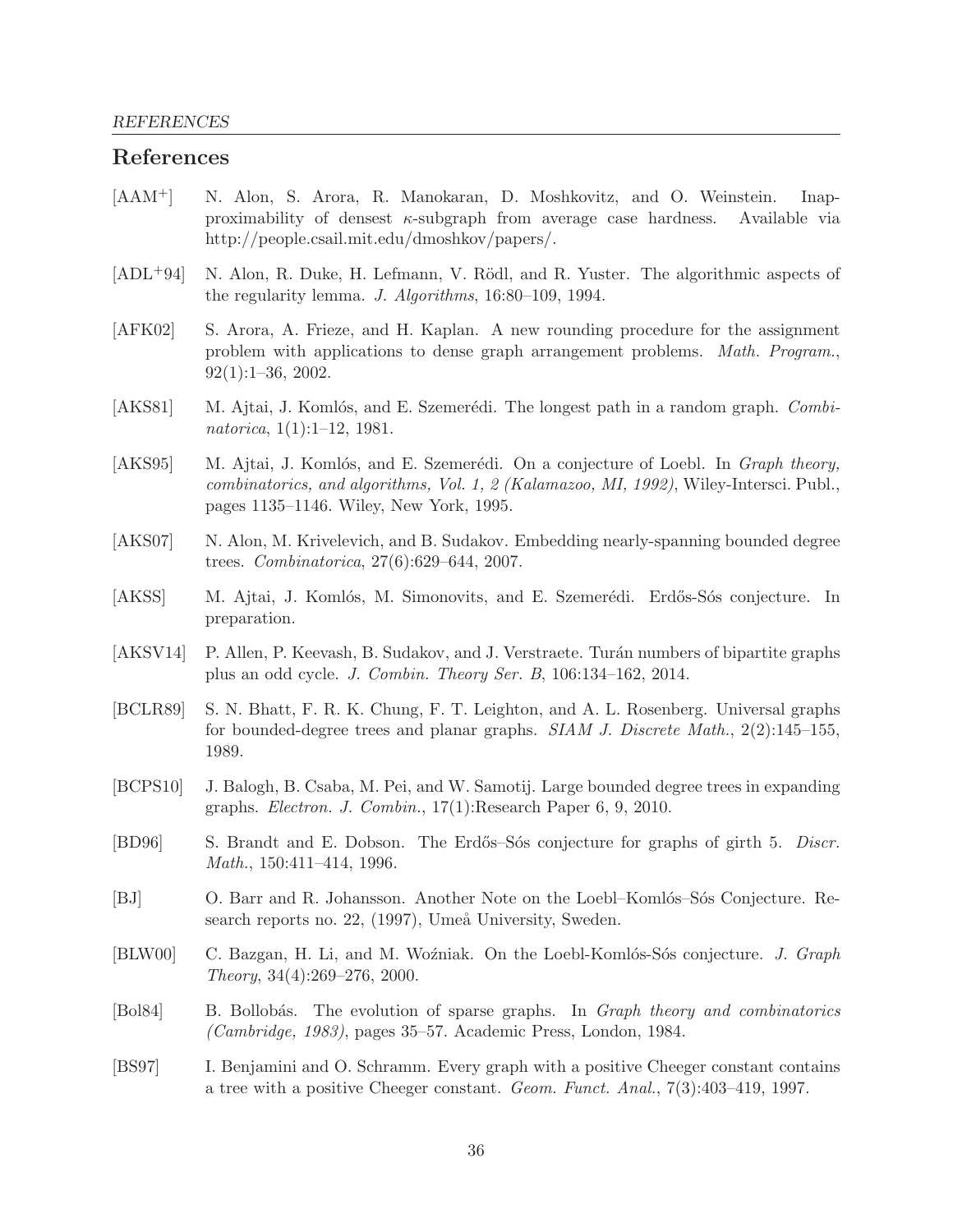[CLNGS10] B. Csaba, I. Levitt, J. Nagy-György, and E. Szemeredi. Tight bounds for embedding bounded degree trees. In *Fete of combinatorics and computer science*, volume 20 of *Bolyai Soc. Math. Stud.*, pages 95–137. János Bolyai Math. Soc., Budapest, 2010. [Coo09] O. Cooley. Proof of the Loebl-Koml´os-S´os conjecture for large, dense graphs. *Discrete Math.*, 309(21):6190–6228, 2009. [Die05] R. Diestel. *Graph theory*, volume 173 of *Graduate Texts in Mathematics*. Springer-Verlag, Berlin, third edition, 2005. [Dob02] E. Dobson. Constructing trees in graphs whose complement has no K2,s. *Combin. Probab. Comput.*, 11(4):343–347, 2002. [EFLS95] P. Erdős, Z. Füredi, M. Loebl, and V. T. Sós. Discrepancy of trees. *Studia Sci. Math. Hungar.*, 30(1-2):47–57, 1995. [EL] G. Elek and G. Lippner. An analogue of the Szemerédi regularity lemma for bounded degree graphs. Manuscript (arXiv:0809.2879). [FdlV79] W. Fernandez de la Vega. Long paths in random graphs. *Studia Sci. Math. Hungar.*, 14(4):335–340, 1979. [FNP] A. Ferber, R. Nenadov, and U. Peter. Universality of random graphs and rainbow embedding. to appear in Random Structures Algorithms, arXiv:1311.7063. [FP87] J. Friedman and N. Pippenger. Expanding graphs contain all small trees. *Combinatorica*, 7(1):71–76, 1987. [GG67] L. Gerencs´er and A. Gy´arf´as. On Ramsey-type problems. *Ann. Univ. Sci. Budapest. E¨otv¨os Sect. Math.*, 10:167–170, 1967. [Har72] F. Harary. Recent results on generalized Ramsey theory for graphs. In *Graph theory and applications (Proc. Conf., Western Michigan Univ., Kalamazoo, Mich., 1972; dedicated to the memory of J. W. T. Youngs)*, pages 125–138. Lecture Notes in Math., Vol. 303. Springer, Berlin, 1972. [Hax01] P. E. Haxell. Tree embeddings. *J. Graph Theory*, 36(3):121–130, 2001. [HK95] P. E. Haxell and Y. Kohayakawa. The size-Ramsey number of trees. *Israel J. Math.*, 89(1-3):261–274, 1995. [HKP<sup>+</sup>a] J. Hladký, J. Komlós, D. Piguet, M. Simonovits, M. Stein, and E. Szemerédi. The approximate Loebl–Komlós–Sós Conjecture I: The sparse decomposition. arXiv:1408.3858, to appear in SIAM Journal on Discrete Mathematics. [HKP<sup>+</sup>b] J. Hladký, J. Komlós, D. Piguet, M. Simonovits, M. Stein, and E. Szemerédi. The approximate Loebl–Komlós–Sós Conjecture II: The rough structure of LKS graphs. arXiv:1408.3871, to appear in SIAM Journal on Discrete Mathematics.  $[HKP^+c]$  J. Hladký, J. Komlós, D. Piguet, M. Simonovits, M. Stein, and E. Szemerédi. The approximate Loebl–Komlós–Sós Conjecture III: The finer structure of LKS graphs. arXiv:1408.3866, to appear in SIAM Journal on Discrete Mathematics.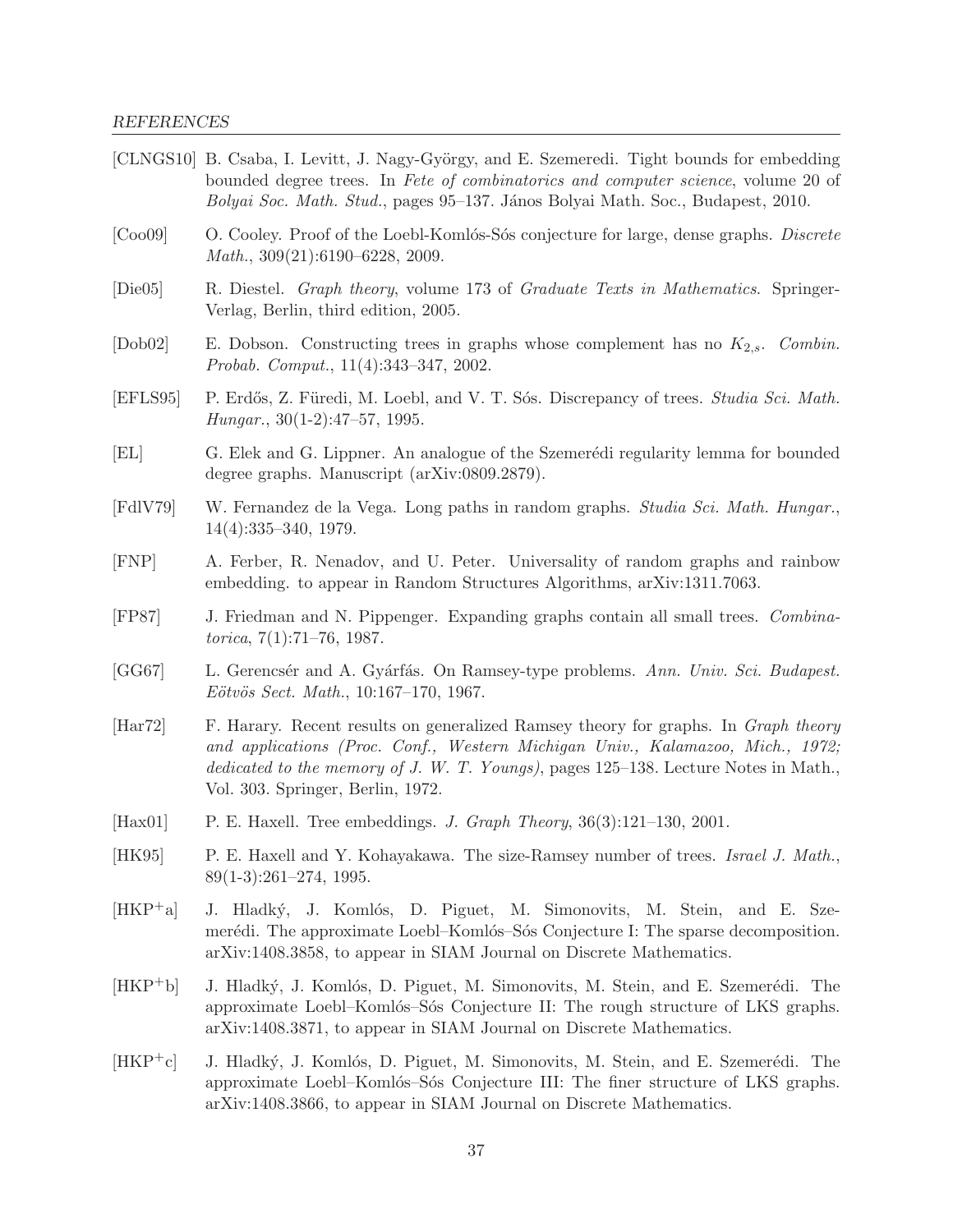# REFERENCES

| $[HKP^+d]$ | J. Hladký, J. Komlós, D. Piguet, M. Simonovits, M. Stein, and E. Szemerédi. The<br>approximate Loebl-Komlós-Sós Conjecture IV: Embedding techniques and the proof of<br>the main result. arXiv:1408.3870, to appear in SIAM Journal on Discrete Mathematics. |
|------------|--------------------------------------------------------------------------------------------------------------------------------------------------------------------------------------------------------------------------------------------------------------|
| [HKS12]    | D. Hefetz, M. Krivelevich, and T. Szabó. Sharp threshold for the appearance of certain<br>spanning trees in random graphs. Random Structures and Algorithms, 41:391-412,<br>2012.                                                                            |
| [Hla]      | Szemerédi Regularity Lemma and its applications in combi-<br>J. Hladký.<br>MSc. Thesis, Charles University in Prague, 2008, available via<br>natorics.<br>http://users.math.cas.cz/ $\sim$ hladky/papers.html.                                               |
| [HLT02]    | P. E. Haxell, T. Luczak, and P. W. Tingley. Ramsey numbers for trees of small<br>maximum degree. Combinatorica, 22(2):287-320, 2002. Special issue: Paul Erdős and<br>his mathematics.                                                                       |
| [HP16]     | J. Hladký and D. Piguet. Loebl-Komlós-Sós Conjecture: dense case. J. Combin.<br>Theory Ser. B, 116:123-190, 2016.                                                                                                                                            |
| $[HPS+15]$ | J. Hladký, D. Piguet, M. Simonovits, M. Stein, and E. Szemerédi. The approximate<br>Loebl-Komlós-Sós conjecture and embedding trees in sparse graphs. <i>Electron. Res.</i><br>Ann. Math. Sci., 22:1-11, 2015.                                               |
| [JKS12]    | D. Johannsen, M. Krivelevich, and W. Samotij. Expanders are universal for the class of<br>all spanning trees. In Proceedings of the Twenty-Third Annual ACM-SIAM Symposium<br>on Discrete Algorithms, SODA '12, pages 1539–1551. SIAM, 2012.                 |
| [JKV08]    | A. Johansson, J. Kahn, and V. Vu. Factors in random graphs. Random Structures<br>$Algorithms, 33(1):1-28, 2008.$                                                                                                                                             |
| [KMO11a]   | D. Kühn, R. Mycroft, and D. Osthus. An approximate version of Sumner's universal<br>tournament conjecture. J. Combin. Theory Ser. B, $101(6):415-447$ , $2011$ .                                                                                             |
| [KMO11b]   | D. Kühn, R. Mycroft, and D. Osthus. A proof of Sumner's universal tournament<br>conjecture for large tournaments. Proc. Lond. Math. Soc. $(3)$ , $102(4):731-766$ , $2011$ .                                                                                 |
| [KO09]     | D. Kühn and D. Osthus. Embedding large subgraphs into dense graphs. In Surveys<br>in combinatorics 2009, volume 365 of London Math. Soc. Lecture Note Ser., pages<br>137-167. Cambridge Univ. Press, Cambridge, 2009.                                        |
| [Koh97]    | Y. Kohayakawa. Szemerédi's regularity lemma for sparse graphs. In Foundations of<br>computational mathematics (Rio de Janeiro, 1997), pages 216-230. Springer, Berlin,<br>1997.                                                                              |
| [Kri10]    | M. Krivelevich. Embedding spanning trees in random graphs. SIAM J. Discrete Math.,<br>$24(4):1495-1500, 2010.$                                                                                                                                               |
| [KS83]     | J. Komlós and E. Szemerédi. Limit distribution for the existence of Hamiltonian cycles<br>in a random graph. Discrete Math., $43(1):55-63$ , 1983.                                                                                                           |
|            |                                                                                                                                                                                                                                                              |